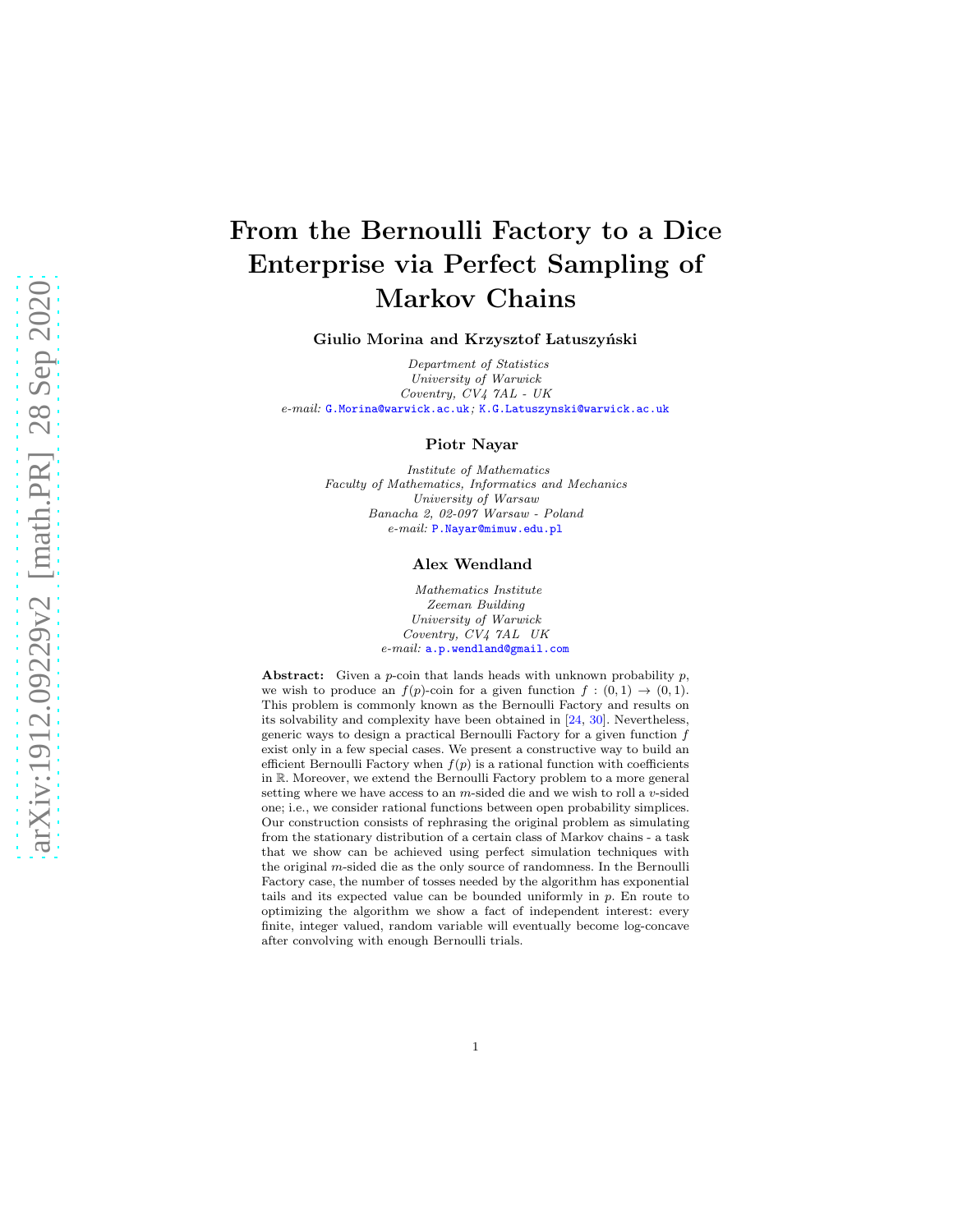#### 1. Introduction

Back in 1951, Von Neumann [\[41\]](#page-39-1) proposed a method to produce a fair coin out of a biased one. Since then, the problem has been generalized into finding an algorithm that given a  $p\text{-}\mathrm{coin}$  — a coin that lands heads with unknown probability  $p$  — can produce an  $f(p)$ -coin for a given function  $f : \mathcal{D} \subseteq (0,1) \to (0,1)$ . Keane and O'Brien [\[24\]](#page-38-0) referred to this problem as the Bernoulli Factory and, motivated by problems in regenerative steady-state simulations [\[1](#page-37-0), [15](#page-38-1)], identified the class of functions  $f$  for which it is solvable. Since then, other studies have been carried out to provide ways of constructing and analysing the Bernoulli Factory algorithms  $[18, 19, 20, 25, 27, 29, 30]$  $[18, 19, 20, 25, 27, 29, 30]$  $[18, 19, 20, 25, 27, 29, 30]$  $[18, 19, 20, 25, 27, 29, 30]$  $[18, 19, 20, 25, 27, 29, 30]$  $[18, 19, 20, 25, 27, 29, 30]$  $[18, 19, 20, 25, 27, 29, 30]$  $[18, 19, 20, 25, 27, 29, 30]$  $[18, 19, 20, 25, 27, 29, 30]$  $[18, 19, 20, 25, 27, 29, 30]$  $[18, 19, 20, 25, 27, 29, 30]$  $[18, 19, 20, 25, 27, 29, 30]$  as well as extending it to quantum settings [\[7](#page-37-1), [32](#page-39-4), [42](#page-39-5)] and specialised multivariate scenarios [\[8,](#page-37-2) [20](#page-38-4)]. Relations between the Bernoulli Factory and other fundamental simulation questions in statistics and computer science have been explored in [\[22](#page-38-6)] and [\[10,](#page-38-7) [29\]](#page-39-3), respectively. More recently, Bernoulli Factory techniques have been successfully applied to perform exact simulations of diffusions  $[3, 25]$  $[3, 25]$  $[3, 25]$ , develop perfect simulation algorithms [\[2](#page-37-4), [11,](#page-38-8) [26](#page-38-9)], design MCMC algorithms that can tackle intractable likelihood models and perform Bayesian inference [\[12](#page-38-10), [13,](#page-38-11) [16,](#page-38-12) [40](#page-39-6)], design particle filters in scenarios where weights are not available analytically [\[38\]](#page-39-7), and also to reductions in mechanism design [\[5](#page-37-5), [8](#page-37-2), [31](#page-39-8)].

Nevertheless, designing a Bernoulli Factory algorithm for a given function  $f$  is still challenging. The strategy described in [\[30](#page-39-0)] can be generally applied for any real analytic function  $f$ , but the combinatorial complexity of the implementation is prohibitive. When combined with the reverse time martingale approach of [\[25\]](#page-38-5), the implementation becomes feasible, but the running time depends on the speed of convergence of certain Bernstein polynomial envelopes and is often impractical. Specialised fast algorithms are available for linear functions [\[19,](#page-38-3) [20\]](#page-38-4), under additional assumptions on the domain, or functions admitting specific series expansions [\[14,](#page-38-13) [25,](#page-38-5) [27\]](#page-39-2). However, for other classes of functions constructing a Bernoulli Factory is generally hard and even when an algorithm is available, its running time may be prohibitive. Moreover, the problem of extending the classic Bernoulli Factory setting to a multivariable one — that is producing rolls of a die given an arbitrary other one — has not been systematically studied.

In this paper we provide a novel constructive way to design a Bernoulli Factory for rational functions  $f$  with coefficients in  $\mathbb{R}$ . Our construction can be applied to rational functions mapping between probability simplices

<span id="page-1-0"></span>
$$
f: \Delta^m \to \Delta^v, \qquad m, v \ge 1,\tag{1}
$$

thus generalizing the classic Bernoulli Factory to a Dice Enterprise.

Our approach relies on rephrasing the original problem as sampling from the stationary distribution of a suitably designed Markov chain. This is achieved by first decomposing the given rational function in a fashion inspired by [\[29\]](#page-39-3), and similarly based on Polya's theorem on homogeneous positive polynomials. However, the decomposition is extended in such a way that it allows to construct a Markov chain whose evolution can be simulated by just rolling the original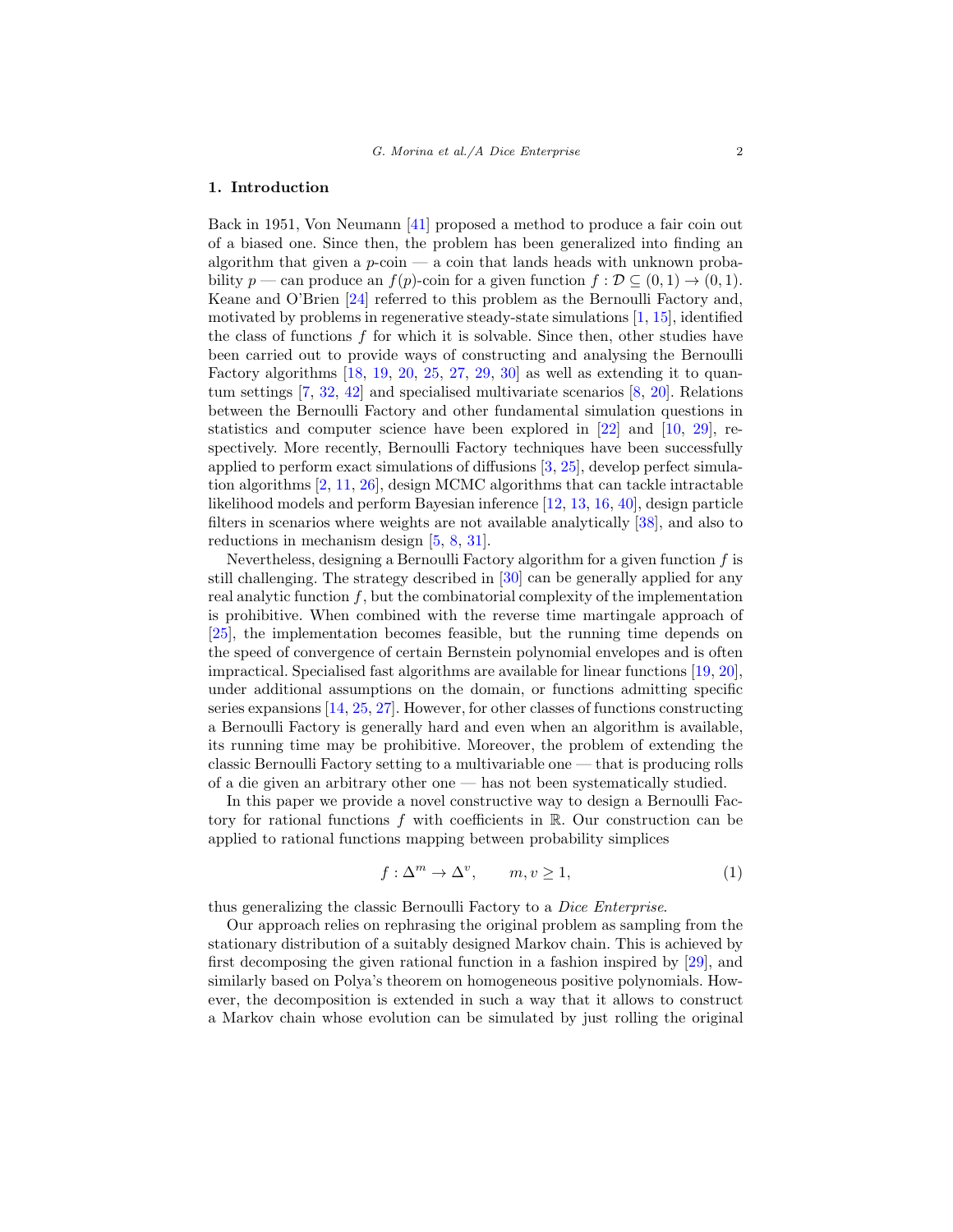die. We also allow for coefficients in R and derive our explicit construction for multivariate scenarios. Then, the Perfect simulations techniques, such as Coupling From The Past (CFTP) [\[36](#page-39-9)] or Fill's interruptible algorithm [\[9\]](#page-38-14), can then be employed to get a sample distributed precisely as its stationary distribution. Moreover, for  $m = 1$  in [\(1\)](#page-1-0), that includes the classic Bernoulli Factory setting  $m = v = 1$  as a special case, a monotonic version of CFTP is proposed, improving the efficiency of implementation. Under this scenario, we show that the method has a "fast simulation" (i.e., the required number of tosses has exponentially decaying tail probabilities) and the expected number of calls to the original die is linear in the degree of the resulting polynomial. To prove the result we demonstrate a fact of wider interest: the convolution of a Bin  $(n, \frac{1}{2})$ variable with any finite, integer valued random variable is log-concave when  $n$ is big enough.

The paper is organised as follows:

Section [2](#page-2-0) introduces the notation and notions that will be used throughout the paper. In particular, it introduces ladders, a class of discrete probability distributions that are suitable as candidates for stationary distributions of Markov chains used in the sequel.

Section [3](#page-7-0) develops the Dice Enterprise for rational functions  $f: \Delta^m \to \Delta^v$ , thus generalising the usual Bernoulli Factory setting. We first show how this problem can be rephrased as sampling from a ladder and construct a CFTP algorithm that performs it. We prove that our proposed construction is optimal in terms of Peskun's ordering. We then analyse the efficiency of the proposed algorithm in terms of the expected number of required rolls of the original die and notice that it is always finite under suitable assumptions. In the "coin to dice" scenario (of which the Bernoulli Factory is a special case), we notice that for log-concave ladders the expected number of tosses is linear in the degree of the ladder. We then prove that it is always possible to construct such log-concave distribution.

Section [4](#page-16-0) presents an R package that implements the developed method and explicative examples, validating the developed theory. In particular, we also show how a Dice Enterprise can be used to deal with  $m$  independent coins and reproduce examples taken from [\[8,](#page-37-2) [13,](#page-38-11) [20\]](#page-38-4).

In Appendix [A](#page-23-0) we give a background on simulating uniform random variables when the only available source of randomness is the given die, as well as a brief introduction to CFTP. Proofs of all the results are presented in Appendix [B.](#page-26-0)

## <span id="page-2-0"></span>2. Notation and Preliminaries

Define the open  $m$  dimensional probability simplex as

$$
\Delta^m = \left\{ \boldsymbol{p} = (p_0, \dots, p_m) \in (0, 1)^{m+1} : \sum_{i=0}^m p_i = 1 \right\}
$$

and by  $\bar{\Delta}^m$  denote its closure. For  $b \in \{0, \ldots, m\}$ , by  $e_b \in \bar{\Delta}^m$  denote the  $b<sup>th</sup>$  standard unit vector, i.e. a vector of zeros with a 1 in the  $b<sup>th</sup>$  position.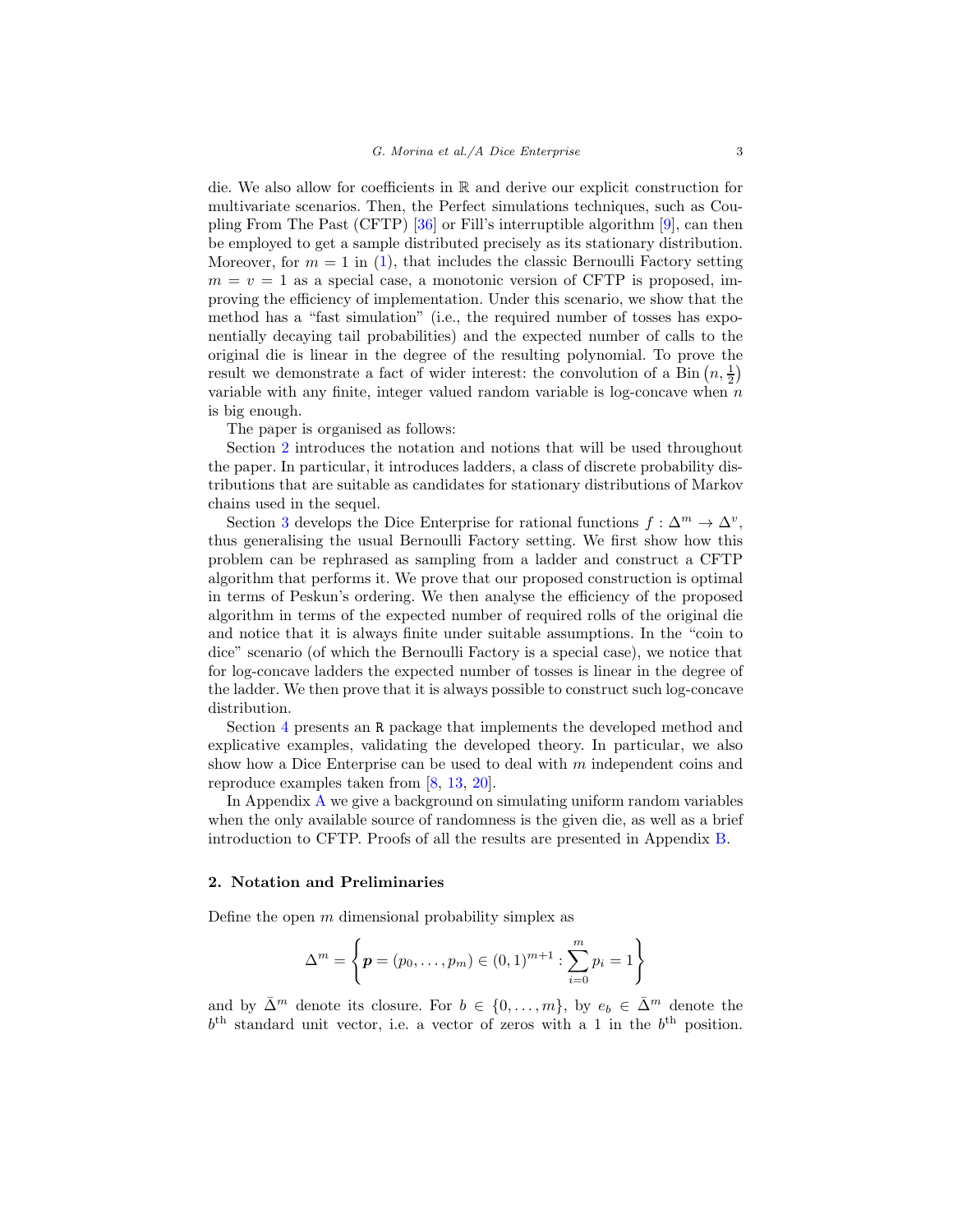We let the first element of a vector have index 0 and we interchangeably use  $(p_0, p_1) \in \Delta^1$  and  $p \in (0, 1)$ , identifying p as  $p_1$ . We shall write  $X \sim p$  to denote that X is a draw from the categorical distribution with parameter  $p \in \Delta^m$  on  $\Omega = \{0, \ldots, m\}$ . If the vector **p** is not known explicitly, but there is a mechanism to sample  $X \sim p$  (e.g. via experiment or computer code), we call this mechanism a black box to sample from  $p \in \Delta^m$ . Alternatively, if we want to stress that the vector  $\mu \in \Delta^n$  is given explicitly, we refer to it as known distribution  $\mu$ .

In the following, we will assume that a generator of uniform random variables is available, as common in applications. However, this assumption is not restrictive from the theoretical viewpoint as we can use the given die to generate uniform random variables to any arbitrary precision. Indeed, notice that the binary representation of a uniform random variable can be seen as a sequence of fair coin tosses which we can obtain from the given die. We discuss this in more details in Appendix [A.1.](#page-23-1)

Given a rational function  $f : \Delta^m \to \Delta^v$  such that  $f(\mathbf{p})$  is a valid discrete probability distribution for all  $p \in \Delta^m$ , in Section [3](#page-7-0) we will construct a new function  $\pi : \Delta^m \to \Delta^k$ , named ladder, such that  $\pi(\mathbf{p})$  is also a valid discrete probability distribution and draws from  $\pi(\mathbf{p})$  can be transformed into draws from  $f(\mathbf{p})$  and vice-versa. To this end, consider pairs of distributions related by disaggregation defined as follows:

<span id="page-3-0"></span>**Definition 2.1** (Disaggregation). Let  $\mu = (\mu_0, \dots, \mu_k)$  and  $\nu = (\nu_0, \dots, \nu_v)$  be probability distributions on  $\Delta^k$  and  $\Delta^v$  respectively with  $v \leq k$ . We say that  $\mu$ is a *disaggregation* of  $\nu$  if there exists a partition of  $\{0, \ldots, k\}$  into  $v + 1$  sets  $A_0, A_2, \ldots, A_v$  such that

$$
\nu_i = \sum_{j \in A_i} \mu_j, \quad \text{for all } i \in \{0, \dots, v\}.
$$

If  $\mu$  is a disaggregation of  $\nu$ , then we shall equivalently say that  $\nu$  is an *aggregation* of  $\mu$ .

If  $\mu = (\mu_0, \ldots, \mu_k)$  is a disaggregation of  $\nu = (\nu_0, \ldots, \nu_v)$  then, sampling from  $\mu$  is equivalent to sampling from  $\nu$  in the following sense: Given  $X \sim \mu$ , define Y as  $Y := i$  if  $X \in A_i$ . Then  $Y \sim \nu$ . Given  $X \sim \nu$ , define Y by letting

<span id="page-3-1"></span>
$$
\mathbb{P}(Y=i) = \mathbb{I}(i \in A_X) \frac{\mu_i}{\sum_{j \in A_X} \mu_j}.
$$
 (2)

Then  $Y \sim \mu$ .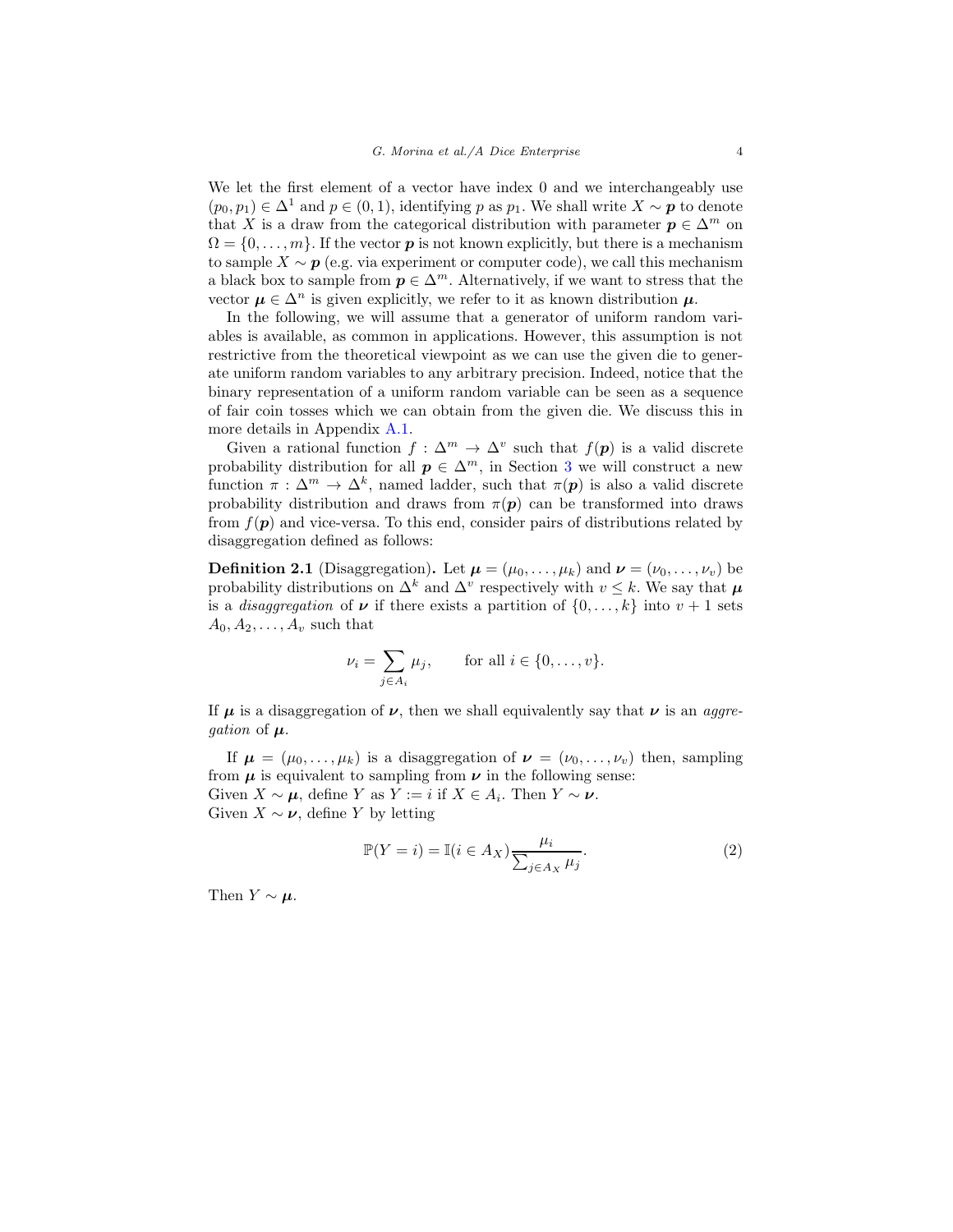

Figure 1: Disaggregation. A sample from  $\mu$  is directly mapped to a sample from  $\nu$ . A sample from  $\nu$  can be mapped to  $\mu$  proportionally.

Our proposed construction requires being able to draw exactly from the stationary distribution of a Markov chain, a deed that we achieve by perfect simulation techniques. In particular, we will use Coupling From the Past (CFTP) [\[36\]](#page-39-9) a review of which is presented in Appendix [A.2.](#page-24-0)

## 2.1. Ladder over R

We now introduce a class of probability distributions  $\pi : \Delta^m \to \Delta^k$  that will be of main interest in the remainder of the paper. Recall that the 1-norm of a vector  $\mathbf{a} = (a_0, ..., a_n)$  is  $\|\mathbf{a}\|_1 = \sum_{j=0}^n |a_j|$ .

<span id="page-4-1"></span>**Definition 2.2** (Multivariate ladder). For every  $p = (p_0, \ldots, p_m) \in \Delta^m$  let  $\pi(\mathbf{p}) = (\pi_0(\mathbf{p}), \ldots, \pi_k(\mathbf{p}))$  be a probability distribution on  $\Omega = \{0, \ldots, k\}$ . We say that  $\pi(\mathbf{p})$  is a *multivariate ladder* over  $\mathbb R$  if every  $\pi_i$  is of the form

<span id="page-4-0"></span>
$$
\pi_i(\mathbf{p}) = R_i \frac{\prod_{j=0}^m p_j^{n_{i,j}}}{C(\mathbf{p})},\tag{3}
$$

where

- $C(p)$  is a polynomial with real coefficients that does not admit roots in  $\Delta^m$ ;
- $\forall i, j, R_i$  is a strictly positive real constant and  $n_{i,j} \in \mathbb{N}_{\geq 0}$ ;
- Denote  $n_i = (n_{i,0}, n_{i,1}, \ldots, n_{i,m})$ . There exists an integer d such that  $\|\mathbf{n}_i\|_1 = d$  for all i. We will refer to  $\mathbf{n}_i$  as the degree of  $\pi_i(\mathbf{p})$  and to d as the degree of  $\pi(\mathbf{p})$ .

Moreover, we say that  $\pi(\mathbf{p})$  is a *connected ladder* if

• Each  $i, j \in \Omega$  are connected, meaning that there exists a sequence of states  $(i = s_1, s_2, ..., s_t = j)$ , such that  $||\mathbf{n}_{s_h} - \mathbf{n}_{s_{(h-1)}}||_1 \leq 2$  for all  $h \in$  $\{2, \ldots, t\}.$ 

Finally, we say that  $\pi(\mathbf{p})$  is a *fine ladder* if

•  $n_i = n_j$  implies  $i = j$ .

Figure [2](#page-5-0) gives a graphical representation of a multivariate ladder and motivates the following concept of neighbourhood.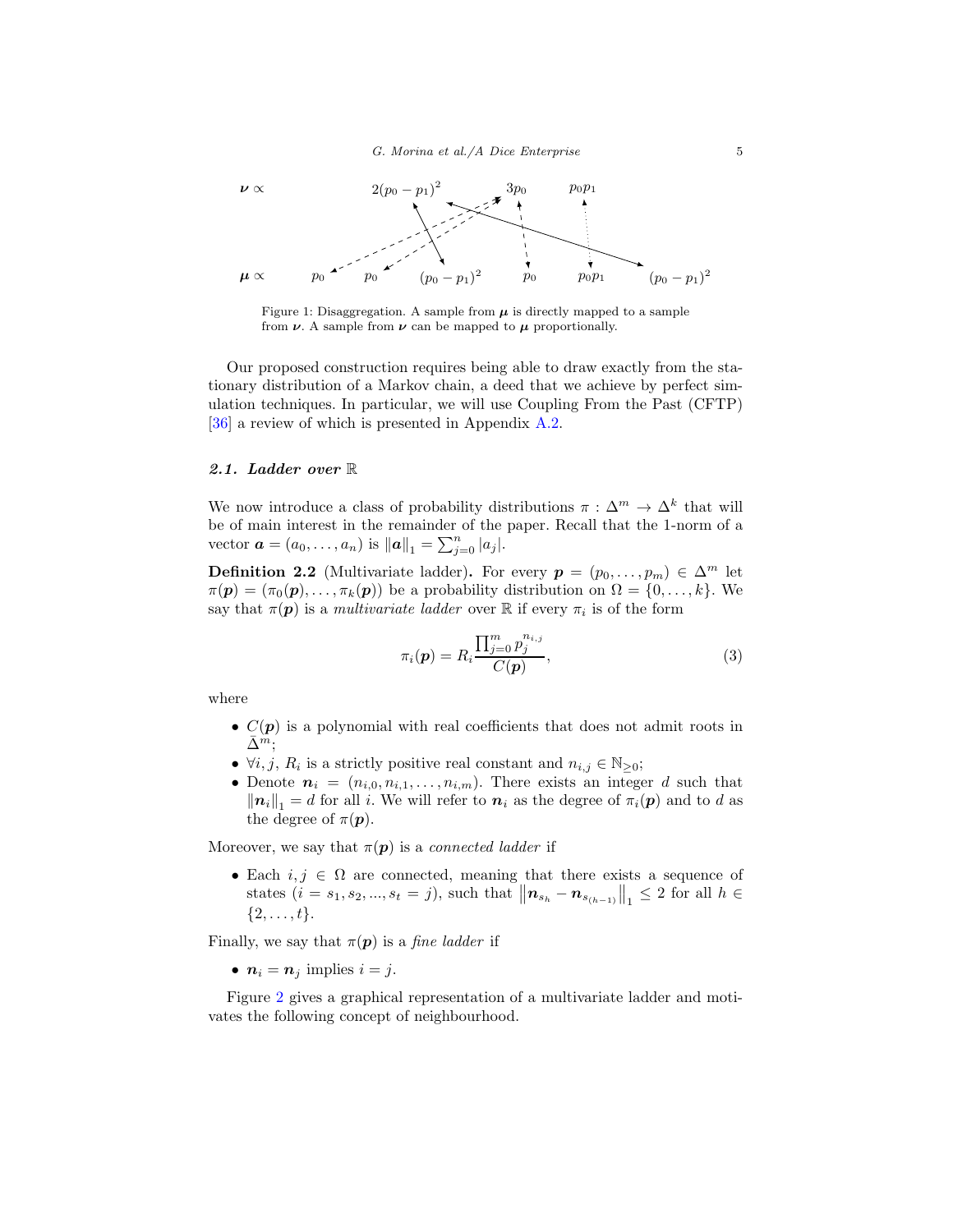<span id="page-5-0"></span>

Figure 2: Multivariate ladders over R. Edges represent connected states.

<span id="page-5-1"></span>**Definition 2.3** (Neighbourhoods on ladders). On a multivariate ladder  $\pi$ :  $\Delta^m \to \Delta^k$  define the *neighbourhood* of  $i \in \Omega$  as  $\mathcal{N}(i) = \{j \in \Omega \setminus \{i\} :$  $||n_i - n_j|| \leq 2$ . Note that for connected ladders  $\mathcal{N}(i)$  must have at least one element for each i (in the non-trivial case of  $k > 1$ ).

## 2.1.1. Operations on ladders

We now introduce three operations on ladders of which we will make extensive use: increasing the degree of a ladder, thinning and augmenting a ladder.

**Definition 2.4** (Increasing the degree). Let  $\pi : \Delta^m \to \Delta^k$  be a multivariate ladder of degree d. Increasing the degree of  $\pi$  yields a new ladder  $\pi' : \Delta^m \to$  $\Delta^{(k+1)(m+1)-1}$  of degree  $(d+1)$  with probabilities  $\pi'_l(\mathbf{p})$  on  $\Omega' = \{0, \ldots, (k+1)\}$ 1)(*m* + 1) − 1} of the form  $\pi'_i(p) := \pi_i(p)p_j$ , where  $i \in \{0, ..., k\}$  and  $j \in$  $\{0, \ldots, m\}$  are the unique solution of  $l = i(m + 1) + j$ .

Increasing the degree corresponds to multiplying each state by  $p_0, \ldots, p_m$  and the resulting ladder  $\pi'(\mathbf{p})$  is a disaggregation of  $\pi(\mathbf{p})$ . Indeed, let  $A_0, \ldots, A_k$  be

$$
A_i := \{i(m+1), \ldots, i(m+1) + m\}.
$$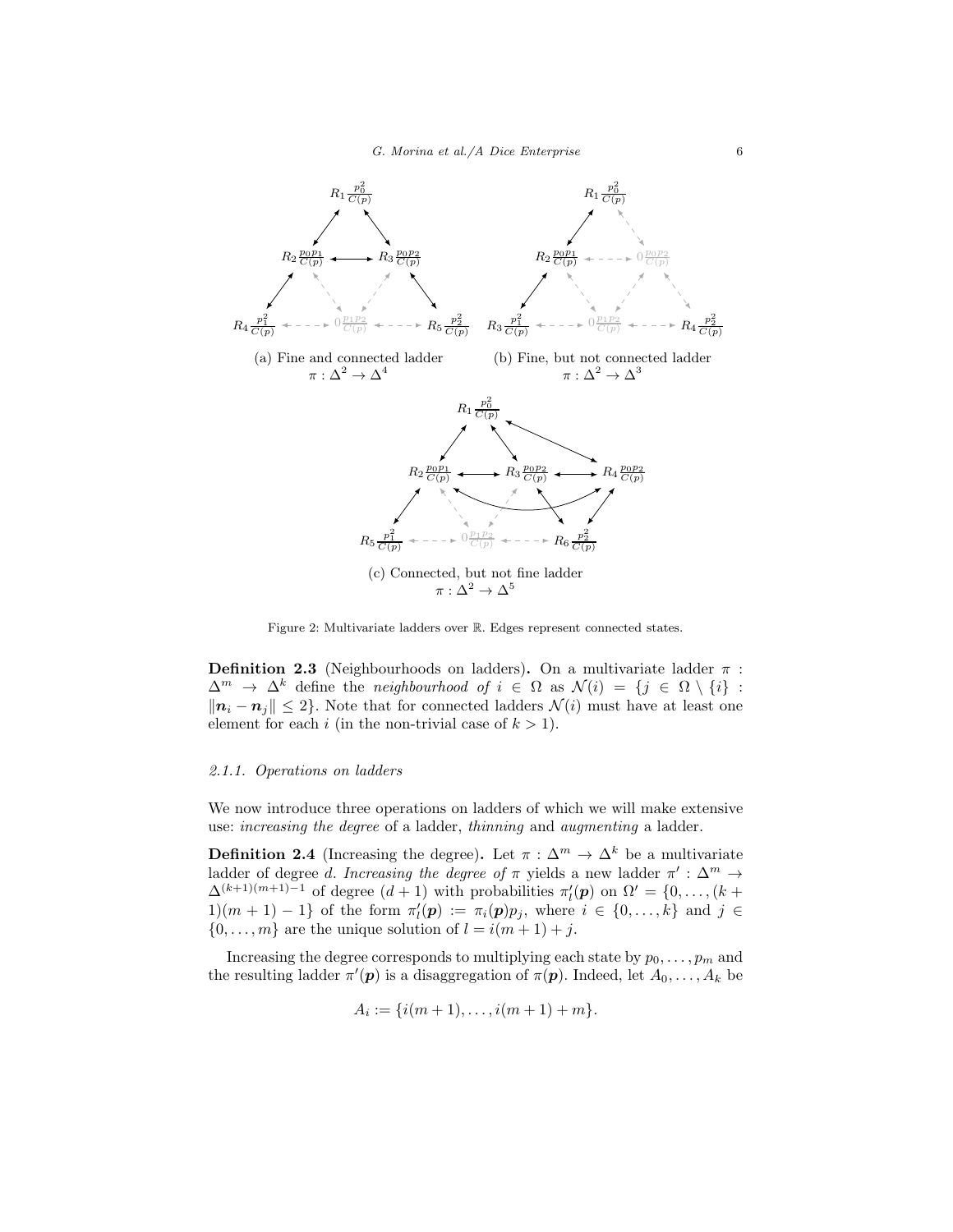Then definition [2.1](#page-3-0) is satisfied, since

$$
\sum_{a\in A_i}\pi'_a(\boldsymbol{p})=\sum_{j=0}^m\pi_i(\boldsymbol{p})p_j=\pi_i(\boldsymbol{p})\sum_{j=0}^m p_j=\pi_i(\boldsymbol{p}).
$$

**Definition 2.5** (Thinning). Let  $\pi : \Delta^m \to \Delta^k$  be a multivariate ladder of degree d. Thinning  $\pi$  yields a fine ladder  $\pi'$  by joining all the states of  $\pi$  with the same monomial. Thus  $\pi': \Delta^m \to \Delta^w$  where  $k \geq w := |\{\mathbf{n}_0, \ldots, \mathbf{n}_k\}|$ , and by [\(3\)](#page-4-0) the probabilities  $\pi'_l(\mathbf{p})$  on  $\Omega' = \{0, \ldots, w\}$  are of the form  $\pi'_l(\mathbf{p}) := \frac{R'_l \mathbf{p}^{n'_l}}{C(\mathbf{p})}$ where  $R'_l = \sum_{i:\mathbf{n}_i = \mathbf{n}'_l} R_i$ .

Clearly,  $\pi(\mathbf{p})$  is a disaggregation of the resulting  $\pi'(\mathbf{p})$ . Moreover, if  $\pi$  is a connected ladder, then so is  $\pi'$ .

Increasing the degree will typically not result in a fine ladder as it produces "redundant" states, however thinning can be applied subsequently. We will refer to increasing the degree of the ladder first and thinning it afterwards, as augmenting the ladder.

**Definition 2.6** (Augmenting). Let  $\pi : \Delta^m \to \Delta^k$  be a multivariate ladder of degree d. The augmented ladder  $\pi': \Delta^m \to \Delta^w$ , where  $w < \min\{(k+1)(m+1)\}$ 1),  $\binom{d+m+1}{m}$ , is obtained by first increasing the degree of  $\pi$  and then thinning it.

The fact that  $w < \binom{d+m+1}{m}$  in the augmented ladder of degree  $d+1$ , follows by noticing that there are at most  $\binom{d+m-1}{m-1}$  homogeneous monomials of degree d in m variables. Importantly, sampling from  $\pi$  and its augmented ladder  $\pi'$  is equivalent, since it is enough to transform the sample in line with the disaggregation and aggregation steps applied. Finally we make the following important remark that connects the operation of augmenting a ladder to that of convolution of random variables.

<span id="page-6-1"></span>*Remark* 2.7. Let  $m = 1$ ,  $\pi$  be a fine ladder and assume  $n_i$ 's are ordered lexicographically. Moreover, let  $W \sim \text{Ber}(p)$  be independent of  $X \sim \pi(p)$  and Y be the convolution of the two, that is  $Y = X + W$ . Then,  $Y \sim \pi'(p)$ , where  $\pi'$  is the augmented  $\pi$ .

Notice that given a multivariate ladder  $\pi : \Delta^m \to \Delta^k$ , augmenting it enough times yields a fine and connected ladder.

<span id="page-6-0"></span>**Proposition 2.8.** Let  $\pi$  :  $\Delta^m$   $\rightarrow$   $\Delta^k$  be a multivariate ladder of degree d. Augment  $\pi$  d times to construct  $\pi': \Delta^m \to \Delta^w$ , where  $w < \min\{(k+1)(m+1)/2\}$  $(1)^d$ ,  $(2d+m)$ . Then  $\pi'$  is a fine and connected ladder and sampling from  $\pi'$  is equivalent to sampling from  $\pi$ .

In practice, it may be enough to augment the ladder  $\pi$  less than d times to produce a fine and connected ladder  $\pi'$ .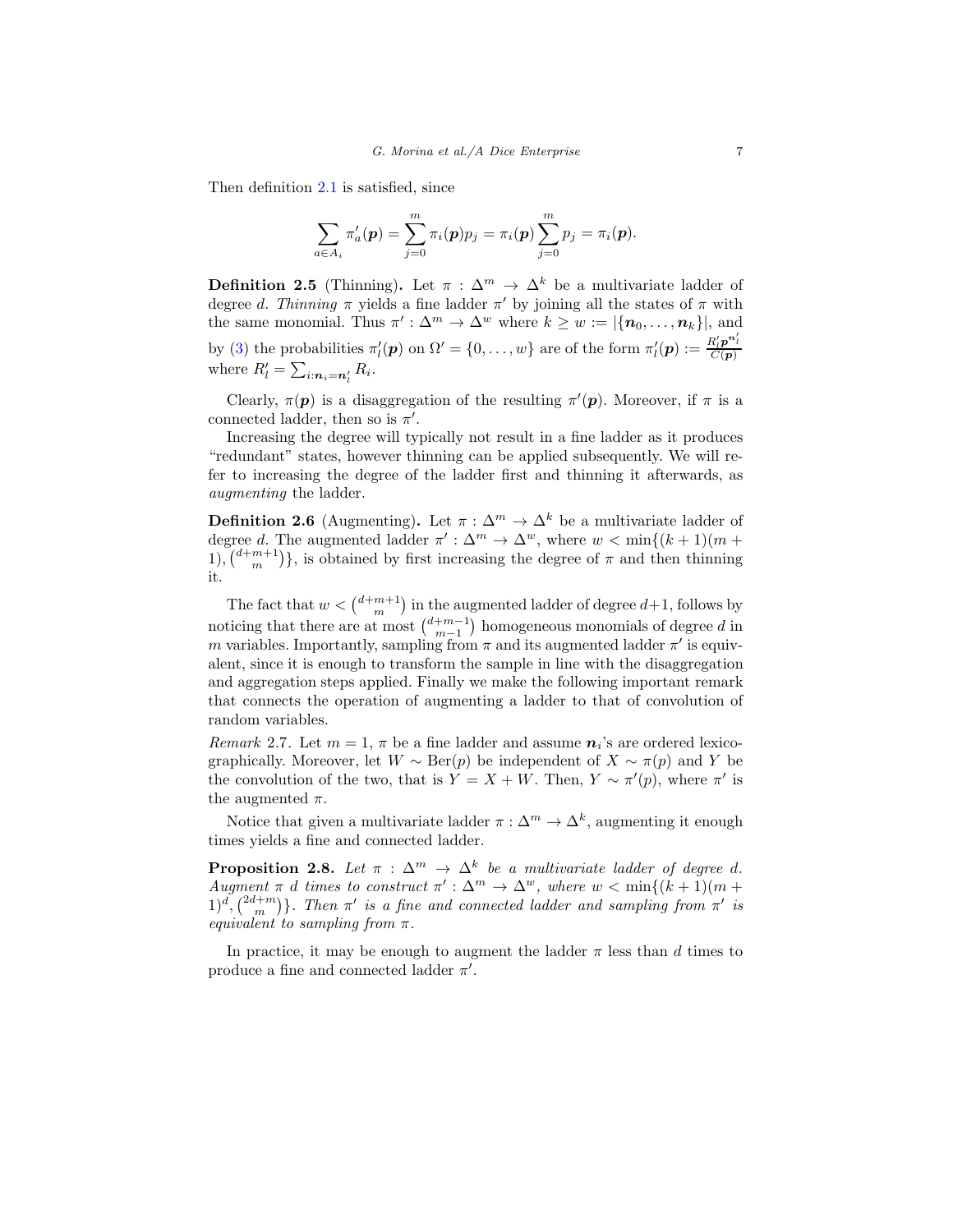#### <span id="page-7-2"></span>2.1.2. Univariate fine and connected ladder over R

Consider the special case of fine and connected ladders where  $m = 1$ , which will be of particular interest for the monotone CFTP implementation. We shall call such ladders univariate and denote  $p_0 = 1 - p$  and  $p_1 = p$ . The condition that  $C(p)$  has no roots in [0, 1] implies  $d = k$  and the probabilities take the form of

<span id="page-7-1"></span>
$$
\pi_i(p) = R_i \frac{p^i (1-p)^{k-i}}{C(p)}, \qquad i = 0, \dots, k.
$$
 (4)

This case corresponds to having access to a *p*-coin and simulating a  $(k+1)$ -sided die, so that the classic Bernoulli Factory setting falls in this scenario.

## <span id="page-7-0"></span>3. A dice enterprise for rational functions

We now tackle the problem of designing an algorithm that given a die where the probability  $p \in \Delta^m$  of rolling each face is unknown, produces rolls of a die (possibly having a different number of faces  $v$ ) where the probability associated to each face is  $f(p)$ , i.e. given by a rational function  $f: \Delta^m \to \Delta^v$ . We first show how to decompose a rational function  $f$  into a fine and connected ladder  $\pi : \Delta^m \to \Delta^k$  such that sampling from  $f(\mathbf{p})$  is equivalent to sampling from  $\pi(\mathbf{p})$ . Then, we detail how to construct a Markov chain that admits such  $\pi(\mathbf{p})$  as its stationary distribution. Finally, we apply CFTP perfect sampling technique to get a sample exactly from  $\pi(\mathbf{p})$ . The algorithm produces exact draws from  $\pi(\mathbf{p})$ for any  $m$ , but for the case  $m = 1$  the CFTP has a monotonic implementation with improved efficiency.

## 3.1. Construction of  $\pi$

Theorem [3.1](#page-8-0) below shows that for any rational function  $f : \Delta^m \to \Delta^v$ , a fine and connected ladder  $\pi : \Delta^m \to \Delta^k$  can be constructed, such that sampling from f is equivalent to sampling from  $\pi$ . The construction is explicit and among others, builds on the ideas of [\[29](#page-39-3)].

Roughly speaking the key steps of our proposed method are the following:

- 1: Let  $f(\mathbf{p}) = (f_0(\mathbf{p}), \ldots, f_v(\mathbf{p})) = \left(\frac{D_0(\mathbf{p})}{E_0(\mathbf{p})}\right)$  $\frac{D_0(\boldsymbol{p})}{E_0(\boldsymbol{p})}, \ldots, \frac{D_v(\boldsymbol{p})}{E_v(\boldsymbol{p})}$  $\left(\frac{D_v(\boldsymbol{p})}{E_v(\boldsymbol{p})}\right)$  be a given rational function where  $D_i(\mathbf{p})$  and  $E_i(\mathbf{p})$  are positive and relatively prime polynomials.
- 2: Apply Lemma [B.2](#page-27-0) (presented in the appendix) to each  $f_i(\mathbf{p})$ , so that  $f(\mathbf{p}) =$  $\int d_0(\mathbf{p})$  $\frac{d_0(\boldsymbol{p})}{e_0(\boldsymbol{p})},\ldots,\frac{d_v(\boldsymbol{p})}{e_v(\boldsymbol{p})}$  $\frac{d_v(\boldsymbol{p})}{e_v(\boldsymbol{p})}$  and each  $d_i(\boldsymbol{p})$  and  $e_i(\boldsymbol{p})$  is an homogeneous polynomial with positive coefficients.
- 3: Rewrite  $f(\mathbf{p})$  using a common denominator, so that  $f(\boldsymbol{p}) = \frac{1}{C(\boldsymbol{p})}(G_0(\boldsymbol{p}), \ldots, G_v(\boldsymbol{p})).$
- 4: Rewrite each polynomial  $G_i(p)$  as a homogeneous polynomial of degree d.
- 5: Using Proposition [2.8,](#page-6-0) construct a fine and connected ladder  $\pi(\mathbf{p})$  sampling from which is equivalent to sampling from  $f(\mathbf{p})$ .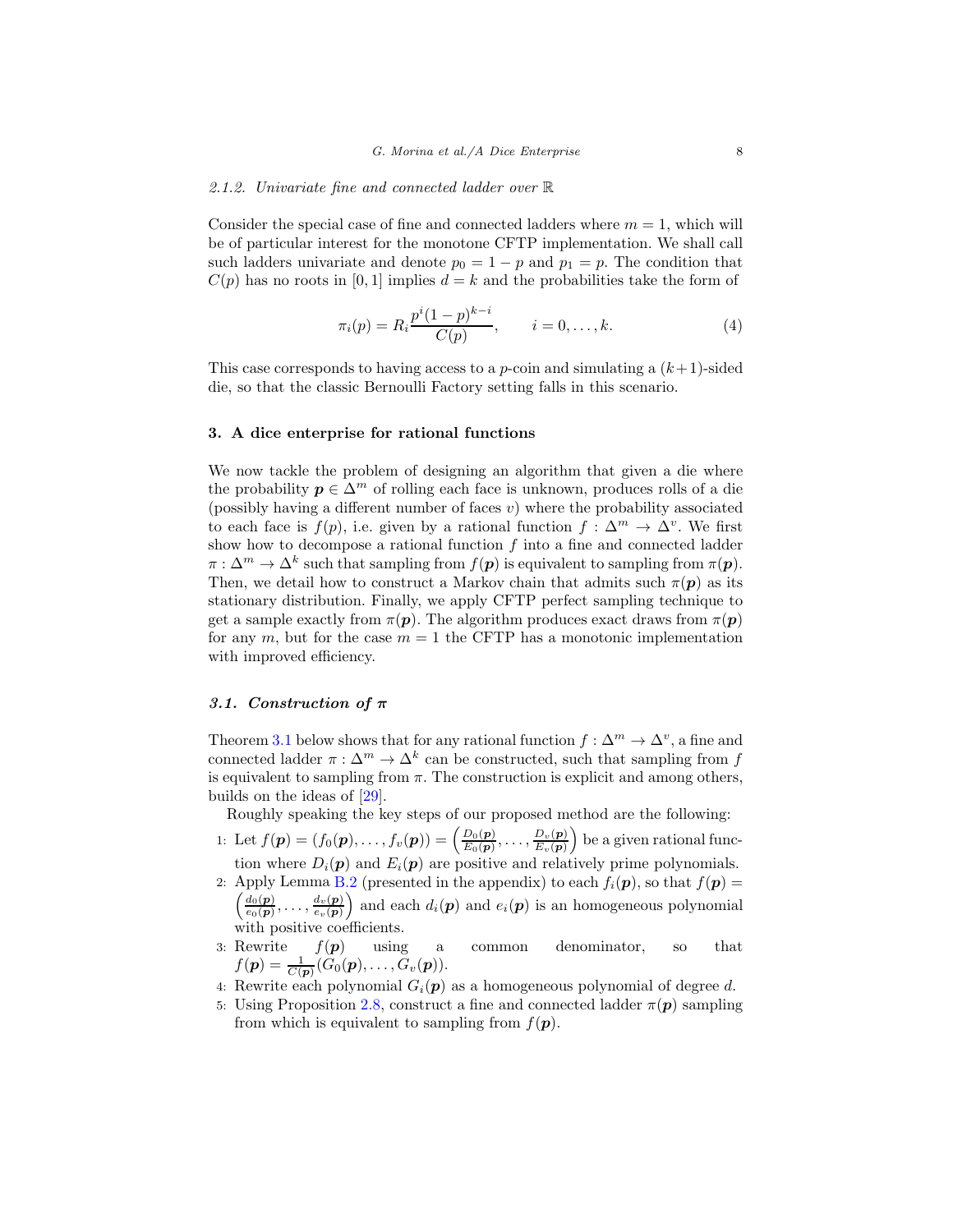<span id="page-8-1"></span>

Figure 3: Markov chain structure for a multivariate ladder

Detailed construction can be found in the proof of the following theorem and is also illustrated in Example [3.](#page-17-0)

<span id="page-8-0"></span>**Theorem 3.1.** Let  $f : \Delta^m \to \Delta^v$  be a probability distribution such that every  $f_i(\mathbf{p})$  is a rational function with real coefficients. Then, one can explicitly construct a fine and connected ladder  $\pi : \Delta^m \to \Delta^k$  such that sampling from  $\pi$  is equivalent to sampling from f.

Notice that we assume that  $f(p) \in \Delta^v$  for every  $p \in \Delta^m$ . This rules out functions such as  $f(p) = \min(2p, 1)$  - as expected since a Bernoulli Factory for such function cannot be constructed [\[24\]](#page-38-0).

# 3.2. Construction of the Markov chain

Let  $\pi : \Delta^m \to \Delta^k$  be a fine and connected ladder. We now consider the problem of designing a Markov chain that admits it as its stationary distribution. The main idea behind the construction is depicted in Figure [3:](#page-8-1) a roll of the die determines the possible directions for the next move. We then draw a Uniform r.v. and decide whether the chain stays still or moves to a specific state. We can then write the off diagonal entries of the transition matrix  $P$  of the chain as an entrywise product of  $V$  and  $W$ , i.e.

<span id="page-8-2"></span>
$$
P_{i,j} = \begin{cases} V_{i,j} \cdot W_{i,j} & \text{if } i \neq j \\ 1 - \sum_{h \neq i} P_{i,h} & \text{if } i = j \end{cases} \tag{5}
$$

where V is a matrix of real numbers in  $[0, 1]$  and W is a matrix where the off diagonal elements are either null or equal to  $p_b$  for some  $b \in \{0, \ldots, m\}$ .

It is convenient to introduce the following definition of neighbourhood that, once the  $(m + 1)$ -sided die has been rolled, details where the chain may move.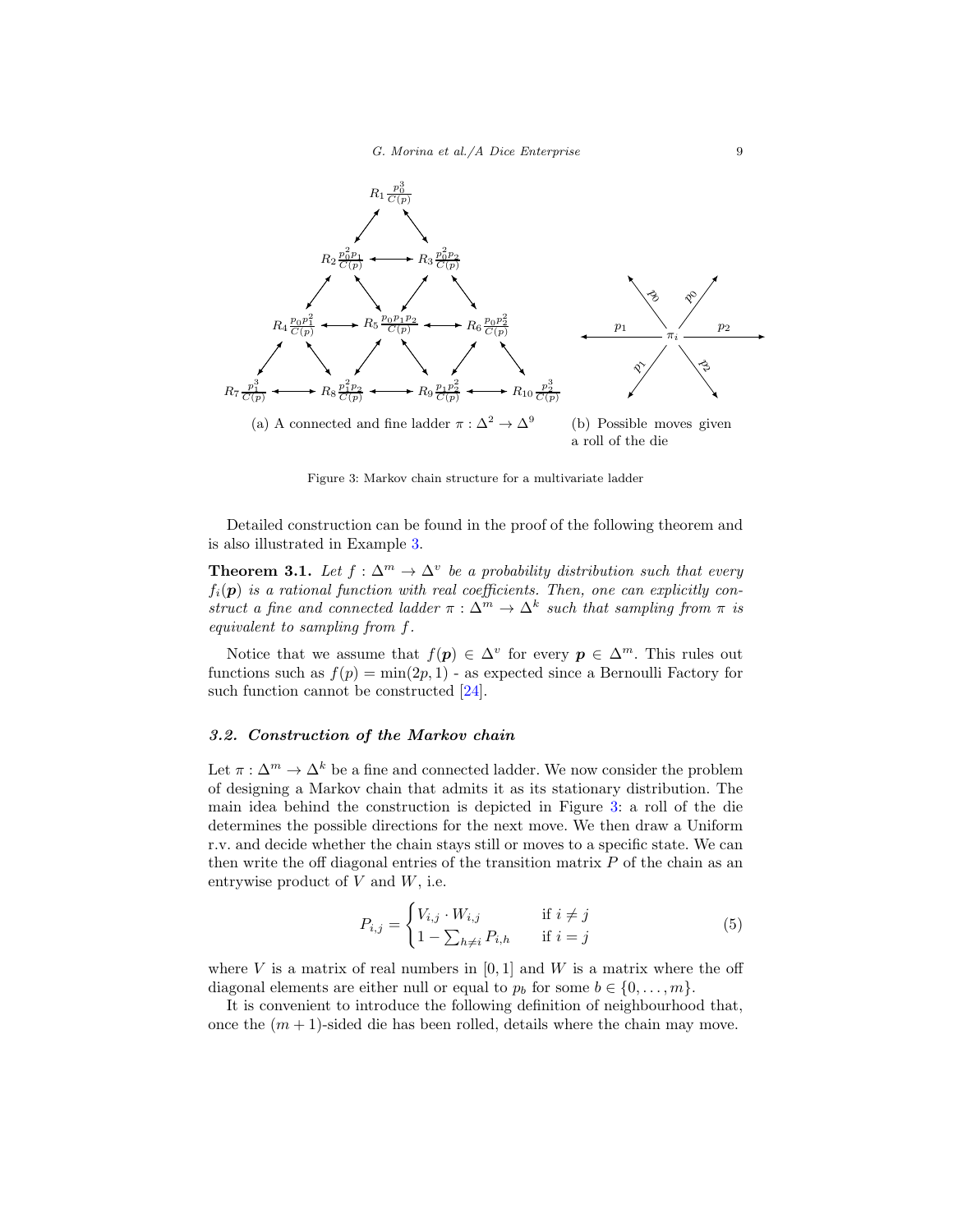**Definition 3.2.** Let  $\pi : \Delta^m \to \Delta^k$  be a fine and connected multivariate ladder. Let  $b \in \{0, \ldots, m\}$  and let  $e_b \in \bar{\Delta}^m$  be the  $b^{\text{th}}$  standard unit vector. For each  $i \in \Omega = \{0, \ldots, k\}$  define the neighbourhood of i in the direction of b as

<span id="page-9-0"></span>
$$
\mathcal{N}_b(i) = \{ j \in \Omega \setminus \{i\} : ||\mathbf{n}_i - \mathbf{n}_j + \mathbf{e}_b||_1 = 1 \}.
$$
 (6)

We will also denote

<span id="page-9-1"></span>
$$
\mathcal{S}_b(i) = \sum_{j \in \mathcal{N}_b(i)} R_j.
$$
 (7)

Unlike  $\mathcal{N}(i)$  (cf. Definition [2.3\)](#page-5-1),  $\mathcal{N}_b(i)$  may be empty and

$$
\mathcal{N}(i) = \bigcup_{b \in \{0, ..., m\}} \mathcal{N}_b(i).
$$

We can now set the elements of the matrix  $W$  in  $(5)$  as

<span id="page-9-2"></span>
$$
W_{i,j} = \begin{cases} p_b & \text{if } j \in \mathcal{N}_b(i) \\ 0 & \text{if } j \notin \mathcal{N}(i). \end{cases} \tag{8}
$$

We are left to define the matrix  $V$  in eq. [\(5\)](#page-8-2). In principle, to speed up the convergence of CFTP it is good practice to reduce the mixing time of the chain [\[36\]](#page-39-9). A related and more operational criterion is that of Peskun ordering [\[33\]](#page-39-10):

Definition 3.3. Given two reversible Markov chains with the same stationary distribution  $\pi$  and with transition matrices P and Q, we say that Q dominates P in Peskun sense, and write  $Q \succ_{P} P$ , if each of the off diagonal elements of Q are greater or equal to the corresponding elements of P.

If  $Q \succeq_P P$  then, for any  $\pi$  integrable target function f, using Q results in a smaller asymptotic variance in the Markov chain CLT than using  $P$ . Moreover, for positive operators, if  $Q \succeq_{P} P$  then the Q-chain converges in total variation more rapidly towards the stationary distribution [\[28\]](#page-39-11). Consequently, Peskun ordering represents a valuable tool to assess our choice of the transition matrix.

The requirement of having a reversible Markov chain leads to a natural choice for the off-diagonal entries of the matrix  $V$ :

$$
V_{i,j} = \frac{R_j}{\mathcal{S}_b(i) \vee \mathcal{S}_c(j)} \quad \text{if } j \in \mathcal{N}_b(i) \text{ and } i \in \mathcal{N}_c(j). \tag{9}
$$

It is easy to check that this choice produces a transition matrix  $P$  that satisfies the detailed balance condition and that  $\pi(\mathbf{p})$  is the stationary distribution of the chain. However, this choice may not be optimal in Peskun's ordering. Therefore, we propose a different construction and define the matrix  $V$  of eq. n [\(5\)](#page-8-2) iteratively. First, we select the state  $i \in \Omega$  and the roll  $b \in \{0, ..., m\}$ that maximises  $S_b(i)$ ; i.e. we identify the pair of state and die face from which it is easiest for the chain to move away from. In particular, for each  $j \in \mathcal{N}_b(i)$ we assign  $V_{i,j} = \frac{R_j}{S_{i,j}}$  $\frac{R_j}{S_b(i)}$ . Since the construction shall yield a reversible Markov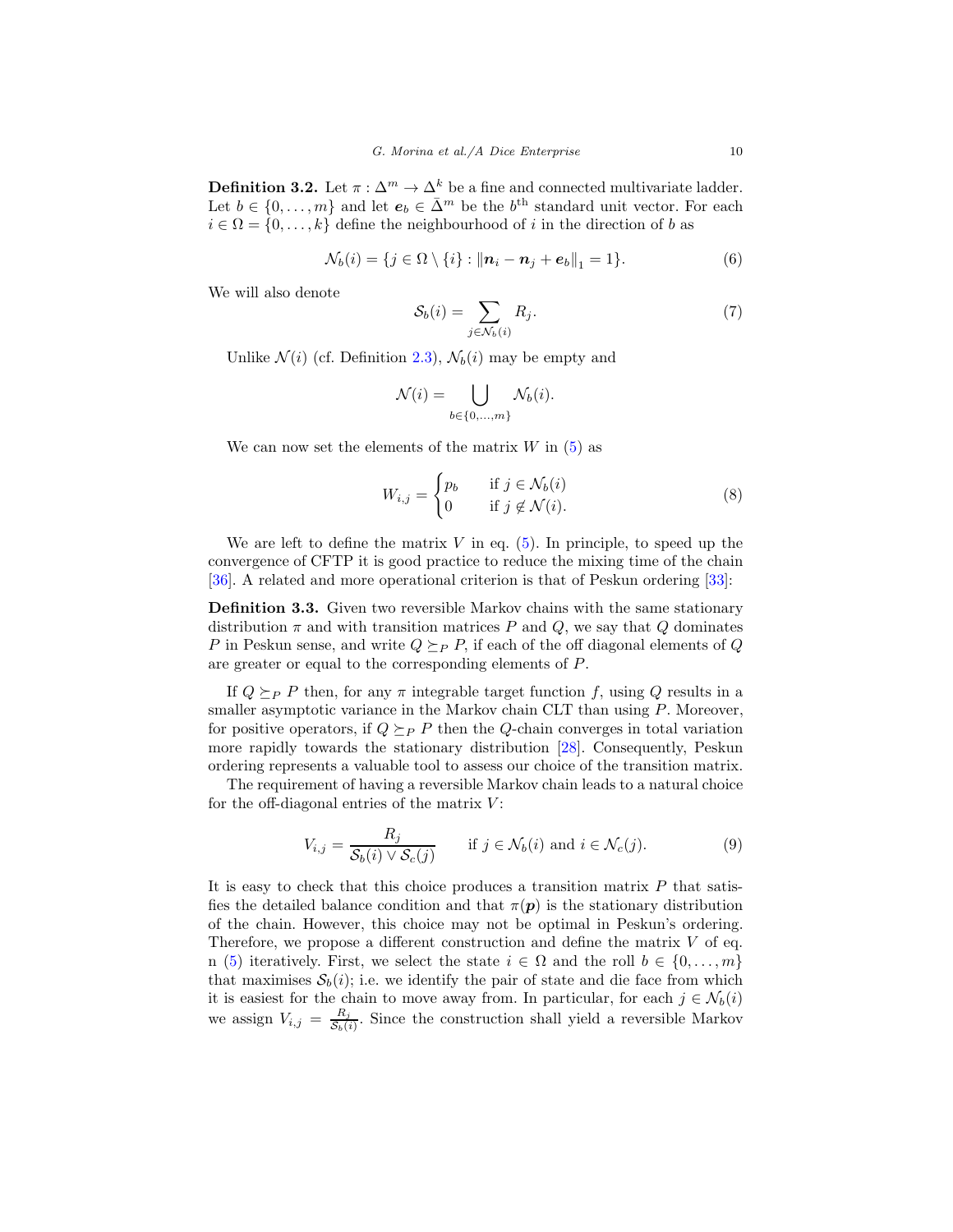<span id="page-10-0"></span>Algorithm 1 Construction of the Markov chain transition matrix

**Input**: A multivariate ladder  $\pi : \Delta^m \to \Delta^k$  on  $\Omega = \{0, \ldots, k\}$ **Output:** The matrix  $V$  composing the transition kernel in equation  $(5)$ . *Initialisation step* 1: Initialise $V$  as a  $(k+1)\times(k+1)$  null matrix 2: For all  $i \in \Omega$  and  $b \in \{0, \ldots, m\}$  set  $\mathcal{N}_b(i)$  as in eq. [\(6\)](#page-9-0),  $\mathcal{S}_b(i)$  as in eq. [\(7\)](#page-9-1),  $\mathcal{W}_b(i) \leftarrow 0$ *Main loop* 3: repeat 4: Set  $b, i \leftarrow \arg \max_{b, i} S_b(i)$ <br>5: for each  $i \in \mathcal{N}_b(i)$  do for each  $j \in \mathcal{N}_b(i)$  do *Assign maximum probability of moving from state* i *having rolled* b 6:  $V_{i,j} \leftarrow R_j/S_b(i), \mathcal{N}_b(i) \leftarrow \mathcal{N}_b(i) \setminus \{j\}, \mathcal{W}_b(i) \leftarrow \mathcal{W}_b(i) + R_j/S_b(i)$ *Assign values for the reverse move* 7: Set c such that  $i \in \mathcal{N}_c(j)$ <br>8:  $V_{i,i} \leftarrow R_i/S_b(i), \mathcal{N}_c(i) \leftarrow$  $V_{j,i} \leftarrow R_i/S_b(i), \, \mathcal{N}_c(j) \leftarrow \mathcal{N}_c(j) \setminus \{i\}, \, \mathcal{W}_c(j) \leftarrow \mathcal{W}_c(j) + R_i/S_b(i)$ *Update*  $S_c(j)$  *to take into consideration the new value of*  $V_{j,i}$ 9:  $S_c(j) \leftarrow (\sum_{h \in \mathcal{N}_c(j)} R_h) (1 - \mathcal{W}_c(j))^{-1}$ 10: end for *Update*  $S_b(i)$ 11:  $S_b(i) \leftarrow 0$ 12: until  $\mathcal{N}_b(i) = \emptyset, \forall i \in \Omega, b \in \{0, \ldots, m\}$ 

chain, we also set  $V_{j,i} = \frac{R_i}{S_b(i)}$  (notice that the denominator is purposely set equal to  $S_b(i)$  so that detailed balance condition is satisfied). We then proceed analogously, now identifying a new pair of state and die face for which the probability of moving out from such state (going in the direction of the given face) is maximised, taking into account the entries of V that have already been fixed. The detailed procedure is described in Algorithm [1.](#page-10-0) We prove in Proposition [3.4](#page-10-1) that since at each step we ensure that the detailed balance condition holds, this leads to a valid reversible chain and  $\pi(p)$  is its unique stationary distribution. Importantly, the so-constructed transition matrix  $P$  is optimal in Peskun ordering. We prove this in Proposition [3.5,](#page-10-2) the key point being that since at each step we select the pair of state and die face that maximises the off-diagonal elements of  $V$ , any other choice would produce a matrix  $P$  that is no longer a valid stochastic matrix for all  $p \in \Delta^m$ .

<span id="page-10-1"></span>**Proposition 3.4.** Let  $\pi : \Delta^m \to \Delta^k$  be a fine and connected ladder. Consider a discrete-time Markov chain  $(X_t)_{t\in\mathbb{N}}$  on  $\Omega = \{0, \ldots, k\}$ . Let P as in [\(5\)](#page-8-2) be the transition matrix of the chain, where  $W$  is as in  $(8)$  and  $V$  is the matrix output by Algorithm [1.](#page-10-0) Then,  $(X_t)_{t\in\mathbb{N}}$  is a time-reversible Markov chain that admits  $\pi(\mathbf{p})$  as its unique stationary distribution.

<span id="page-10-2"></span>**Proposition 3.5.** Let  $\pi : \Delta^m \to \Delta^k$  be a fine and connected ladder. Consider the Markov chain defined in Proposition [3.4.](#page-10-1) Then, there does not exist a reversible Markov chain with the same adjacency structure and stationary distribution that dominates it in the Peskun sense.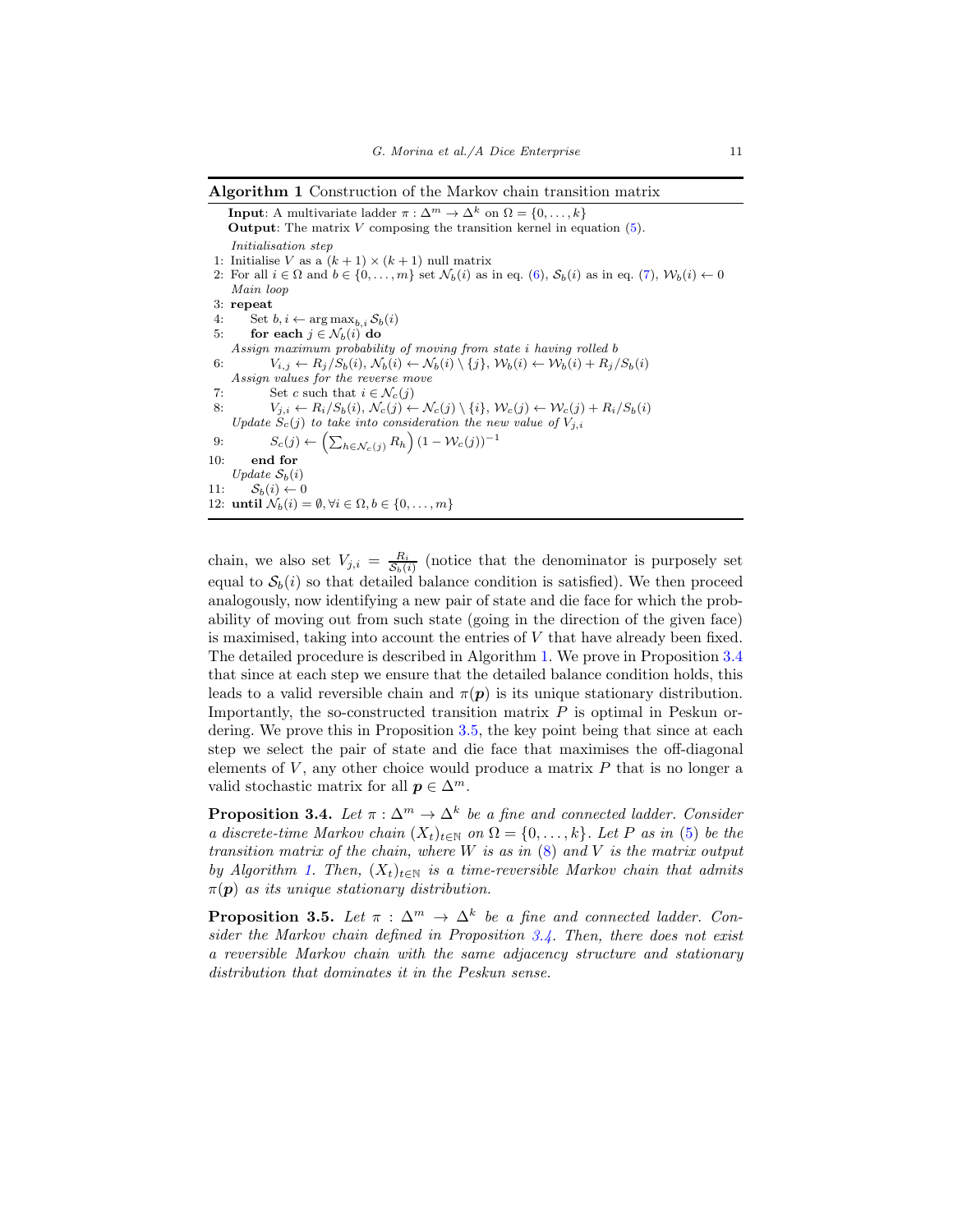Example 1. Consider the multivariate ladder

$$
\pi(p_0, p_1, p_2) \propto \left(\underbrace{\sqrt{2}p_0^3}_{\pi_0}, \underbrace{p_0^2p_2}_{\pi_1}, \underbrace{\frac{1}{4}p_0p_1^2}_{\pi_2}, \underbrace{\frac{2p_0p_1p_2}{\pi_3}}, \underbrace{\frac{1}{2}p_0p_2^2}_{\pi_4}, \underbrace{\frac{3}{4}p_1^2p_2}_{\pi_5}\right).
$$

We can graphically represent the ladder as



The neighbourhoods of each state are

$$
\mathcal{N}(0) = \{1\}, \qquad \mathcal{N}(1) = \{0, 3, 4\}, \quad \mathcal{N}(2) = \{3, 5\}, \n\mathcal{N}(3) = \{1, 2, 4, 5\}, \quad \mathcal{N}(4) = \{1, 3\}, \qquad \mathcal{N}(5) = \{2, 3\}.
$$

and given how we defined  $\mathcal{N}_b(i)$  we have

$$
\begin{aligned}\n\mathcal{N}_0(0) &= \emptyset, & \mathcal{N}_1(0) &= \emptyset, & \mathcal{N}_2(0) &= \{1\}, \\
\mathcal{N}_0(1) &= \{0\}, & \mathcal{N}_1(1) &= \{3\}, & \mathcal{N}_2(1) &= \{4\}, \\
\mathcal{N}_0(2) &= \emptyset, & \mathcal{N}_1(1) &= \emptyset, & \mathcal{N}_2(2) &= \{3, 5\}, \\
\mathcal{N}_0(3) &= \{1\}, & \mathcal{N}_1(3) &= \{2, 5\}, & \mathcal{N}_2(3) &= \{4\}, \\
\mathcal{N}_0(4) &= \{1\}, & \mathcal{N}_1(4) &= \{3\}, & \mathcal{N}_2(4) &= \emptyset, \\
\mathcal{N}_0(5) &= \{2, 3\}, & \mathcal{N}_1(5) &= \emptyset, & \mathcal{N}_2(5) &= \emptyset.\n\end{aligned}
$$

The transition matrix obtained through Algorithm [1](#page-10-0) is then equal to

$$
P = \begin{pmatrix} \cdot & \frac{1}{\sqrt{2}}p_2 & 0 & 0 & 0 & 0\\ p_0 & \cdot & 0 & p_1 & \frac{1}{2}p_2 & 0\\ 0 & 0 & \cdot & \frac{8}{11}p_2 & 0 & \frac{3}{11}p_2\\ 0 & \frac{1}{2}p_0 & \frac{1}{11}p_1 & \cdot & \frac{15}{44}p_2 & \frac{1}{3}p_1\\ 0 & p_0 & 0 & p_1 & \cdot & 0\\ 0 & 0 & \frac{1}{11}p_0 & \frac{10}{11}p_0 & 0 & \cdot \end{pmatrix}
$$

where · represents the required quantity so that the rows sum up to 1.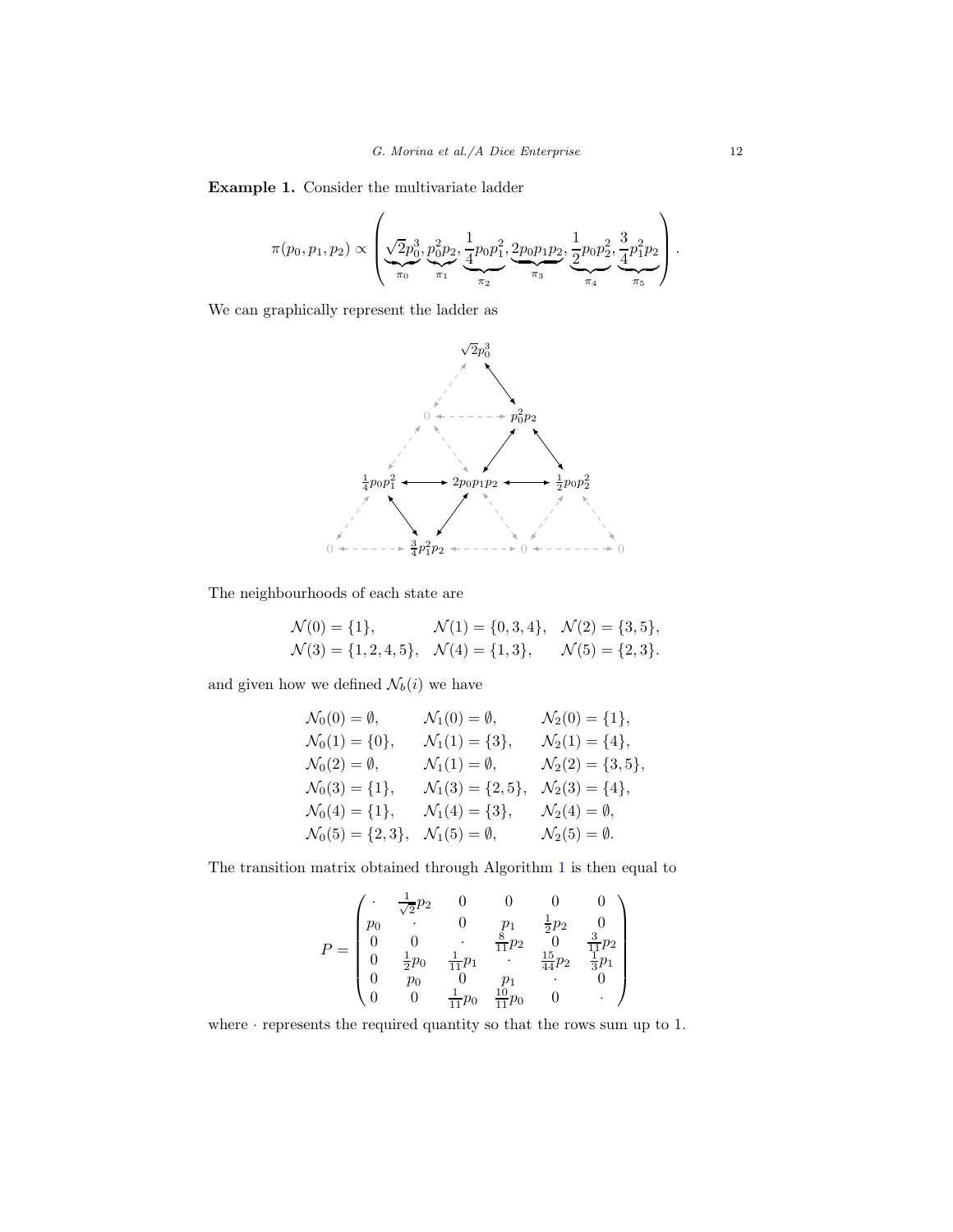## 3.3. Perfect sampling

We now introduce an update function for the Markov chain defined in Proposition [3.4](#page-10-1) so that CFTP is implementable. Given the current state, a roll of the die  $B$ , and a draw from a uniform random variable  $U$ , the update function details where the chain moves next (its formal definition can be found in Appendix [A.2\)](#page-24-0). This motivates the choice of defining the transition matrix as the element-wise product of two matrices (cf. equation  $(5)$ ): if the chain is in state i, we attempt to move to any state j such that  $W_{i,j} = p_B$  and reach a final decision by comparing U and the values of  $V_{i,j}$ . We are then able to draw samples from a multivariate fine and connected ladder and thus solve the original problem via Theorem [3.1.](#page-8-0) For the general case of a die with more than 2 faces, the update function defined in the following proposition is not necessarily monotonic. However, in the Bernoulli Factory setting of  $m = 1$ , we can define a monotonic update function for the Markov chain as shown in Corollary [3.7.](#page-13-0) Notice that even when a monotonic construction is not available, CFTP can still be used in practice. As numerical examples demonstrate (cf. Examples [4,](#page-19-0) [6\)](#page-21-0), if the degree of the polynomials and the numbers of faces of the given die are not too large, running times are not prohibitive.

<span id="page-12-0"></span>**Proposition 3.6.** Given a fine and connected ladder  $\pi : \Delta^m \to \Delta^k$ , consider the Markov chain  $(X_t)_{t\in\mathbb{N}}$  with transition matrix P of the form [\(5\)](#page-8-2) and de-fined in Proposition [3.4.](#page-10-1) Let  $B \sim p$  and  $U \sim Unif(0, 1)$  be independent random variables. Given  $i \in \Omega$  denote the elements of  $\mathcal{N}_B(i)$  as  $\mathcal{N}_B(i) = \{j_0, \ldots, j_w\}.$ Define the function  $\phi : \{0, \ldots, k\} \times \{0, \ldots, m\} \times [0, 1] \rightarrow \{0, \ldots, k\}$  as

<span id="page-12-1"></span>
$$
\phi(i, B, U) = \begin{cases}\nj_0 & \text{if } U \le V_{i,j_0}, \\
j_1 & \text{if } V_{i,j_0} < U \le V_{i,j_0} + V_{i,j_1}, \\
\cdots & \cdots & \vdots \\
j_l & \text{if } \sum_{h=0}^{l-1} V_{i,j_h} < U \le \sum_{h=0}^l V_{i,j_h}, \\
\cdots & \cdots & \cdots \\
i & \text{otherwise.} \end{cases} \tag{10}
$$

Then  $\phi$  is an update function for the Markov chain  $(X_t)_{t\in\mathbb{N}}$ .

## 3.4. A special case: from coins to dice

Assume that we are given a p-coin, and write  $p_0 = 1 - p$  and  $p_1 = p$ , to consider a fine and connected ladder of the form  $\pi : (0,1) \to \Delta^k$  as in equation [\(4\)](#page-7-1). In this case the definition of neighbourhoods simplifies and so does the Markov chain defined in Proposition [3.4.](#page-10-1) Moreover, given the simplified structure of the state space, the update function defined in Proposition [3.6](#page-12-0) is monotonic, so that monotonic CFTP can be employed. These observations are summarised in the following Corollary. Figure [4](#page-13-1) gives a graphical representation of the dynamics of the Markov chain.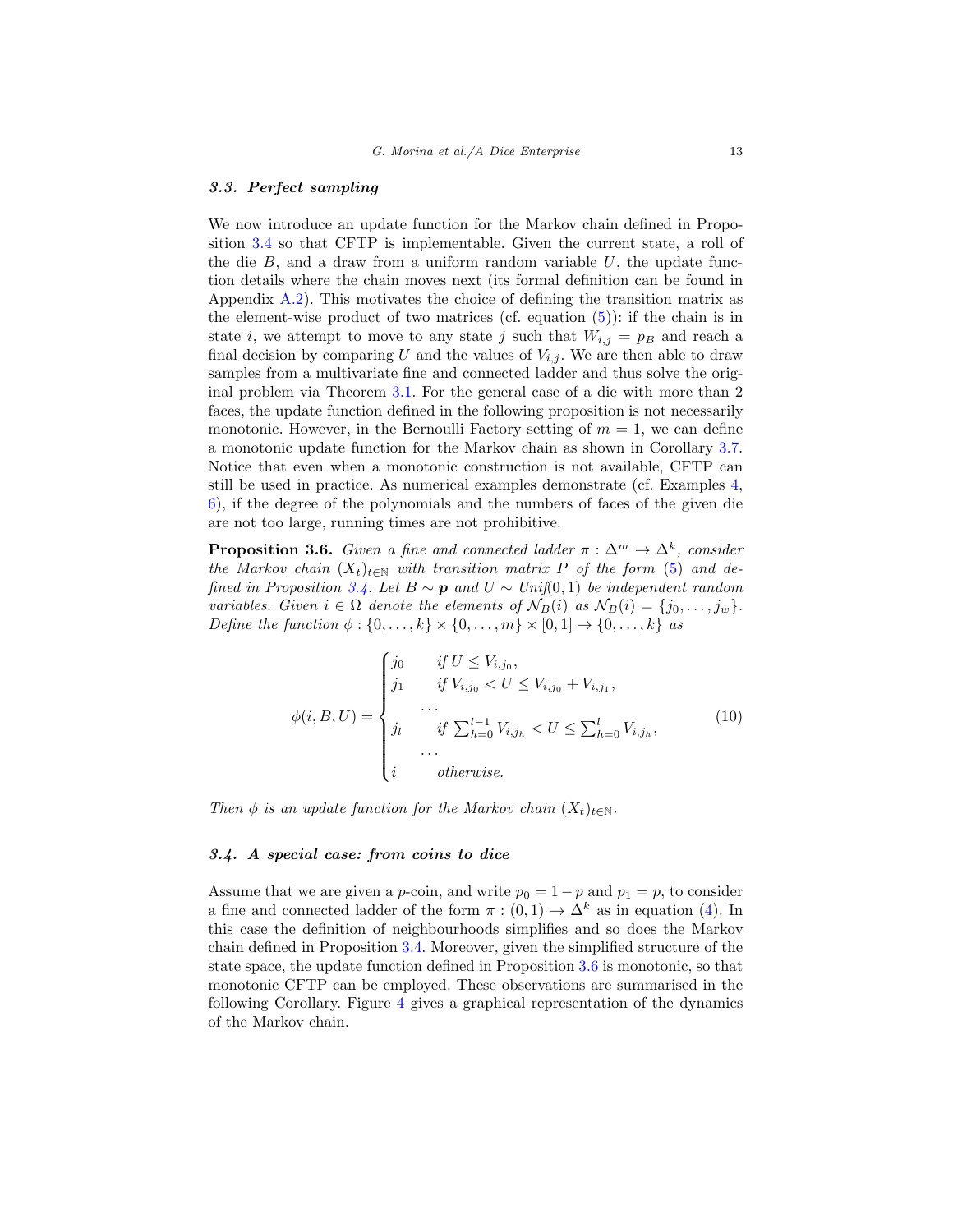<span id="page-13-0"></span>**Corollary 3.7.** Let  $\pi$  :  $(0,1) \rightarrow \Delta^k$  be a fine and connected ladder as in equation [\(4\)](#page-7-1). The transition matrix of the Markov chain  $(X_t)_{t\in\mathbb{N}}$  defined in Proposition [3.4](#page-10-1) can be rewritten as

<span id="page-13-2"></span>
$$
P_{i,j} = \begin{cases} R_{i-1} \frac{1-p}{R_{i-1} \vee R_i} & \text{if } j = i-1, j > 0, \\ 1 - R_{i-1} \frac{1-p}{R_{i-1} \vee R_i} - R_{i+1} \frac{p}{R_i \vee R_{i+1}} & \text{if } j = i, \\ R_{i+1} \frac{p}{R_i \vee R_{i+1}} & \text{if } j = i+1, j < k, \\ 0 & \text{otherwise.} \end{cases}
$$
(11)

Let  $U \sim Unif(0,1)$  and p-coin B be an independent r.v. (i.e.  $\mathbb{P}(B = 1) =$  $1 - \mathbb{P}(B = 0) = p$ . The update function defined in Proposition [3.6](#page-12-0) can be rewritten as

<span id="page-13-4"></span>
$$
\phi(i, B, U) = \begin{cases} i - 1 & \text{if } i > 0, B = 0, U \le \frac{R_{i-1}}{R_{i-1} \vee R_i}, \\ i + 1 & \text{if } i < k, B = 1, U \le \frac{R_{i+1}}{R_i \vee R_{i+1}}, \\ i & \text{otherwise.} \end{cases} \tag{12}
$$

Moreover,  $\phi$  is a monotonic update function for the Markov chain  $(X_t)_{t\in\mathbb{N}}$  where 0 and k are the minimum and maximum states respectively.

<span id="page-13-1"></span>

Figure 4: Transition probabilities on a fine and connected univariate ladder.

## <span id="page-13-3"></span>3.5. Efficiency of the algorithm

We now provide some results on the expected number of rolls of the original die required by CFTP and give insights on how the algorithm can be sped up. In particular, we provide conditions for the expected number of rolls to be bounded uniformly in **p**. Interestingly, this is always the case when  $m = 1$ , thus also in the Bernoulli Factory scenario. Moreover, we give tighter bounds when the univariate ladder is strictly log-concave, as defined below, and show that univariate ladders can be always transformed into an equivalent log-concave ladder through augmentation.

**Definition 3.8** (Log-concave discrete distribution). A discrete distribution  $\mu$ on  $\Omega = \{0, \ldots, k\}$  is log-concave if for all  $0 < i < k$ ,

$$
\mu_i^2 \ge \mu_{i-1}\mu_{i+1}.\tag{13}
$$

If the inequality is strict, then  $\mu$  is said to be strictly log-concave.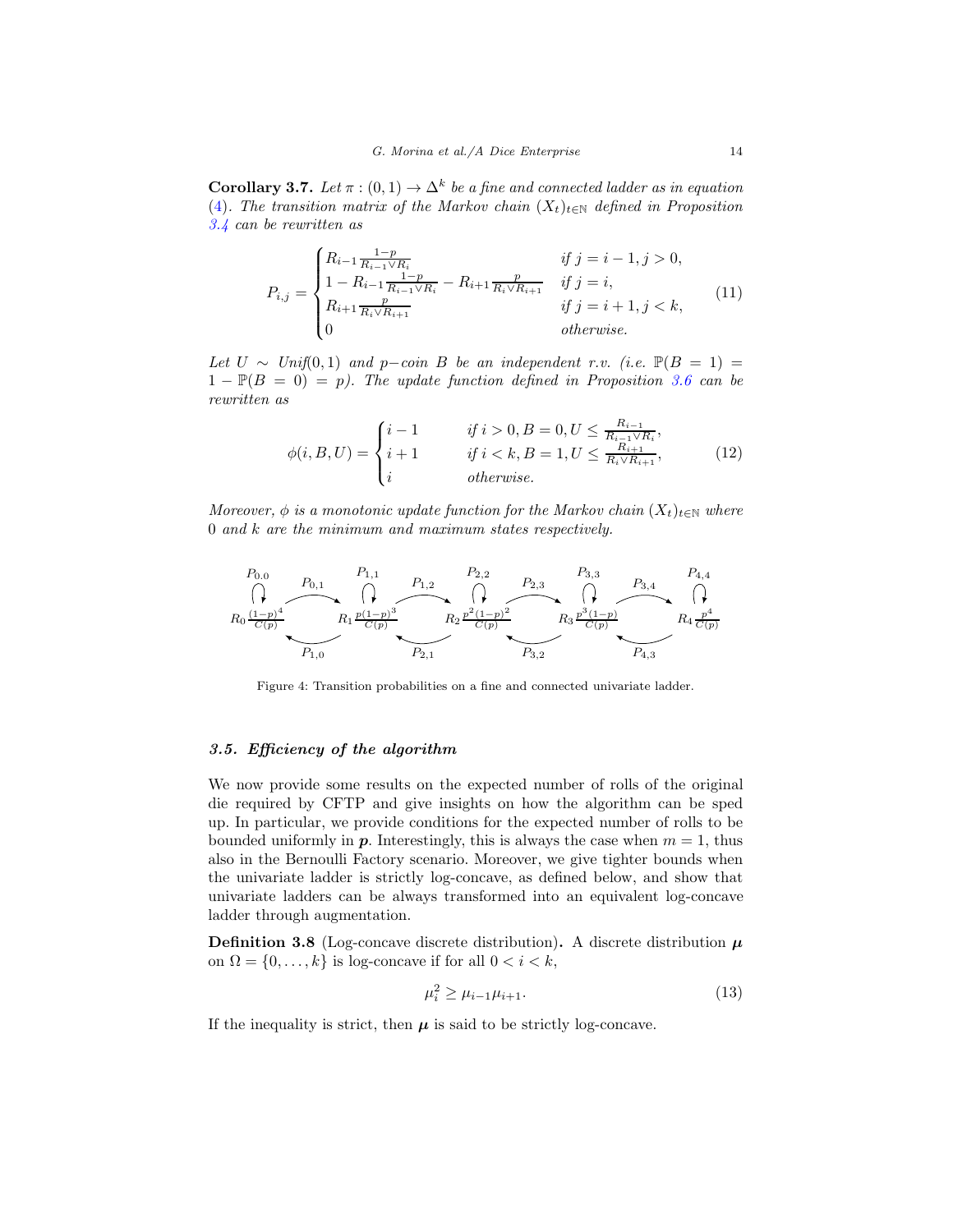We shall also show that augmenting the degree of the ladder produces a logconcave distribution out of a ladder that is not itself log-concave. To that end, we provide the following general theorem that is of independent interest.

<span id="page-14-0"></span>**Theorem 3.9.** For every discrete random variable W on  $\Omega = \{0, \ldots, n_0\}$  where  $n_0 < \infty$ , there exists a number  $n = n(W)$  such that  $W + B_n$  is strictly logconcave, where  $B_n$  is an independent Binomial $(n, 1/2)$ .

Proof of the theorem is deferred to the appendix. Several works have looked into whether log-concavity is preserved [\[17](#page-38-15), [37\]](#page-39-12), but checking whether some operations introduce log-concavity seems to be a harder problem [\[23\]](#page-38-16) and the above result appears to be the first in this direction.

Building on Theorem [3.9,](#page-14-0) we will show that augmenting the degree of the ladder may lead to faster implementation. This is expanded in Proposition [3.14](#page-15-0) and empirically verified in Examples [2](#page-16-1) and [4.](#page-19-0)

#### 3.5.1. General case

<span id="page-14-1"></span>**Proposition 3.10.** Let  $\pi(\mathbf{p})$ :  $\Delta^m \to \Delta^k$  be a fine and connected ladder of degree d. Write  $n_i$  as in Definition [2.2](#page-4-1) and assume  $E := \{b \in \{0, ..., m\}$ :  $\exists i, n_{i,b} = d$  is nonempty. Denote by N the number of rolls of the original die required by CFTP when the update function of Proposition [3.6](#page-12-0) is used. Then, one can explicitly construct a new ladder  $\pi'(\mathbf{p}) : \Delta^m \to \Delta^w$  of degree 2d where  $w < \min\{k(m+1)^d, \binom{2d+m}{m}\}\;$  that is a disaggregation of  $\pi$  and such that

$$
\mathbb{E}[N] \le \min_{b \in E} \frac{(ap_b)^{-2d} - 1}{1 - ap_b},
$$

where  $a \in (0,1]$  is a constant independent on **p**.

If  $E = \{0, \ldots, m\}$ , then we can bound N by a quantity independent of p, that is

$$
\mathbb{E}[N] \le \min_{b \in E} \frac{(ap_b)^{-2d} - 1}{1 - ap_b} \le \frac{\left(\frac{a}{m+1}\right)^{-2d} - 1}{1 - \frac{a}{m+1}} \tag{14}
$$

#### 3.5.2. From coins to dice

We now restrict our analysis to rational functions of the form  $f : (0,1) \rightarrow$  $\Delta^v$ , where an implementation of monotonic CFTP is possible. We study the efficiency of the proposed method in terms of the required number of tosses of the given  $p$ -coin. A direct consequence of Proposition  $3.10$  is the following.

<span id="page-14-2"></span>**Corollary 3.11.** Let  $\pi(p) : (0,1) \to \Delta^k$  be a fine and connected ladder. Denote by  $N$  the number of tosses of the p-coin required by CFTP when the update function of Corollary [3.7](#page-13-0) is used. Then, one can explicitly construct a new ladder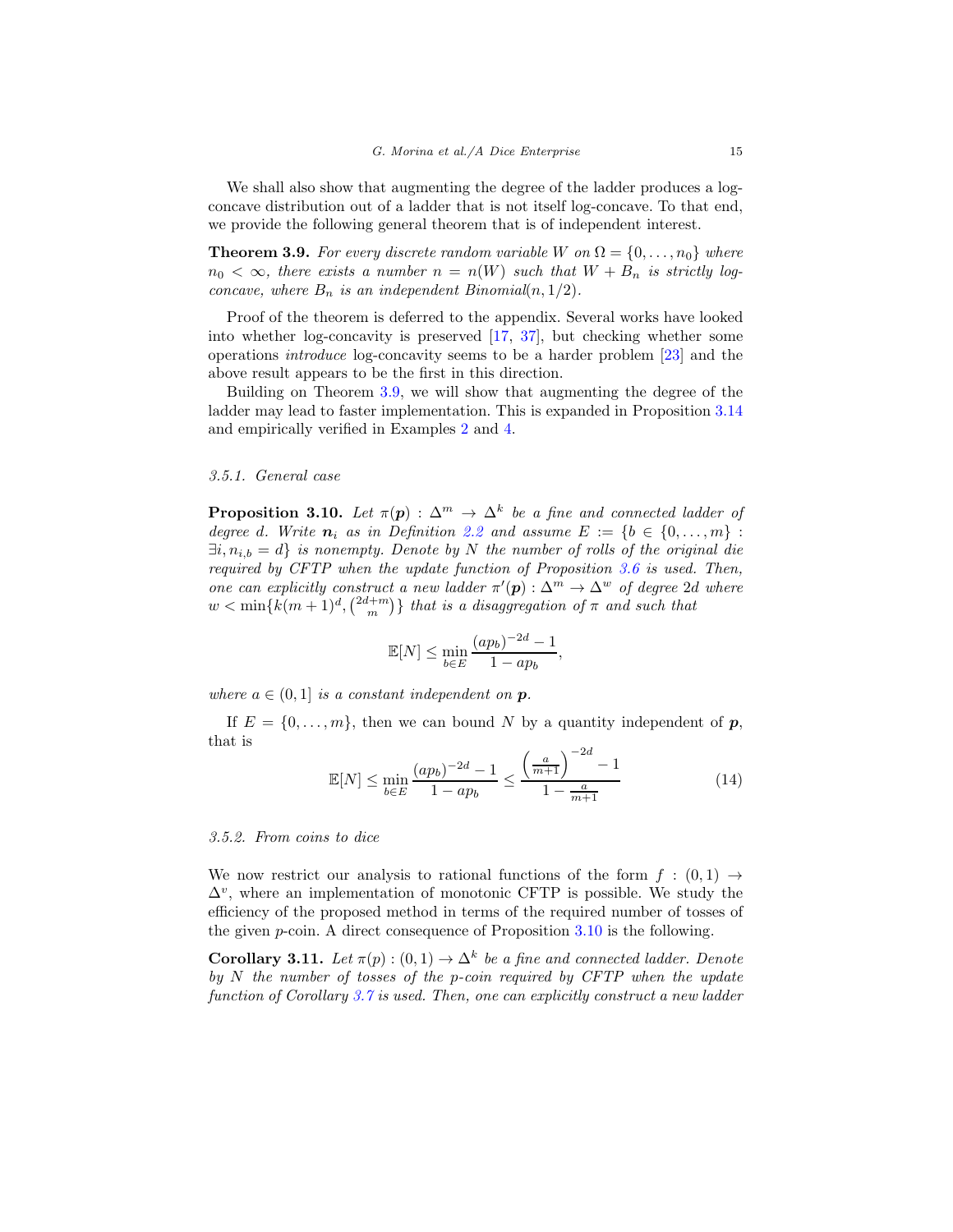$\pi'(\mathbf{p}) : (0,1) \to \Delta^{2k}$  that is a disaggregation of  $\pi$  and such that

$$
\mathbb{E}[N] \le \min\left\{\frac{(ap)^{-2(k-1)} - 1}{1 - ap}, \frac{(a(1-p))^{-2(k-1)} - 1}{1 - a(1-p)}\right\} \le \frac{\left(\frac{a}{2}\right)^{-2(k-1)} - 1}{1 - \frac{a}{2}}
$$

where  $a = \min_i \left\{ \frac{R_{i-1}}{R_{i-1} \vee R_i} \right\}$  $\frac{R_{i-1}}{R_{i-1}\vee R_i} \wedge \frac{R_i}{R_{i-1}\vee R_i}$  $\Big\} \in (0,1]$  is a constant independent of  $p$ .

Therefore, the expected running time of the algorithm can be bounded uniformly in  $p$ . However, the bound proposed in Corollary [3.11](#page-14-2) is generally very loose and does not give insights into how the algorithm could potentially be sped up. We now provide a tighter bound under the condition that the ladder  $\pi(p)$  is a log-concave distribution.

The proof of the following Proposition is in spirit similar to the Path Coupling technique of [\[4\]](#page-37-6).

<span id="page-15-2"></span>**Proposition 3.12.** Let  $\pi$  :  $(0,1) \rightarrow \Delta^k$  be a univariate fine and connected ladder as in [\(4\)](#page-7-1). Assume further that  $\pi$  is strictly log-concave and that the Markov chain and update function defined in Corollary [3.7](#page-13-0) are used. Then

$$
\mathbb{P}(N \ge n) \le (k-1)\rho^n \quad and
$$
  

$$
\mathbb{E}[N] \le \frac{(k-1)\rho}{1-\rho},
$$

where  $\rho \in (0,1)$  for all  $p \in (0,1)$  is given by

<span id="page-15-1"></span>
$$
\rho = \max_{i \in \{0, \dots, k-2\}} \left[ 1 - (P_{i,i+1} - P_{i+1,i+2}) - (P_{i+1,i} - P_{i,i-1}) \right] \tag{15}
$$

with  $P_{i,j}$  given by [\(11\)](#page-13-2) with the convention that  $P_{k,k+1} = P_{0,-1} = 0$ .

Remark 3.13. Given a univariate fine and connected ladder,  $\rho$  as in equation [\(15\)](#page-15-1) can be explicitly computed for a fixed  $p \in (0,1)$ . Moreover, the algorithm still requires a finite number of tosses even if  $p = 1$  or  $p = 0$ . In this case the expected number of tosses  $\mathbb{E}[N]$  can be exactly computed:

$$
\mathbb{E}[N] = \begin{cases} \frac{R_0 \vee R_1}{R_1} + \ldots + \frac{R_{k-2} \vee R_{k-1}}{R_{k-1}} & \text{if } p = 1, \\ \frac{R_0 \vee R_1}{R_0} + \ldots + \frac{R_{k-2} \vee R_{k-1}}{R_{k-2}} & \text{if } p = 0. \end{cases}
$$

Given a rational function  $f : (0,1) \to \Delta^v$ , we have proved in Theorem [3.1](#page-8-0) that it is always possible to construct a univariate fine and connected ladder  $\pi : (0,1) \to \Delta^k$ . However,  $\pi$  may not be strictly log-concave. Using Theorem [3.9,](#page-14-0) we now show that augmenting the ladder enough times produces a new ladder that is strictly log-concave, so that Proposition [3.12](#page-15-2) applies.

<span id="page-15-0"></span>**Lemma 3.14.** Let  $\pi$  :  $(0,1) \rightarrow \Delta^k$  be a univariate fine and connected ladder as in Section [2.1.2.](#page-7-2) Then, one can explicitly construct a new univariate fine and connected ladder  $\pi': (0,1) \to \Delta^w$  where  $w \geq k$  such that  $\pi'$  is a disaggregation of  $\pi$  and  $\pi'$  is strictly log-concave.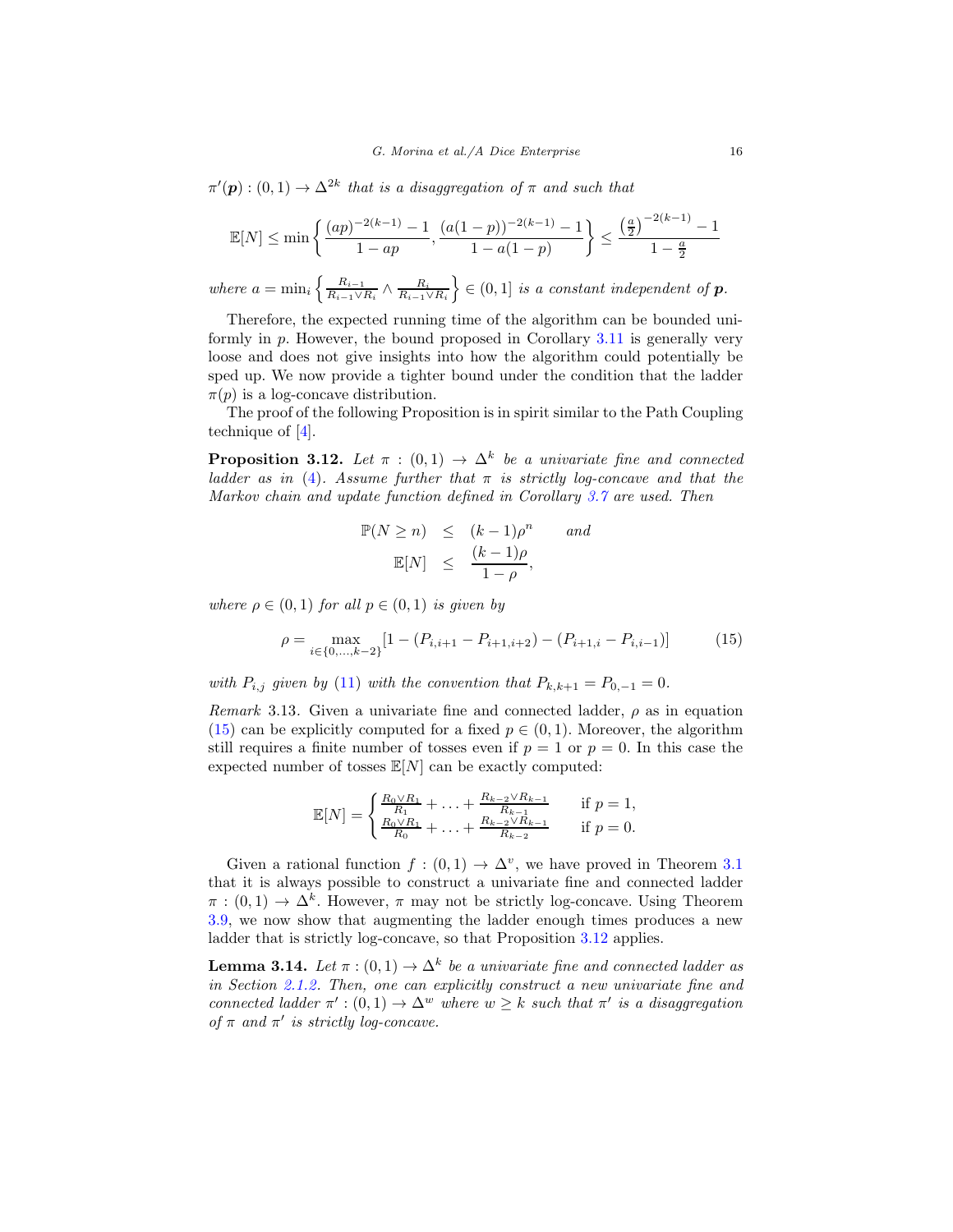Hence increasing the degree of a generic univariate fine and connected ladder  $\pi : (0,1) \to \Delta^k$  may lead to a faster implementation of monotonic CFTP despite an increased number of states that the chain needs to visit. Clearly, this leads to a trade-off that the user may want to calibrate, as shown in Examples [2](#page-16-1) and [4.](#page-19-0)

<span id="page-16-1"></span>Example 2. Consider sampling from the following ladder

 $\pi(p) \propto ((1-p)^4, 1000p(1-p)^3, p^2(1-p)^2, 500p^3(1-p), p^4).$ 

Clearly,  $\pi$  is not log-concave. We can augment the ladder up to two times to obtain respectively

$$
\pi^{(1)} \propto ((1-p)^5, 1001p(1-p)^4, 1001p^2(1-p)^3, 501p^3(1-p)^2, 500p^4(1-p), p^5)
$$
  
\n
$$
\pi^{(2)} \propto ((1-p)^6, 1002p(1-p)^5, 2002p^2(1-p)^4,
$$
  
\n
$$
1502p^3(1-p)^3, 1001p^4(1-p)^2, 500p^5(1-p), p^6).
$$

Notice that now  $\pi^{(2)}$  is strictly log-concave. Table [1](#page-16-2) shows the empirical number of tosses required by the algorithm when sampling from either  $\pi(p)$ ,  $\pi^{(1)}(p)$  or  $\pi^{(2)}(p)$  for different values of p. Notice that even if  $\pi^{(1)}(p)$  is not log-concave, it still leads to a slightly faster implementation than when targeting  $\pi^{(2)}(p)$ .

<span id="page-16-2"></span>

|                              | True value of $p$ |        |        |         |         |         |         |
|------------------------------|-------------------|--------|--------|---------|---------|---------|---------|
|                              | 0.01              | 0.1    | 0.25   | 0.5     | 0.75    | 0.9     | 0.99    |
| $\mathbb{\hat{E}}[N_{\pi}]$  | 561.31            | 621.73 | 827.86 | 1332.63 | 1433.59 | 1209.28 | 1090.54 |
| $\mathbb{E}[N_{\pi}]$        | 92.35             | 12.21  | 7.72   | 8.65    | 9.48    | 12.59   | 87.05   |
| $\mathbb{\hat{E}}[N]$<br>(2) | 93.17             | 13.33  | 9.43   | 11.29   | 11.67   | 14.47   | 89.56   |

Table 1: Average number of required tosses of the p-coin over 1,000 runs of the algorithm when targeting  $\pi, \pi^{(1)}$  and  $\pi^{(2)}$ .

## <span id="page-16-0"></span>4. Examples and implementation

An R package implementing the method and reproducing the examples is available at <https://github.com/giuliomorina/DiceEnterprise>. The user is just required to define the function  $f(\mathbf{p})$  and to provide a function that rolls the original die. Then, the package automatically constructs the fine and connected ladder and implements CFTP. If the original die has only two faces, the monotonic version of CFTP is automatically employed.

We now show how the method works and performs on some examples, all of which can be reproduced using the provided package. We start with a toy example to better explain and highlight the construction proposed in Theorem [3.1](#page-8-0) and Proposition [3.4.](#page-10-1) Next, we examine efficiency of the monotonic and general versions of the algorithm by considering higher order rational functions. We also consider the so-called logistic Bernoulli factory as studied in [\[20](#page-38-4)]. We show that our method leads to a simple algorithm which on average requires the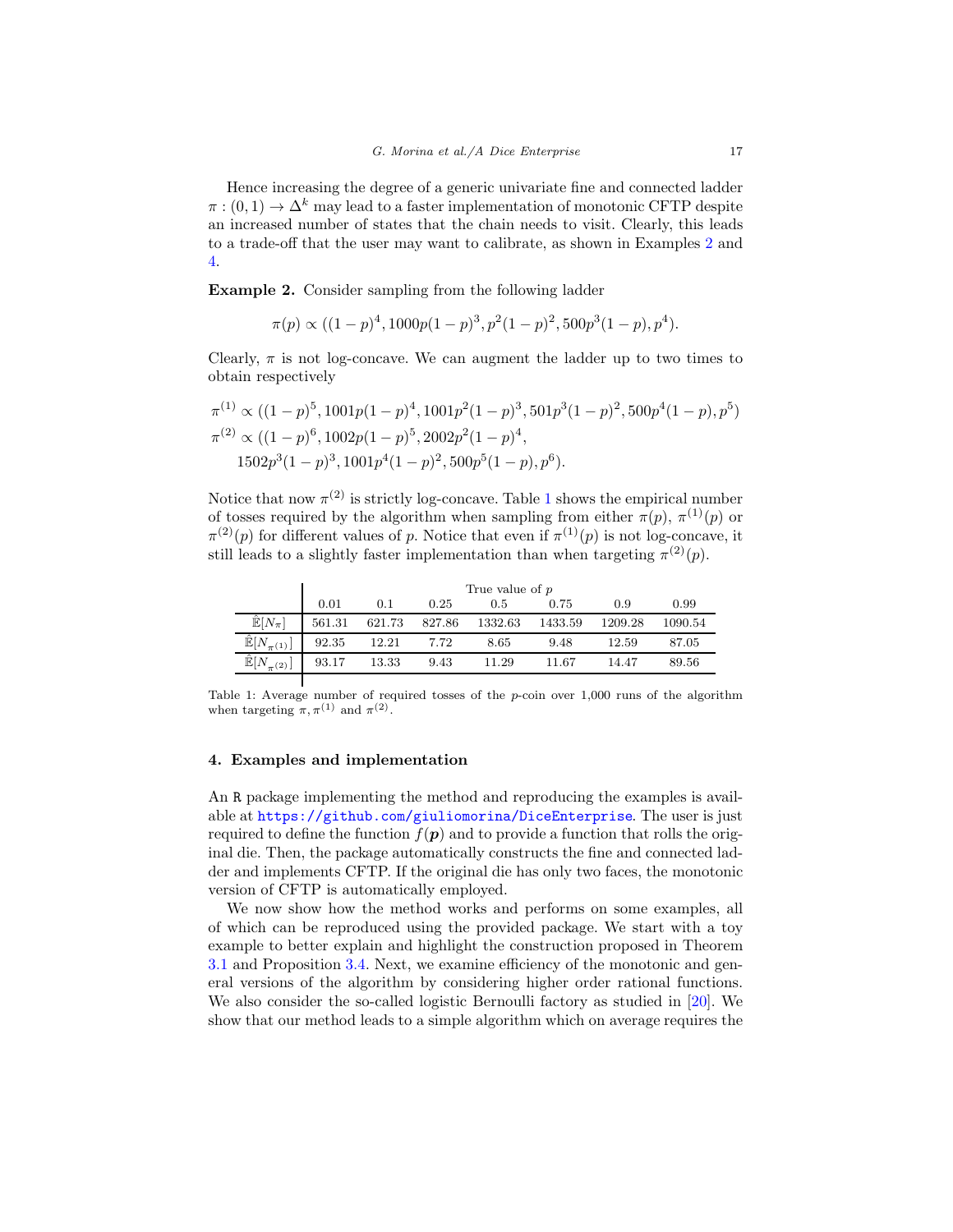same number of tosses as the approach of [\[20](#page-38-4)]. Finally, we deal with a slightly different scenario where instead of an *m*-sided die, *m* independent coins are provided where the probability  $p = (p_0, \ldots, p_{m-1}) \in (0,1)^m$  of tossing heads is unknown. In particular, we notice how we can construct a Dice Enterprise for the "Bernoulli Race" function considered in [\[8](#page-37-2)] which again has the same performance in terms of the expected number of required tosses.

<span id="page-17-0"></span>**Example 3** (Toy example of Bernoulli Factory). Let  $p \in (0,1)$  and assume we wish to generate a coin that lands heads with probability

$$
\frac{\sqrt{2}p^3}{(\sqrt{2}-5)p^3+11p^2-9p+3},
$$

having access only to a p-coin. Our proposed construction produces the following fine and connected ladder

$$
\pi(p) = (3(1-p)^4, 3p(1-p)^3, 2p^2(1-p)^2, (\sqrt{2}+2)p^3(1-p), \sqrt{2}p^4),
$$

via the following steps:

1. Let  $C(p) = (\sqrt{2} - 5)p^3 + 11p^2 - 9p + 3$  and consider

$$
f(p) = \frac{1}{C(p)} \left( \underbrace{-5p^3 + 11p^2 - 9p + 3}_{D_0(p)} \underbrace{\sqrt{2}p^3}_{D_1(p)} \right).
$$

Convert  $D_0(p)$  and  $D_1(p)$  into homogeneous polynomials in the variables p and  $(1 - p)$  with positive coefficients and of the same degree. This can be achieved by using the multinomial theorem (cf. proof of Theorem [3.1\)](#page-8-0). We get

$$
D_0(p) = 2p^2(1-p) + 3(1-p)^3,
$$
  
\n
$$
D_1(p) = \sqrt{2}p^3,
$$

so that we can equivalently consider the ladder

$$
\pi'(p) = \frac{1}{C(p)} (3(1-p)^3, 2p^2(1-p), \sqrt{2}p^3).
$$

and notice that if  $X \sim \pi'$ , then  $W = \mathbb{I}(X \in \{3\})$  is distributed as  $f(p)$ .

2. Notice that  $\pi'$  is not a connected ladder, as there is no term proportional to  $p(1-p)^2$ . By applying the binomial theorem, we can construct a new ladder

$$
\tilde{\pi}(p) = \frac{1}{C(p)}(\tilde{\pi}_0(p), \tilde{\pi}_1(p), \tilde{\pi}_2(p), \tilde{\pi}_3(p), \tilde{\pi}_4(p), \tilde{\pi}_5(p)),
$$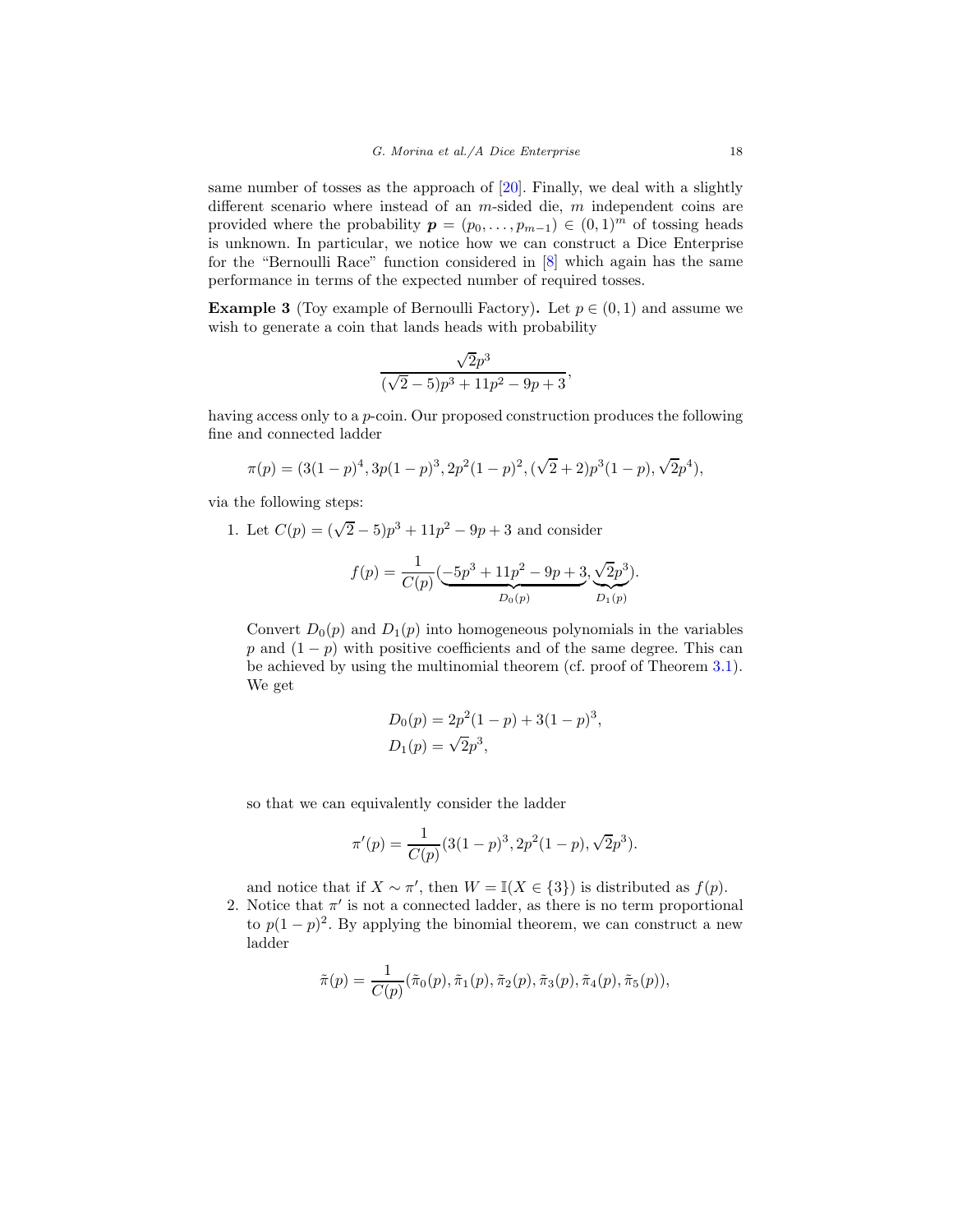where

$$
\tilde{\pi}_0(p) = \pi'_0(p) \binom{1}{0} (1-p) = 3(1-p)^4,
$$
  
\n
$$
\tilde{\pi}_1(p) = \pi'_0(p) \binom{1}{1} p = 3p(1-p)^3,
$$
  
\n
$$
\tilde{\pi}_2(p) = \pi'_1(p) \binom{1}{0} (1-p) = 2p^2(1-p)^2,
$$
  
\n
$$
\tilde{\pi}_3(p) = \pi'_1(p) \binom{1}{1} p = 2p^3(1-p),
$$
  
\n
$$
\tilde{\pi}_4(p) = \pi'_2(p) \binom{1}{0} (1-p) = \sqrt{2}p^3(1-p),
$$
  
\n
$$
\tilde{\pi}_5(p) = \pi'_2(p) \binom{1}{1} p = \sqrt{2}p^4.
$$

Notice that if  $Y \sim \tilde{\pi}$ , then  $X = \mathbb{I}(Y \in \{2,3\}) + 2 \cdot \mathbb{I}(Y \in \{4,5\})$  is distributed as  $\pi'$ .

3. Finally, we can construct a fine and connected ladder by adding up together the terms where the same monomial appears:

$$
\pi(p) = \frac{1}{C(p)} (3(1-p)^4, 3p(1-p)^3, 2p^2(1-p)^2, (\sqrt{2}+2)p^3(1-p), \sqrt{2}p^4).
$$

Assume  $Z \sim \pi$ ,  $U \sim \text{Unif}(0, 1)$  and let

$$
Y = \mathbb{I}(Z = 1) + 2 \cdot \mathbb{I}(Z = 2) +
$$
  

$$
3 \cdot \mathbb{I}\left(Z = 3, U \le \frac{2}{2 + \sqrt{2}}\right) + 4 \cdot \mathbb{I}\left(Z = 3, U > \frac{2}{2 + \sqrt{2}}\right) + 5 \cdot \mathbb{I}(Z = 4)
$$

so that  $Y \sim \tilde{\pi}$ .

Table [2](#page-18-0) shows the performance of CFTP for different values of the unknown probability p.

<span id="page-18-0"></span>

|                                                               | $\rm 0.01$               | $0.25\,$                 | $0.5\,$            | 0.75               | 0.99               |
|---------------------------------------------------------------|--------------------------|--------------------------|--------------------|--------------------|--------------------|
|                                                               | 0.00                     | $_{0.02}$                | $0.22\,$           | $0.65\,$           | 0.99               |
| $\begin{array}{c} f(p) \ \hat{f}(p) \ \hat{f}(p) \end{array}$ | $_{0.00}$ 0.00 $_{0.00}$ | $_{0.01}$ 0.01 $_{0.02}$ | $0.18\,0.21\,0.03$ | $0.63\,0.66\,0.69$ | $0.98\,0.99\,0.99$ |
| E[N]                                                          | 4.80                     | 7.45                     | 10.61              | $8.05\,$           | 5.94               |

Table 2: Implementation of the Bernoulli Factory for the function  $f(p) = \frac{\sqrt{2}p^3}{\sqrt{2} \sqrt{2} + \sqrt{2} \sqrt{2}}$ Table 2: Implementation of the Bernoulli Factory for the function  $f(p) = \frac{1}{(\sqrt{2}-5)p^3+11p^2-9p+3}$  and for different values of the true unknown probability p. The algorithm has been run 1,000 times to obtain tosses of the  $f(p)$ -coin and  $\hat{f}(p)$  is the sample average. Smaller numbers represent 95% confidence interval computed via the method of  $[39]$  $[39]$ .  $\mathbb{E}[N]$  is the empirical expected number of tosses in a run of the CFTP algorithm.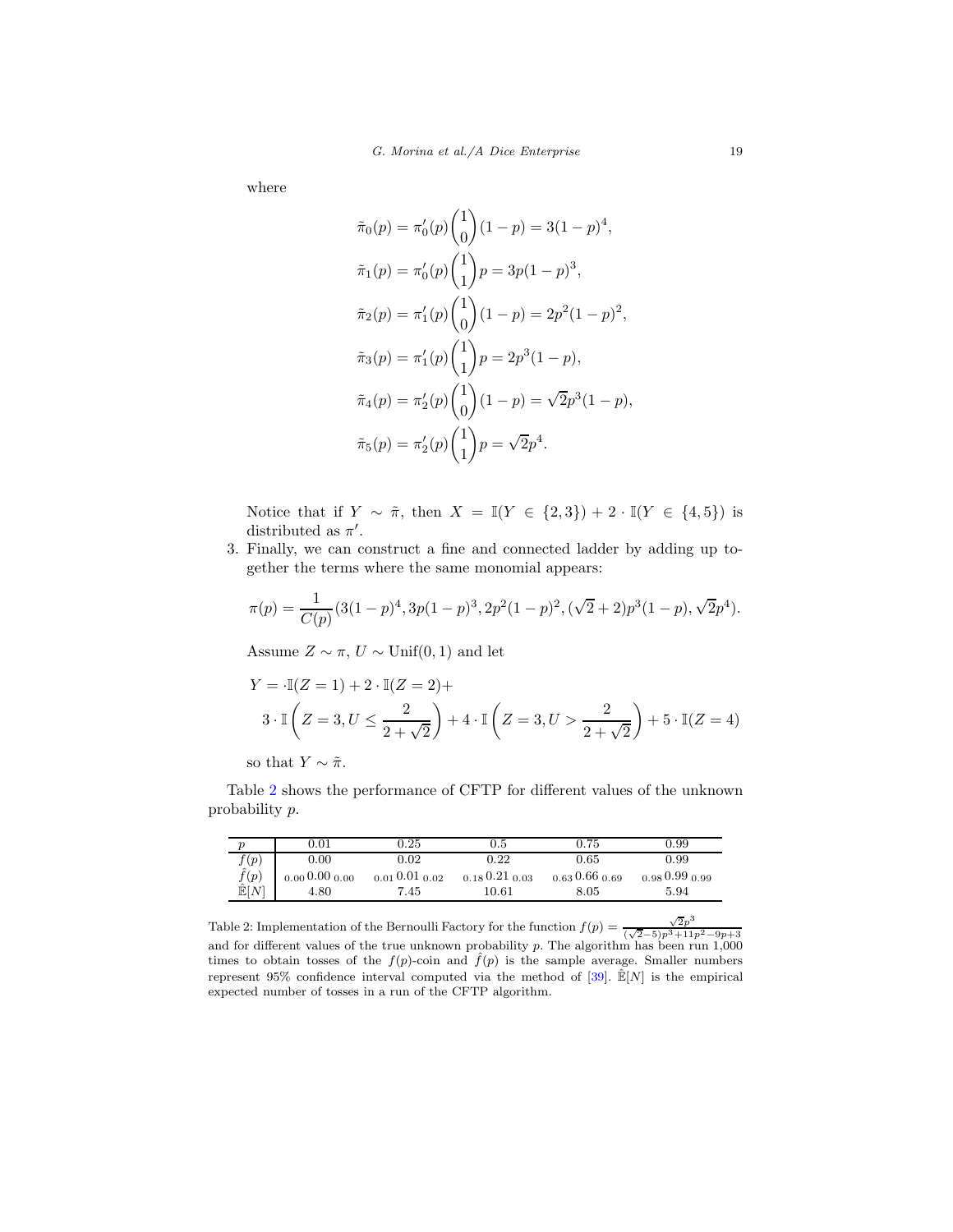<span id="page-19-0"></span>Example 4 (Augmenting the number of states can lead to faster running time). Given a p-coin, consider constructing a 3-sided die where the probability of rolling each face is given by

<span id="page-19-2"></span>
$$
\pi(p) \propto \{p^{20}, p^{10}(1-p)^{10}, (1-p)^{20}\}.
$$
 (16)

A naive rejection sampling approach to construct a Bernoulli Factory for  $\pi(p)$ would be the following: toss the p-coin 20 times and with probability  $1/3$  output 1 if all the tosses are heads, with probability 1/3 output 2 if the first 10 tosses are heads and the last 10 tosses are tails, with probability 1/3 output 3 if all the tosses are tails. In all other cases, restart the algorithm.

Assume now that  $p = 1/2$ , so that the expected number of tosses of this naive procedure would be  $\mathbb{E}[N] = 2^{20} \approx 10^6$ . Table [3](#page-19-1) shows the performance of our novel algorithm on the same example when targeting the ladder of equation  $(16)$ , as well as when targeting the augmented ladder where extra states are added. Indeed, Lemma [3.14](#page-15-0) and Proposition [3.12](#page-15-2) suggest that doing so may lead to faster performance, as empirically confirmed. Notice that to get a strictly logconcave ladder, we need to augment  $\pi$  at least 203 times. In practice, it is enough to augment it around 40 times to obtain optimal performance, due to the trade-off effect discussed in Section [3.5.](#page-13-3)

<span id="page-19-1"></span>Number of states added to the original ladder  $\pi(p)$ <br>0  $+20 +40 +60 +80 +100 +120$ +0 +20 +40 +60 +80 +100 +120  $\mathbb{E}[N]$  5337.7 585.7 471.4 481.7 529.3 590.4 647.9 +140 +160 +180 +200 +220 +240 +260

Table 3: Implementation of the Dice Enterprise for the function of eq. [\(16\)](#page-19-2) when  $p = 1/2$ . The algorithm has been run 1,000 times and  $\mathbb{E}[N]$  is the empirical number of tosses of the *p*-coin required. The augmented ladder is strictly log-concave when at least 203 states are added.

 $\hat{\mathbb{E}}[N]$  717.2 774.2 840.2 892.3 927.3 996.4 1038.9

Consider now a slightly different example, where a 3-sided fair die is given, i.e.  $p = (1/3, 1/3, 1/3)$ , and the aim is to construct a 4-sided die where the probability of rolling each face is given by

<span id="page-19-3"></span>
$$
\pi(\mathbf{p}) \propto \{p_0^5 p_1^5 p_2^5, p_0^{15}, p_1^{15}, p_2^{15}\}.\tag{17}
$$

A naive approach as the one before would require on average  $\mathbb{E}[N] = 3^{15} \approx$  $1.4 \times 10^7$  rolls of the **p**-die. Although the result of Proposition [3.12](#page-15-2) does not hold here, as a monotonic implementation of CFTP is not possible, augmenting the ladder may still lead to faster performance. This is indeed the case, as shown in Table [4,](#page-20-0) where targeting the ladder with 60 extra states leads to an implementation that requires on average around 840 tosses of the p-die, instead of more than 100,000 when directly targeting the original  $\pi(\mathbf{p})$ .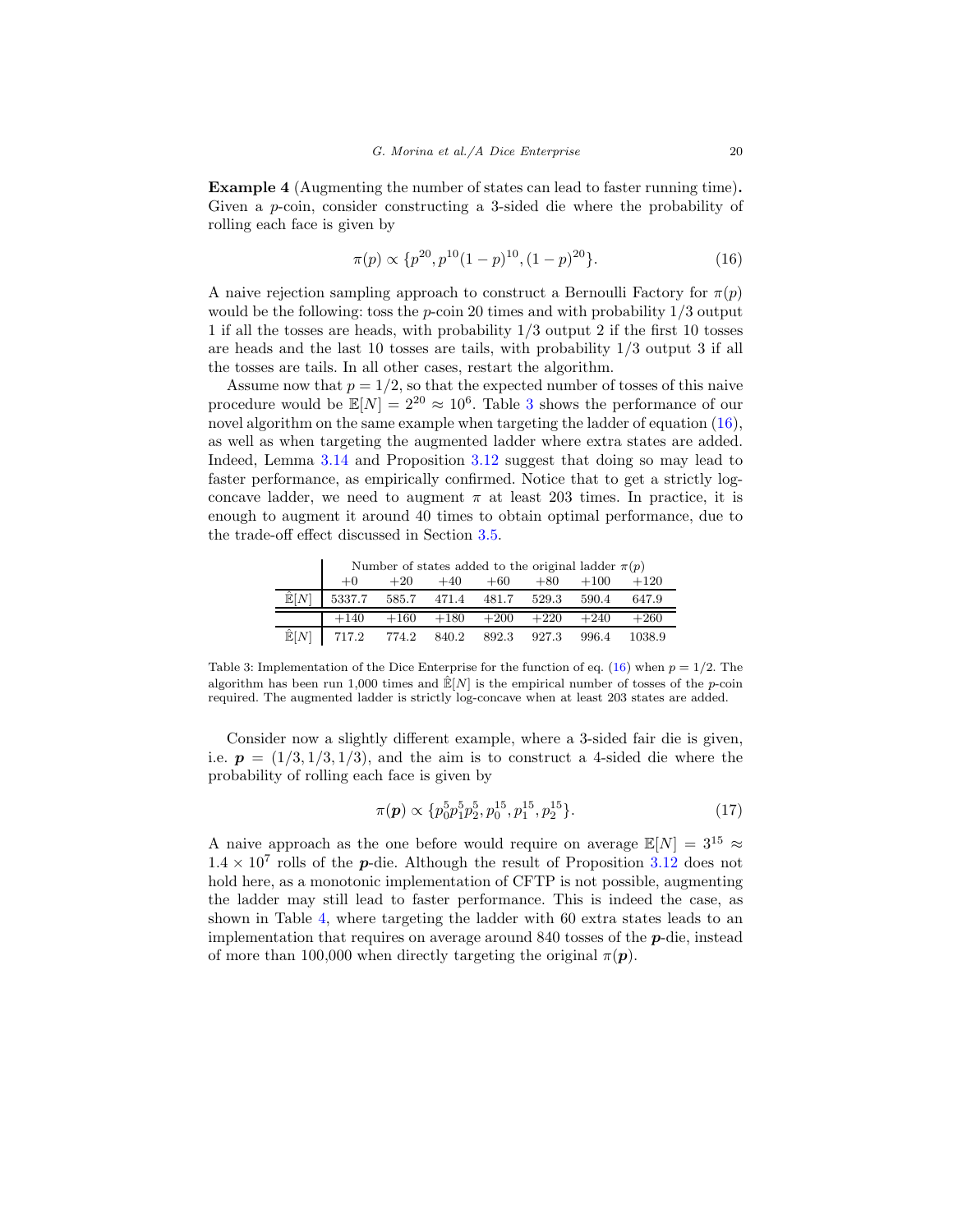<span id="page-20-0"></span>

|                                                                       | Number of states added to the original ladder $\pi(\mathbf{p})$ |       |       |       |       |       |       |
|-----------------------------------------------------------------------|-----------------------------------------------------------------|-------|-------|-------|-------|-------|-------|
|                                                                       | $+10^{-}$                                                       | $+20$ | $+30$ | $+40$ | $+50$ | $+60$ | $+70$ |
| $\hat{\mathbb{E}}[N]$ 174246.4 2569.0 1341.5 1032.9 912.5 874.0 841.4 |                                                                 |       |       |       |       |       | 860.1 |

Table 4: Implementation of the Dice Enterprise for the function of eq. [\(17\)](#page-19-3) when  $p =$  $(1/3, 1/3, 1/3)$ . The algorithm has been run 1,000 times and  $\mathbb{E}[N]$  is the empirical number of rolls of the p-die required.

Example 5 (Logistic Bernoulli Factory). Consider constructing a Bernoulli factory for the function

$$
\frac{Cp}{1+Cp}, \qquad C>0.
$$

Such problem is considered in [\[20\]](#page-38-4) where it is referred as constructing a logistic Bernoulli factory. In the same paper, the author proposes an ad-hoc algorithm that exploits properties of thinned Poisson processes and requires on average  $\mathbb{E}[N_H] = C/(1+C_p)$  tosses of the p-coin. We now show that our proposed method leads to an alternative algorithm that requires on average the same number of tosses. The fine and connected ladder for this target is

$$
\pi(p) = \frac{1}{1 + Cp}((1 + C)p, (1 - p)).
$$

Given  $Y \sim \pi$  and  $U \sim \text{Unif}(0, 1)$ , we output heads if  $Y = 1, U < C/(1+C)$  and tails otherwise. Sampling from  $\pi(p)$  boils down to sampling from the stationary distribution of a Markov chain consisting of only two states, as depicted in Figure [5.](#page-21-1) CFTP needs to keep track of only two chains starting in the two states and the algorithm stops as soon as one of the two chain moves, as they cannot both move at the same time. In particular, the particles coalesce if heads is tossed or if the uniform r.v. U drawn by the algorithm is such that  $U \leq 1/(1+C)$ . Therefore, CFTP is equivalent to algorithm [2](#page-20-1) which is a special case of the 2-coin algorithm presented in [\[12,](#page-38-10) [13\]](#page-38-11) with  $c_1 = C, c_2 = 1, p_1 = p, p_2 = 1$ .

<span id="page-20-1"></span>

| Algorithm 2 Logistic Bernoulli Factory                                                                                                                                            |
|-----------------------------------------------------------------------------------------------------------------------------------------------------------------------------------|
| <b>Input:</b> black box to sample from $\text{Ber}(p)$ , a constant $C > 0$ .<br><b>Output:</b> a sample from $\text{Ber}(Cp/(1 + Cp)).$                                          |
| 1: Sample $U \sim \text{Unif}(0, 1)$<br>2: if $U \n\t\leq \frac{1}{1+C}$ then set $Y := 0$<br>$3:$ else<br>4:<br>Sample $B \sim \text{Bern}(p)$<br>if $B=1$ then set $Y:=1$<br>5: |
| 6:<br>else discard $U, B$ and GOTO 1<br>end if<br>7:<br>$8:$ end if<br>9: Output $Y$                                                                                              |
|                                                                                                                                                                                   |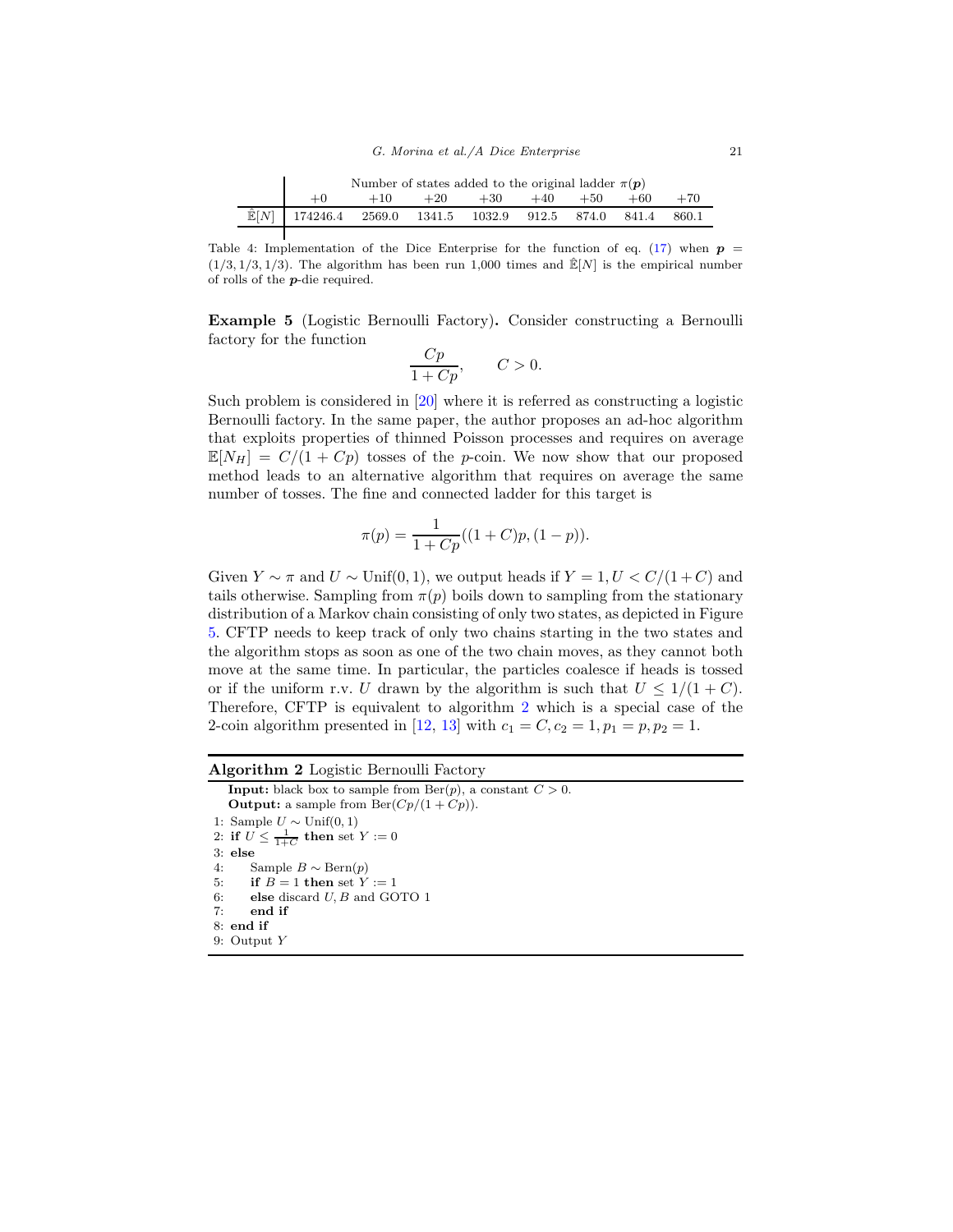<span id="page-21-1"></span>

Figure 5: Dynamic of the Markov chain with stationary distribution  $\pi(p) = \frac{1}{1+Cp}((1+C)p, (1-C)p)$ p)).

The probability that the algorithm stops at a specific iteration is  $\frac{1+Cp}{1+C}$ . Since each iteration is independent of the others and the probability that a toss of the *p*-coin is required is  $\frac{C}{1+C}$ , the average number of tosses is then given by

$$
\mathbb{E}[N_{\text{CFTP}}] = \frac{1+C}{1+Cp} \frac{C}{1+C} = \frac{C}{1+Cp}
$$

and it is thus equal to  $\mathbb{E}[N_H]$ .

<span id="page-21-0"></span>Example 6 (Independent coins and Bernoulli Race). We now deal with a slightly different scenario where instead of having access to a die, m independent coins are given. Similarly, the probability of tossing heads on each of the coin is unknown and given by  $p = (p_0, \ldots, p_{m-1}) \in (0, 1)^m$ , so that the problem is now obtaining a sample from a rational function  $f : (0,1)^m \to \Delta^v$ . There are several ways to transform tosses of  $m$  coins into a roll of a die. In particular, we can construct an  $(m + 1)$ -sided die in the following fashion. Firstly, we choose uniformly which coin to toss, say the  $i<sup>th</sup>$ . If the result is heads we output  $i \in \{0, \ldots, m-1\}$ , otherwise we output m. The probabilities of obtaining each face by rolling the so constructed  $(m + 1)$ -sided die is then given by  $\tilde{\boldsymbol{p}} = \left(\frac{p_0}{m}, \ldots, \frac{p_{m-1}}{m}, 1 - \frac{1}{m} \sum_{i=0}^{m-1} p_i\right) \in \Delta^m$ . The function  $f(\boldsymbol{p})$  can be transformed into a function of  $\tilde{p}$  by substituting  $p_i = m\tilde{p}_i$ .

We now consider the function  $f(\mathbf{p}) = \frac{1}{\sum_{i=1}^{m} p_i}(p_1, \ldots, p_m)$  as in [\[8](#page-37-2)], where the problem of tossing such  $f(p)$ -die is named Bernoulli Race. Their proposed algorithm requires on average  $\mathbb{E}[N_D] = m / \sum_{i=1}^m p_i$  tosses of the m coins. After applying the required variable transformation, we then consider  $f(\tilde{\boldsymbol{p}})$  =  $\Sigma$  $\frac{1}{\tilde{m}-1} \tilde{p}_i(\tilde{p}_0,\ldots,\tilde{p}_m)$  and we can then employ our Dice Enterprise methodology. In this particular problem,  $f(\tilde{p})$  is already a multivariate ladder and the transition matrix of the chain constructed as in Proposition [3.4](#page-10-1) is given by

$$
P = \begin{pmatrix} 1 - \sum_{i \neq 0} \tilde{p}_i & \tilde{p}_1 & \tilde{p}_2 & \dots & \tilde{p}_{m+1} \\ \tilde{p}_0 & 1 - \sum_{i \neq 1} \tilde{p}_i & \tilde{p}_2 & \dots & \tilde{p}_{m+1} \\ \vdots & \vdots & \vdots & \vdots & \vdots \\ \tilde{p}_0 & \tilde{p}_1 & \tilde{p}_2 & \dots & 1 - \sum_{i \neq m} \tilde{p}_i \end{pmatrix}
$$

Notice that CFTP terminates as soon as either  $0, 1, \ldots, m-1$  is rolled and continues only when the outcome of the roll is the  $m<sup>th</sup>$  face. In this case, each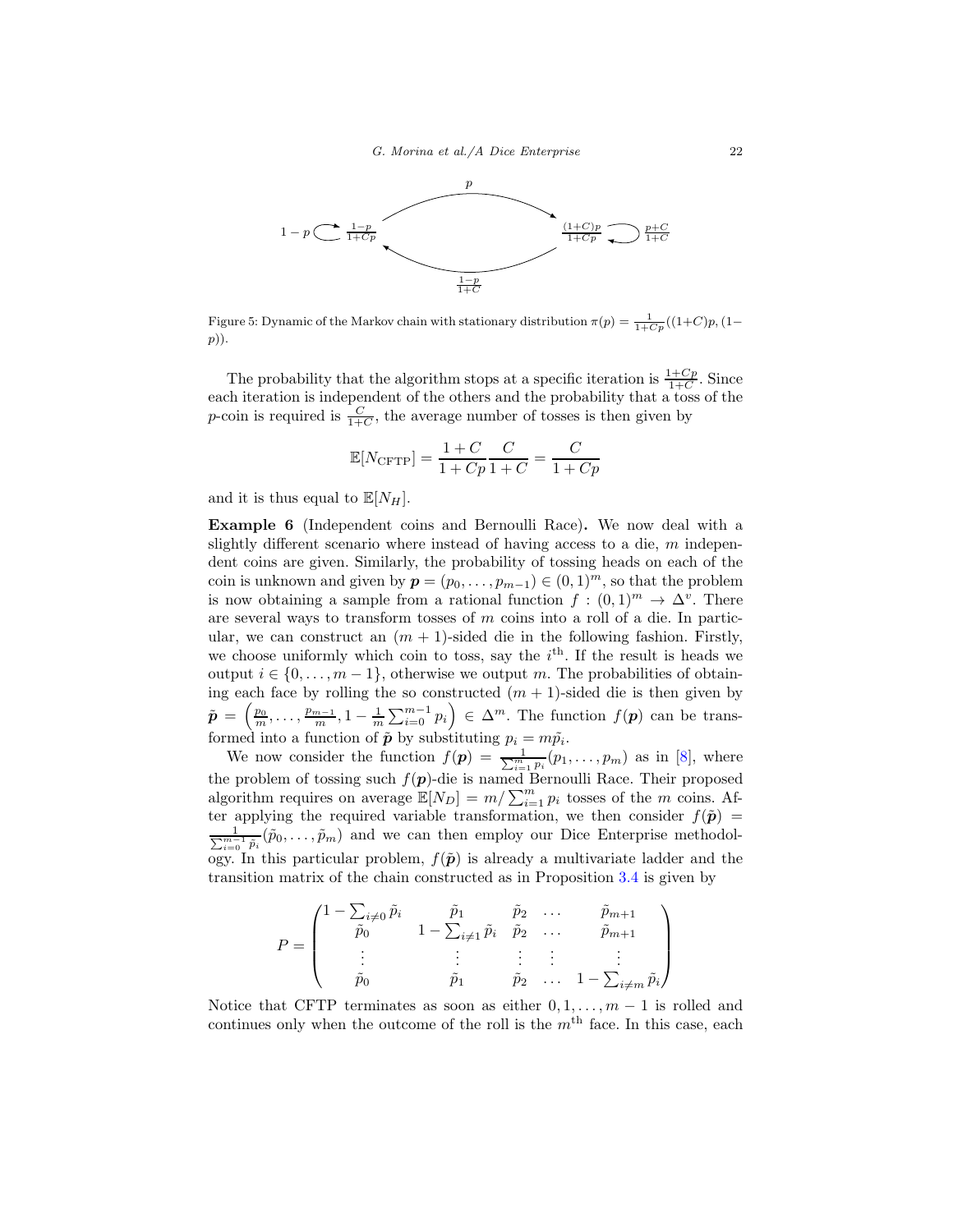iteration of CFTP is independent of the other and the probability that the algorithm stops is given by

$$
\mathbb{P}(\text{CFTP stops}) = 1 - \frac{1}{m} \sum_{i=1}^{m} \mathbb{P}(\mathbf{i}^{\text{th}} \text{ coin returns tails}) = \frac{1}{m} \sum_{i=0}^{m-1} p_i
$$

so that  $\mathbb{E}[N_{CFTP}] = m/\sum_{i=0}^{m-1} p_i$  and the algorithm is actually equivalent to the one proposed in [\[8](#page-37-2)].

## 5. Conclusions

The Dice Enterprise algorithm introduced in this paper is a generalisation of the celebrated Bernoulli Factory algorithms to rational mappings of categorical distributions. It offers a fully automated procedure that does not require further user intervention or case specific design tweaks. Furthermore, in the "coin to dice" case the efficiency of the algorithm can be automatically boosted by increasing the degree of the target polynomials until the distribution is log-concave which guarantees fast convergence. The version we developed is based on Coupling From the Past and enjoys an efficient monotonic implementation in the "coin to dice" case, however CFTP can be replaced by any other Markov chain perfect sampling routine, including Fill's interruptible algorithm. We demonstrated that several specialised Bernoulli factory algorithms introduced in literature, such as the two coin algorithm, the logistic Bernoulli factory or the Bernoulli race can be regarded as special versions of the Dice Enterprise. A natural open problem that follows from this paper is to design a monotone version of the Dice Enterprise in the "dice to dice" scenario. Further studies may also look into providing bounds for the degree of the decomposition of rational functions into ladders (based on Pólya positive homogeneous polynomial theorem [\[34,](#page-39-14) [35\]](#page-39-15)) or the number of Bernoulli trials needed to introduce log-concavity when convoluted with a discrete random variable. Understanding of these questions is necessary for obtaining more precise upper bounds on running time of the algorithm. Computing lower bounds for the expected number of rolls re-quired by CFTP – perhaps through information criteria (c.f. [\[27\]](#page-39-2)) or building on [\[6](#page-37-7), [21](#page-38-17)] - would complement the theoretical analysis.

Another question of particular interest is establishing the relation between our approach and that of [\[29\]](#page-39-3). Both theirs and our work builds on Polya's theorem on homogeneous polynomials, which ensures positivity of all the coefficients and therefore allows for a construction of an equivalent probability distribution in a form that is amenable to simulation via a carefully designed finite automaton, or Markov chain, respectively. The focus of [\[29](#page-39-3)] is on the theoretical side of characterising distributions through automata rather than on practical algorithm design or efficiency. In particular, the block simulation considered in their Theorem 2.2, and outlined in Proposition 2.5, is closely related to what we termed the naive rejection sampling approach in Example [4.](#page-19-0) Its cost would scale exponentially in the degree of the involved polynomials. On the other hand, [\[29\]](#page-39-3)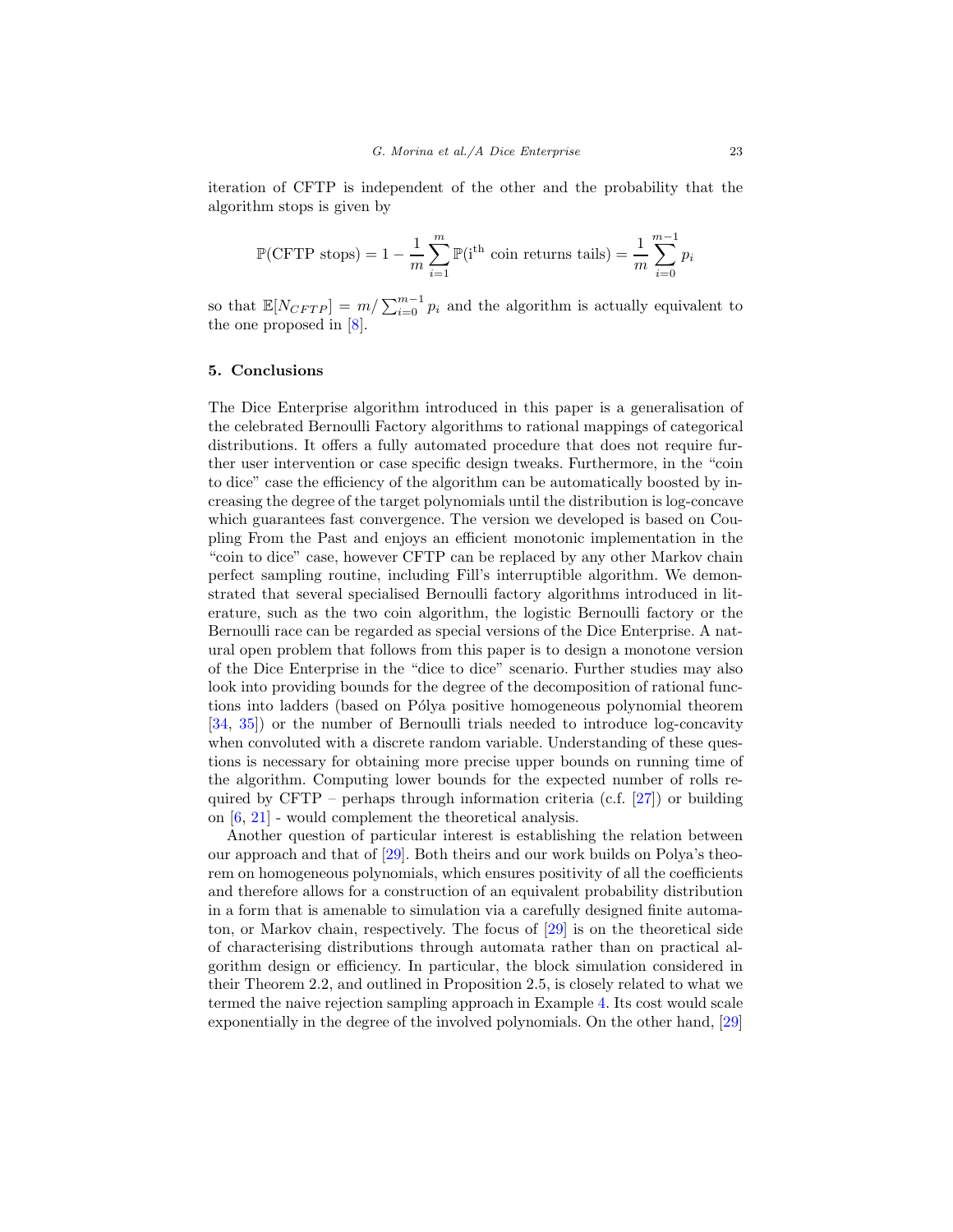poses an open question (Problem 4.1) and asks what is the smallest size of an automaton that simulates  $f(p)$ , and how to find it. While we do not know the answer to this problem, we conjecture that when  $f$  is a rational function with coefficients in Q, the CFTP procedure we designed for simulating a fine and connected ladder  $\pi(\mathbf{p}) : \Delta^m \to \Delta^k$ , is a finite automaton with the set of states  $S = \{0, \ldots, k\} \times \{0, \ldots, k\}$  and alphabet  $\{0, \ldots, m\}$ . We believe investigating systematically the connections between these approaches is a research direction that may lead to interesting conclusions.

#### 6. Acknowledgments

We would like to thank anonymous referees for their helpful suggestions that greatly improved the presentation of the paper. We thank Susanna Brown, Oliver Johnson and Krzysztof Oleszkiewicz for helpful discussions. KL acknowledges funding form the Royal Society via the University Research Fellowship scheme. AW has been supported by EPSRC and GM has been supported by EPSRC through the OxWaSP Programme. Finally, AW and KL thank the Warwick Undergraduate Research Scholarship Scheme for supporting the project in its initial stages in the summer of 2013.

## <span id="page-23-1"></span><span id="page-23-0"></span>Appendix A: Background

#### A.1. Sampling from known categorical distributions

Sampling from a known distribution  $\boldsymbol{\mu} = (\mu_0, \dots, \mu_k) \in \Delta^k$  is usually done by sampling  $U \sim$  Unif(0, 1) and setting

$$
Z = i \quad \text{ if } \quad \sum_{j=0}^{i-1} \mu_j < U \le \sum_{j=0}^{i} \mu_j.
$$

In the spirit of  $[25, 30]$  $[25, 30]$ , we can consider B, the binary representation of U and notice that this is an iid sequence of Bern(1/2). Let  $B_{1:l}$  denote the first l bits of U and let  $(B_{1:l})_{10}$  be its representation in base 10. Clearly  $(B_{1:l})_{10} \leq U \leq$  $(B_{1:l})_{10} + 2^{-l}$ , so that we could set

$$
Z = i \qquad \text{if} \qquad \sum_{j=0}^{i-1} \mu_j \le (B_{1:l})_{10} \quad \text{and} \quad (B_{1:l})_{10} + 2^{-l} \le \sum_{j=0}^{i} \mu_j
$$

where  $l$  is big enough so that there exists an  $i$  such that the condition above is satisfied.

Therefore, we do not need to have access to a generator of uniform random variables to sample from a categorical distribution  $-$  it is enough to obtain a sequence of independent tosses of a fair coin. Algorithm [3](#page-24-1) is a variation of Von Neumann's algorithm [\[41](#page-39-1)] that outputs a fair coin given access to an iid sequence of rolls of an arbitrary die.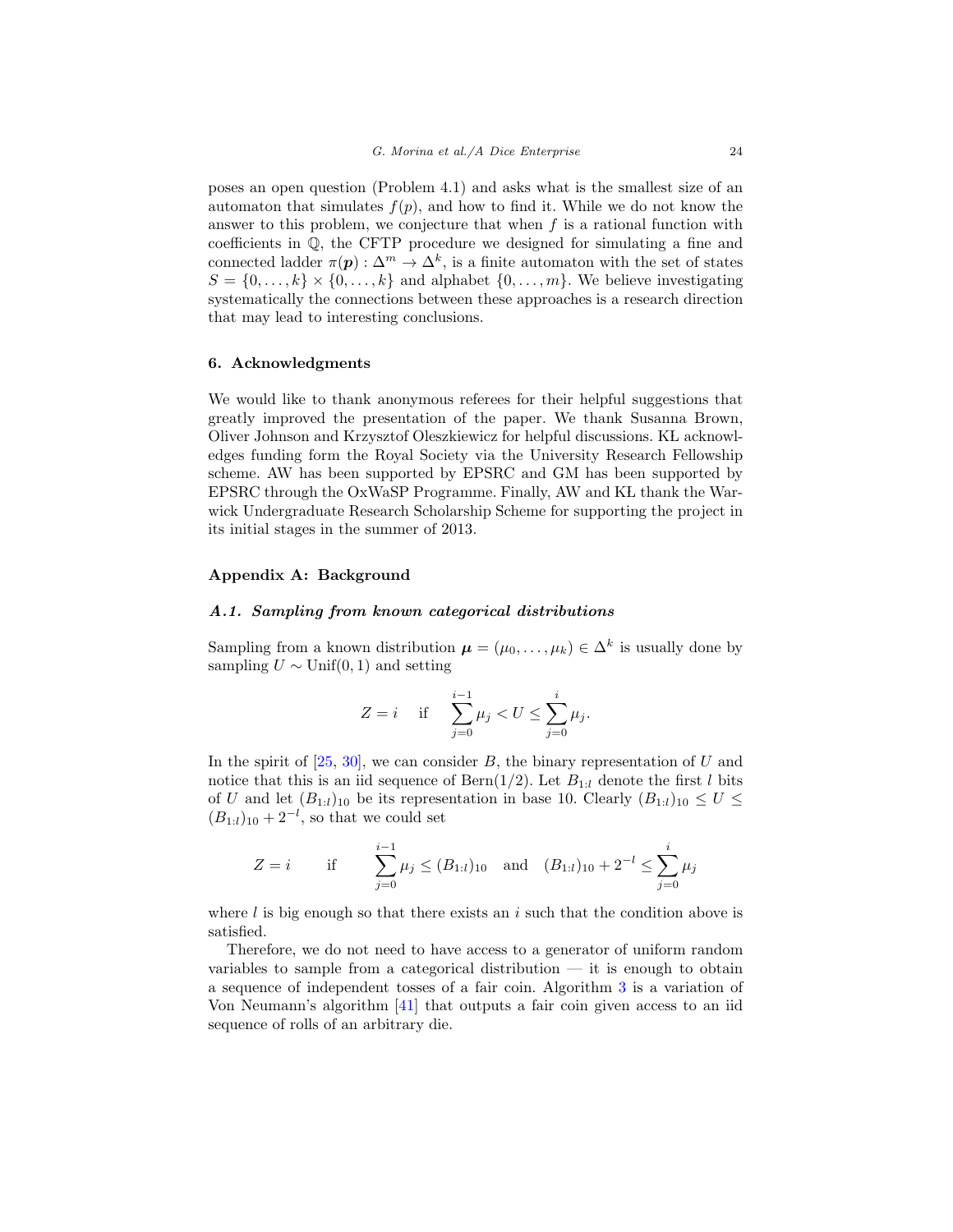<span id="page-24-1"></span>Algorithm 3 Fair coins from a die

**Input:** black box to sample from  $p \in \Delta^m$ . **Output:** a sample from  $\text{Bern}(1/2)$ . 1: Sample  $X_1, X_2 \overset{iid}{\sim} p$ 2: if  $X_1 < X_2$  then set  $Y := 0$ 3: else if  $X_1 > X_2$  then set  $Y := 1$ 4: else if  $X_1 = X_2$  then discard  $X_1, X_2$  and GOTO 1 5: end if 6: Output Y

Consequently, given a black box to sample from an unknown distribution  $p \in \Delta^m$ , Algorithm [4](#page-24-2) outputs a sample from a known distribution  $\mu \in \Delta^k$ . In particular, if  $\mu$  is a disaggregation of  $\nu$ , Algorithm [4](#page-24-2) can be used to obtain a sample  $Y \sim \mu$  given  $X \sim \nu$  as in equation [\(2\)](#page-3-1).

<span id="page-24-2"></span>

| Algorithm 4 Categorical distribution from a die |  |  |  |  |
|-------------------------------------------------|--|--|--|--|
|-------------------------------------------------|--|--|--|--|

**Input:** black box to sample from  $p \in \Delta^m$ . **Output:** a sample from a known distribution  $\mu \in \Delta^k$ . 1: Sample  $Y \sim \text{Bern}(1/2)$  using Algorithm [3](#page-24-1) 2: If  $l = 1$  set  $B_{1:1} = Y$ , otherwise set  $B_{1:1} = B_{1:1-1}|Y$ 3: if there exists an  $i \in \{0, \ldots, k\}$  such that  $\sum^{i-1}$  $\sum_{j=0}^{i-1} \mu_j \le (B_{1:t})_{10} < (B_{1:t})_{10} + 2^{-l} \le \sum_{j=0}^{i}$  $j=0$  $\mu_j$ then set  $Z := i$ 4: else 5: Set  $l = l + 1$  and GOTO 2 6: end if 7: Output Z

Let  $L$  be the random number of loops of Algorithm [4](#page-24-2) before terminating. The computation verifies that  $\mathbb{P}(L > l) \leq k2^{-l}$ .

# <span id="page-24-0"></span>A.2. Coupling from the past

Perfect sampling is a well developed approach [\[21](#page-38-17)] to devise specialised algorithms, necessarily with random running time, that will output a single draw exactly from the stationary distribution of a Markov chain, rather than from its approximation. Coupling From the Past (CFTP) [\[36](#page-39-9)] is a pioneering technique in this field and illustrative for our purposes. The idea behind the method relies on starting the chain at time  $-\infty$ , so that at present time one would have a sample from the stationary distribution. This may not seem practical, but as pointed out in [\[36\]](#page-39-9), one can make use of coupled chains to decide when to stop tracking the chain back in time. In practice, it is convenient to introduce an update function for the chain. Given a state  $i$  and a source of randomness, the update function returns the state of the chain at the next step. Such source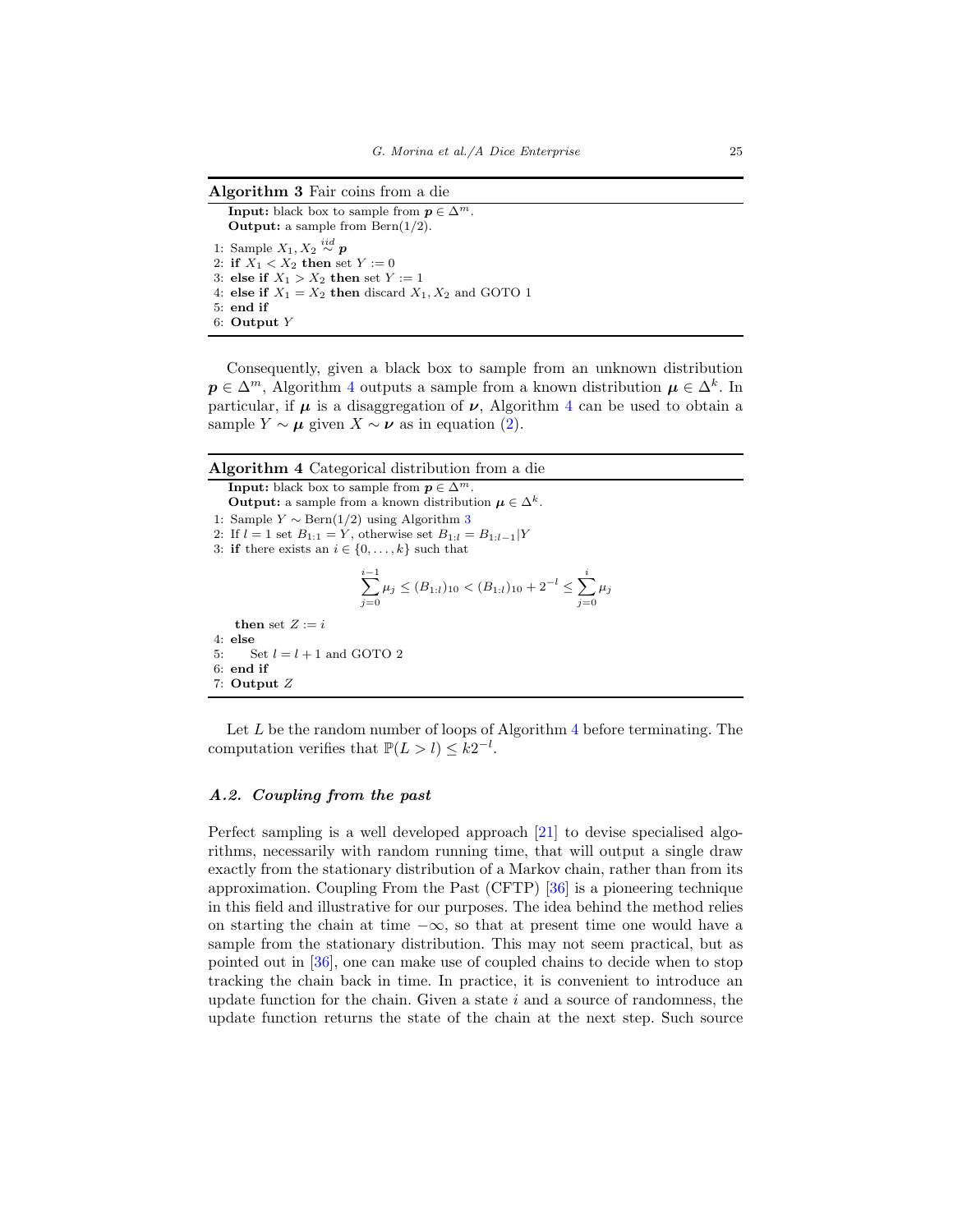of randomness is commonly represented by a single draw from a uniform random variable  $U$ , as one could then consider its binary representation to have an arbitrary number of uniform random variables and transform them, at least in principle, via inversion sampling. However, for our specific application, it is natural to consider the given die a source of randomness. As discussed in Section [A.1,](#page-23-1) we can resort to the die to generate uniform random variables. However, for better clarity, we consider having access to both the die and a uniform random variable as source of randomness for the update function, defined as follows:

<span id="page-25-1"></span>**Definition A.1** (Update function). Let  $(X_t)_{t\in\mathbb{N}}$  be a Markov chain on  $\Omega$  =  $\{0, 1, \ldots, k\}$ . Assume  $p \in \Delta^m$  and let  $B \sim p$  and  $U \sim \text{Unif}(0, 1)$ . A function

$$
\phi : \Omega \times \{0, 1, \dots, m\} \times [0, 1] \to \Omega
$$

is an update function for the Markov chain  $(X_t)_{t\in\mathbb{N}}$  if

$$
\mathbb{P}(X_{t+1}=j|X_t=i) = \mathbb{P}(\phi(i, B, U)=j), \qquad \forall i, j \in \Omega.
$$

We will write  $\phi_t(x, B, U) = \phi(\phi(\ldots(\phi(x, B_1, U_1), B_2, U_2), \ldots), B_t, U_t)$  to indicate the state of the chain after  $t$  steps when starting from  $x$ .

Given an update function  $\phi$ , CFTP is implementable via Algorithm [5.](#page-25-0) Under mild assumptions, namely that there is a positive probability of termination, Algorithm [5](#page-25-0) produces samples from the stationary distribution of the Markov chain [\[21,](#page-38-17) [36\]](#page-39-9).

#### <span id="page-25-0"></span>Algorithm 5 Coupling From the Past

**Input**: an update function  $\phi$  for a Markov chain  $(X_t)_{t\in\mathbb{N}}$  on  $\Omega = \{0, \ldots, k\}$  with unique stationary distribution  $\pi$ ; a black box to sample from  $p \in \Delta^m$ .

**Output:** A sample from  $\pi$ . 1: Set  $T \leftarrow 1$ 2: for  $i = 0, \ldots, k$  do  $X_0^{(i)} \leftarrow i$  end for 3: repeat 4: Sample independently  $B_{-T} \sim p$  and  $U_{-T} \sim$  Unif(0, 1)<br>5: for  $i = 0, ..., k - 1$  do  $X_0^{(i)} \leftarrow \phi_T(i, (B_{-T}, ..., B_{-1}),$ 5: for  $i = 0, \ldots, k - 1$  do  $X_0^{(i)} \leftarrow \phi_T(i, (B_{-T}, \ldots, B_{-1}), (U_{-T}, \ldots, U_{-1}))$  end for 6: Set  $T \leftarrow T + 1$ 7: until  $X_0^{(0)} = X_0^{(1)} = \ldots = X_0^{(k)}$ 8: Output  $X_0^{(0)}$ 

Notice that CFTP needs to keep track of the trajectories of k coupled chains. If  $k$  is large implementing the algorithm may become infeasible. A more efficient version of CFTP can be designed for monotonic Markov chains [\[36\]](#page-39-9). In particular, assume that the state space  $\Omega$  of the Markov chain  $(X_t)_{t\in\mathbb{N}}$  admits a partial order  $\preceq$ , and there exist the maximum and the minimum states, say 0 and k, respectively; i.e.,  $\forall j \in \Omega, j \leq k$  and  $0 \leq j$ . The monotonic update function is defined as follows.

**Definition A.2** (Monotonic update function). An update function  $\phi$  as in Definition [A.1](#page-25-1) is monotonic if for all  $B \in \{0, 1, \ldots, m\}$  and  $U \in [0, 1]$ 

$$
i \leq j \quad \Longrightarrow \quad \phi(i, B, U) \leq \phi(j, B, U). \tag{18}
$$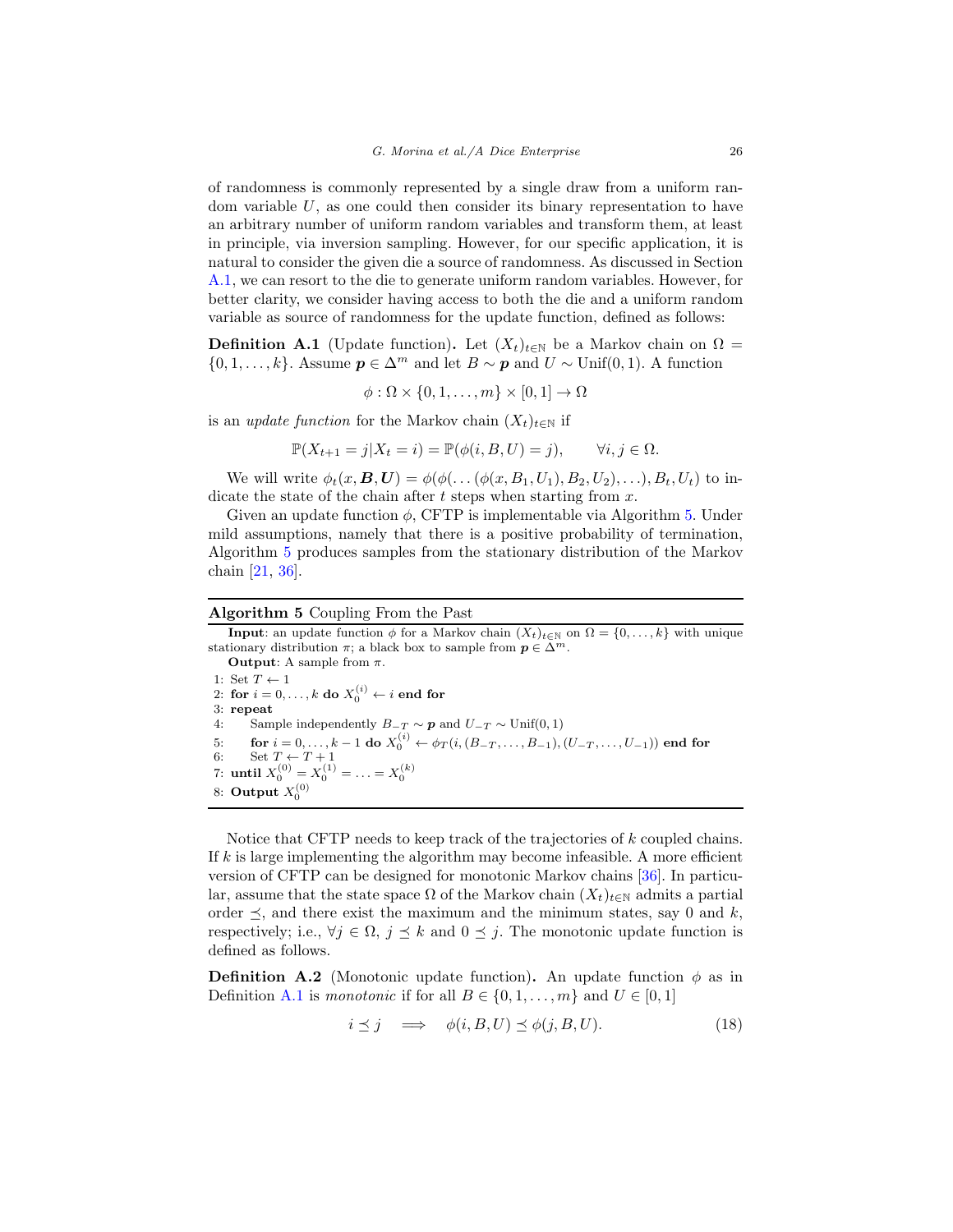In the monotonic case it is enough to track coalescence of just two chains, started from the minimum and the maximum state. Algorithm [6](#page-26-1) presents CFTP with monotonic update function  $\phi$ .

#### <span id="page-26-1"></span>Algorithm 6 Monotonic Coupling From the Past

```
Input: a monotonic update function \phi for a Markov chain (X_t)_{t\in\mathbb{N}} on \Omega = \{0, \ldots, k\} with
minimum and maximum states, 0 and k respectively and with unique stationary distribution
\pi; a black box to sample from p \in \Delta^m.
     Output: A sample from \pi.
 1: Set T \leftarrow 1, X_0 \leftarrow 0 and Y_0 \leftarrow k2: repeat
 3: Sample independently B_{-T} \sim p and U_{-T} \sim Unif(0, 1)<br>4: Set X_0 \leftarrow \phi_T(1, (B_{-T}, \ldots, B_{-1}), (U_{-T}, \ldots, U_{-1}))4: Set X_0 \leftarrow \phi_T(1, (B_{-T}, \ldots, B_{-1}), (U_{-T}, \ldots, U_{-1}))<br>5: Set Y_0 \leftarrow \phi_T(k, (B_{-T}, \ldots, B_{-1}), (U_{-T}, \ldots, U_{-1}))5: Set Y_0 \leftarrow \phi_T(k, (B_{-T}, \ldots, B_{-1}), (U_{-T}, \ldots, U_{-1}))<br>6: Set T \leftarrow T + 1Set T \leftarrow T + 17: until X_0 = Y_08: Output X_0
```
Remark A.3. Commonly, monotonic CFTP is implemented so that  $T$  is doubled at each iteration (replacing line [6](#page-26-1) of the algorithm with  $T \leftarrow 2T$ ). This allows for a binary search of the coalescence time, while trying to minimise the simulation effort. The choice is arbitrary: we decided to keep  $T \leftarrow T + 1$  as in applications rolling the die may be the most time-consuming step.

## <span id="page-26-0"></span>Appendix B: Proofs

Define the scaled by  $d$  discrete  $m$  dimensional simplex as

$$
\Lambda_d^m = \left\{ \boldsymbol{n} = (n_0, \ldots, n_m) \in \{0, 1, \ldots, d\}^{m+1} : \sum_{i=0}^m n_i = d \right\}.
$$

## Proof of Proposition [2.8](#page-6-0)

By construction  $\pi'$  is a fine ladder on  $\Omega' = \{0, \ldots, w\}$ . Since one augmentation operation yields a ladder sampling from which is equivalent to sampling from  $\pi$ , so does d-fold augmentation. It remains to show that  $\pi'$  is connected. To this end note that each state of  $\pi'$  is of the form  $C\pi_i(\boldsymbol{p})\binom{d}{n}$  $\binom{d}{n} \prod_{l=0}^{m} p_l^{n_l}$  for some constant C, some  $i \in \{0, ..., k\}$  and some  $n \in \Lambda_d^m$ . Define sets  $A_0, \ldots, A_k$  as

<span id="page-26-2"></span>
$$
A_i = \{a \in \Omega' : \pi'_a(\boldsymbol{p}) = C_a \pi_i(\boldsymbol{p}) \binom{d}{\boldsymbol{n}} \prod_{l=0}^m p_l^{n_l} \text{ for some } \boldsymbol{n} \in \Lambda_d^m, \ C_a \in \mathbb{R} \}. \tag{19}
$$

First notice that for a fixed i all the states in  $A_i$  are connected by construction due to d–fold augmentation. It is then enough to show that  $A_i \cap A_j \neq \emptyset$  for all  $j \neq i$ . Indeed, let  $n_i$  and  $n_j$  be the degree of  $\pi_i(\mathbf{p})$  and  $\pi_j(\mathbf{p})$  respectively.  $\binom{d}{n_i} \prod_{l=0}^m p_l^{n_{i,l}}$  and  $\pi_i(p) \binom{d}{n_i}$  $\binom{d}{n_j} \prod_{l=0}^{m} p_l^{n_{j,l}}$  have the Then, the numerators of  $\pi_j(\boldsymbol{p})\binom{d}{n}$ same degree  $n_i + n_j$  and the respective state  $a \in \Omega'$  with probability  $\pi_{a'}(p)$  of degree  $n_i + n_j$  satisfies  $a \in A_i \cap A_j$ .  $\Box$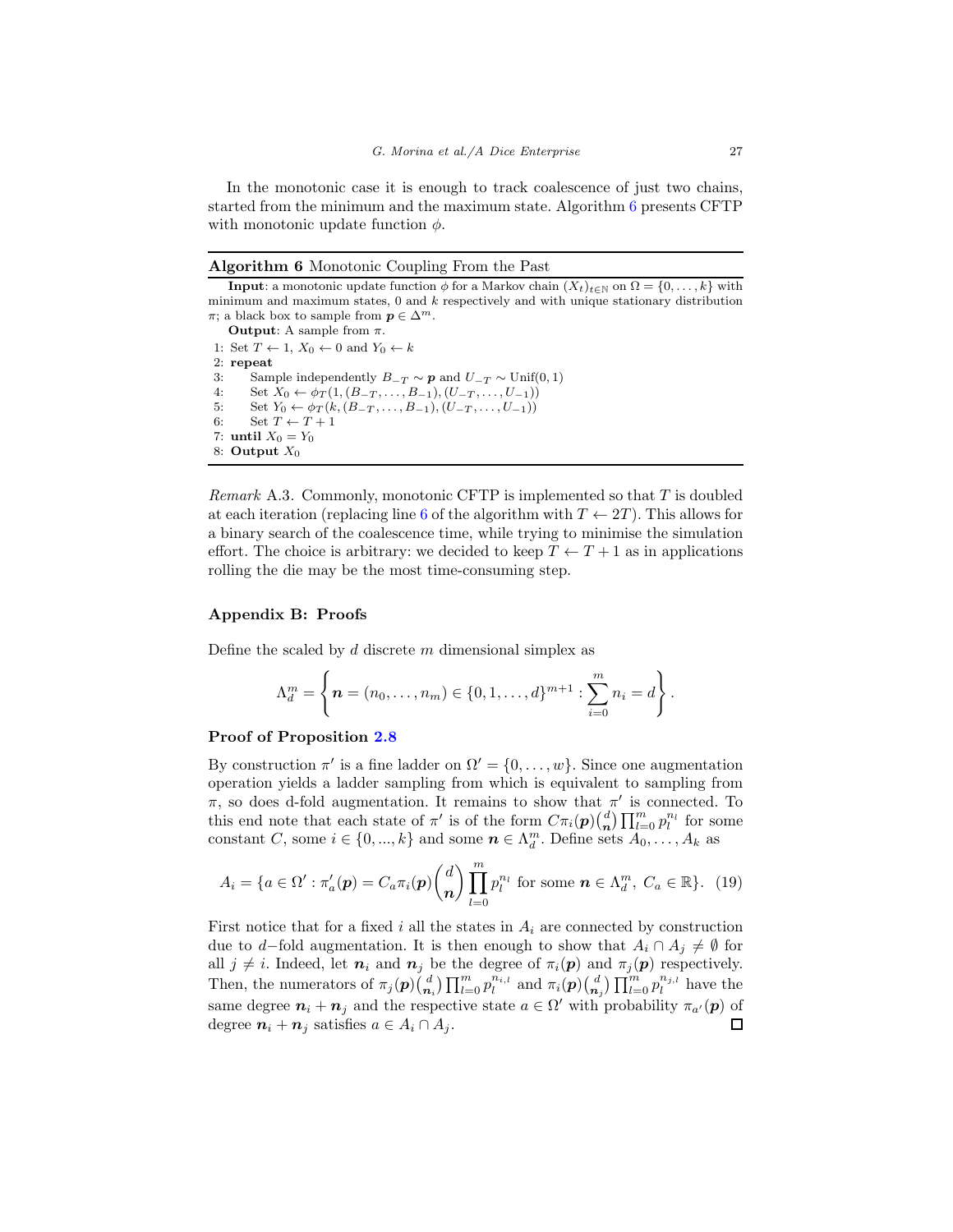<span id="page-27-1"></span>**Lemma B.1** (Pólya [\[34](#page-39-14)]). Let  $f : \Delta^m \to \mathbb{R}$  be a homogeneous and positive polynomial in the variables  $p_0, \ldots, p_m$ , i.e. all the monomials of the polynomial have the same degree. Then, for all sufficiently large n, all the coefficients of  $(p_0 + \ldots + p_m)^n f(p_0, \ldots, p_m)$  are positive.

<span id="page-27-0"></span>**Lemma B.2.** Let  $f : \Delta^m \to (0,1)$  be a rational function over R. Then, there exist homogeneous polynomials

$$
d(\mathbf{p}) = d(p_0, ..., p_m) = \sum_{\mathbf{n} \in \Lambda_d^m} d_{\mathbf{n}} \prod_{j=0}^m p_j^{n_j},
$$
  

$$
e(\mathbf{p}) = e(p_0, ..., p_m) = \sum_{\mathbf{n} \in \Lambda_d^m} e_{\mathbf{n}} \prod_{j=0}^m p_j^{n_j},
$$

where  $d_n$  and  $e_n$  are real coefficients such that  $0 \leq d_n \leq e_n$  and  $f(p) =$  $d(\mathbf{p})/e(\mathbf{p})$ . We will refer to d as the degree of the decomposition.

*Proof.* The lemma is a variation of Lemma 2.7 of [\[29\]](#page-39-3), where  $m = 1$  and coefficients are integers, and the proof follows the reasoning therein.

As  $f(\mathbf{p})$  is a rational function, it may be written as

$$
f(\mathbf{p}) = \frac{\overline{D}(\mathbf{p})}{\overline{E}(\mathbf{p})},
$$

and we can assume that  $\overline{D}(p)$  and  $\overline{E}(p)$  are relatively prime polynomials. Since  $f(\mathbf{p}) \in (0,1)$  for all  $\mathbf{p} \in \Delta^m$  and  $\overline{D}(\mathbf{p})$  does not share any common root with  $\overline{E}(\boldsymbol{p})$ , it follows that  $\overline{D}(\boldsymbol{p})$  and  $\overline{E}(\boldsymbol{p})$  do not change sign in  $\Delta^m$  so that we can assume without loss of generality that  $\overline{D}(p)$  and  $\overline{E}(p)$  are positive polynomials. Let  $d_0$  be the maximum degree of the polynomials  $\overline{D}(p)$  and  $\overline{E}(p)$ . A general representation of the polynomials is given by

$$
\overline{D}(\boldsymbol{p}) = \sum_{i=0}^d \sum_{\boldsymbol{n} \in \Lambda_i^m} a_{\boldsymbol{n}} \prod_{j=0}^m p_j^{n_j}, \qquad \overline{E}(\boldsymbol{p}) = \sum_{i=0}^d \sum_{\boldsymbol{n} \in \Lambda_i^m} b_{\boldsymbol{n}} \prod_{j=0}^m p_j^{n_j}.
$$

Notice that in general  $\overline{D}(p)$  and  $\overline{E}(p)$  are not homogeneous polynomials, but it is possible to increase the degree of each term of the summation to be equal to  $d_0$ . In fact, since  $p_0 + \ldots + p_m = 1$ , one can use the multinomial theorem to define homogeneous polynomials  $D(\mathbf{p})$  and  $E(\mathbf{p})$  as

$$
\overline{D}(\mathbf{p}) = \sum_{i=0}^{d} \sum_{\mathbf{n} \in \Lambda_i^m} a_{\mathbf{n}} (p_0 + \dots + p_m)^{d-i} \prod_{j=0}^{m} p_j^{n_j}
$$
  
= 
$$
\sum_{i=0}^{d} \sum_{\mathbf{n} \in \Lambda_i^m} \sum_{\mathbf{n}' \in \Lambda_{d-i}^m} a_{\mathbf{n}} {d - i \choose \mathbf{n}'} \prod_{j=0}^{m} p_j^{n_j + n'_j}
$$
  
= 
$$
\sum_{\mathbf{n} \in \Lambda_i^m} d_{\mathbf{n}} \prod_{j=0}^{m} p_j^{n_j} =: D(\mathbf{p}),
$$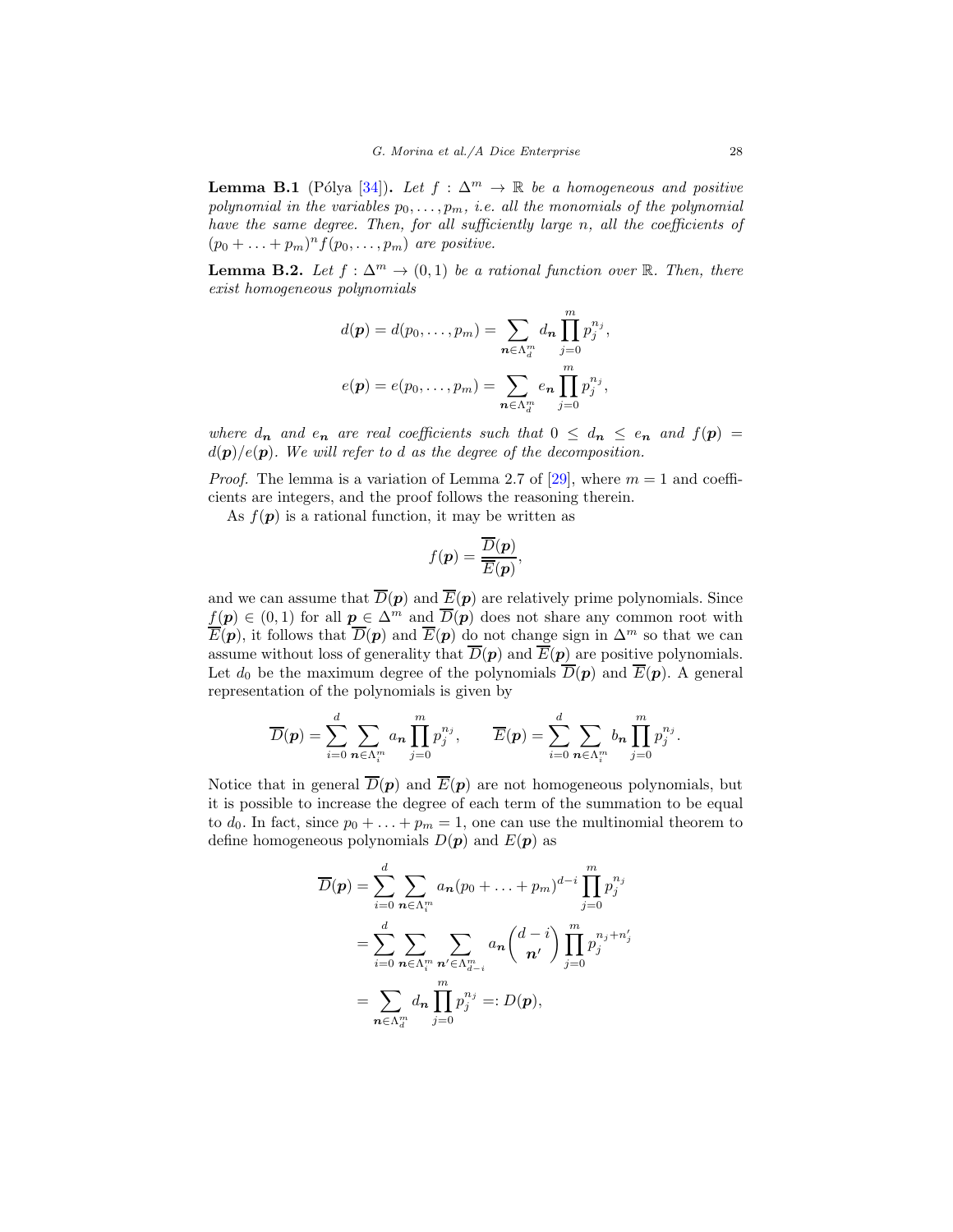where

$$
d_{\boldsymbol{n}} = \sum_{i=0}^d \sum_{\tilde{\boldsymbol{n}} \in \Lambda_i^m} \sum_{\boldsymbol{n}' \in \Lambda_{d-i}^m: \tilde{\boldsymbol{n}} + \boldsymbol{n}' = \boldsymbol{n}} a_{\tilde{\boldsymbol{n}}} {d - i \choose \boldsymbol{n}'}.
$$

Analogously

$$
\overline{E}(\mathbf{p}) = \sum_{i=0}^d \sum_{\mathbf{n} \in \Lambda_i^m} b_{\mathbf{n}} (p_0 + \ldots + p_m)^{d-i} \prod_{j=0}^m p_j^{n_j} = \sum_{\mathbf{n} \in \Lambda_d^m} e_{\mathbf{n}} \prod_{j=0}^m p_j^{n_j} := E(\mathbf{p}).
$$

Notice that  $D(\mathbf{p})$  and  $E(\mathbf{p})$  are positive polynomials. Moreover, since  $f(\mathbf{p}) < 1$ , it follows that also  $E(\mathbf{p}) - D(\mathbf{p})$  is a positive polynomial. Therefore, by Lemma [B.1](#page-27-1) there exists a sufficiently large n, such that the polynomials  $d(\mathbf{p}) = (p_0 + p_1)$  $\dots + p_m)^n D(\mathbf{p}), e(\mathbf{p}) = (p_0 + \dots + p_m)^n E(\mathbf{p})$  and  $e(\mathbf{p}) - d(\mathbf{p})$ , all have positive coefficients. Hence, as required,  $0 \leq d_n \leq e_n$  and

$$
f(\mathbf{p}) = \frac{\overline{D}(\mathbf{p})}{\overline{E}(\mathbf{p})} = \frac{D(\mathbf{p})}{E(\mathbf{p})} = \frac{d(\mathbf{p})}{e(\mathbf{p})}.
$$
 (20)

The degree of the decomposition is therefore  $d = d_0 + n$ .

# Proof of Theorem [3.1](#page-8-0)

Since  $f(\mathbf{p}) = (f_0(\mathbf{p}), \dots, f_v(\mathbf{p}))$  is a rational function, we can apply Lemma [B.2](#page-27-0) to each  $f_i(\mathbf{p})$  and write

$$
f(\boldsymbol{p}) = \left(\frac{d_0(\boldsymbol{p})}{e_0(\boldsymbol{p})}, \frac{d_1(\boldsymbol{p})}{e_1(\boldsymbol{p})}, \ldots, \frac{d_v(\boldsymbol{p})}{e_v(\boldsymbol{p})}\right).
$$

Let  $C(\boldsymbol{p})$  be the lowest common multiple of the denominators  $e_i(\boldsymbol{p})$  and express  $f(\mathbf{p})$  as

$$
f(\boldsymbol{p}) = \frac{1}{C(\boldsymbol{p})}(g_0(\boldsymbol{p}),\ldots,g_v(\boldsymbol{p})).
$$

Assume w.l.o.g. that each polynomial  $g_i(p)$  has degree d (if this is not the case, let  $d_i$  be the degree of  $g_i(p)$  and multiply it by  $(p_0 + \ldots + p_m)^{d-d_i}$  and write

<span id="page-28-0"></span>
$$
\frac{g_i(\mathbf{p})}{C(\mathbf{p})} = \frac{1}{C(\mathbf{p})} \sum_{\mathbf{n} \in \Lambda_d^m} a_{i,\mathbf{n}} \prod_{j=0}^m p_j^{n_j}.
$$
 (21)

Having applied Lemma [B.2](#page-27-0) it follows  $a_{i,n} \geq 0$  for all  $i \in \{0, \ldots, v\}, n \in \Lambda_d^m$ . Therefore, we can construct a distribution  $\pi': \Delta^m \to \Delta^w$  on  $\Omega' = \{0, \ldots, w\},\$ where  $w < (v+1) {d+m \choose m}$  and where each state is one term of the summation in [\(21\)](#page-28-0) for a fixed i and thus of the form  $\frac{1}{C(p)}a_{i,n}\prod_{j=0}^{m-1}p_j^{n_j}$ .

By construction  $\pi'$  is a disaggregation of f. Indeed, consider v sets  $A_0, \ldots, A_v$ defined as

$$
A_i = \{a \in \Omega': \pi'_a(\boldsymbol{p}) = \frac{1}{C(\boldsymbol{p})} a_{i,\boldsymbol{n}} \prod_{j=0}^m p_j^{n_j} \text{ for a } \boldsymbol{n} \in \Lambda_d^m \}.
$$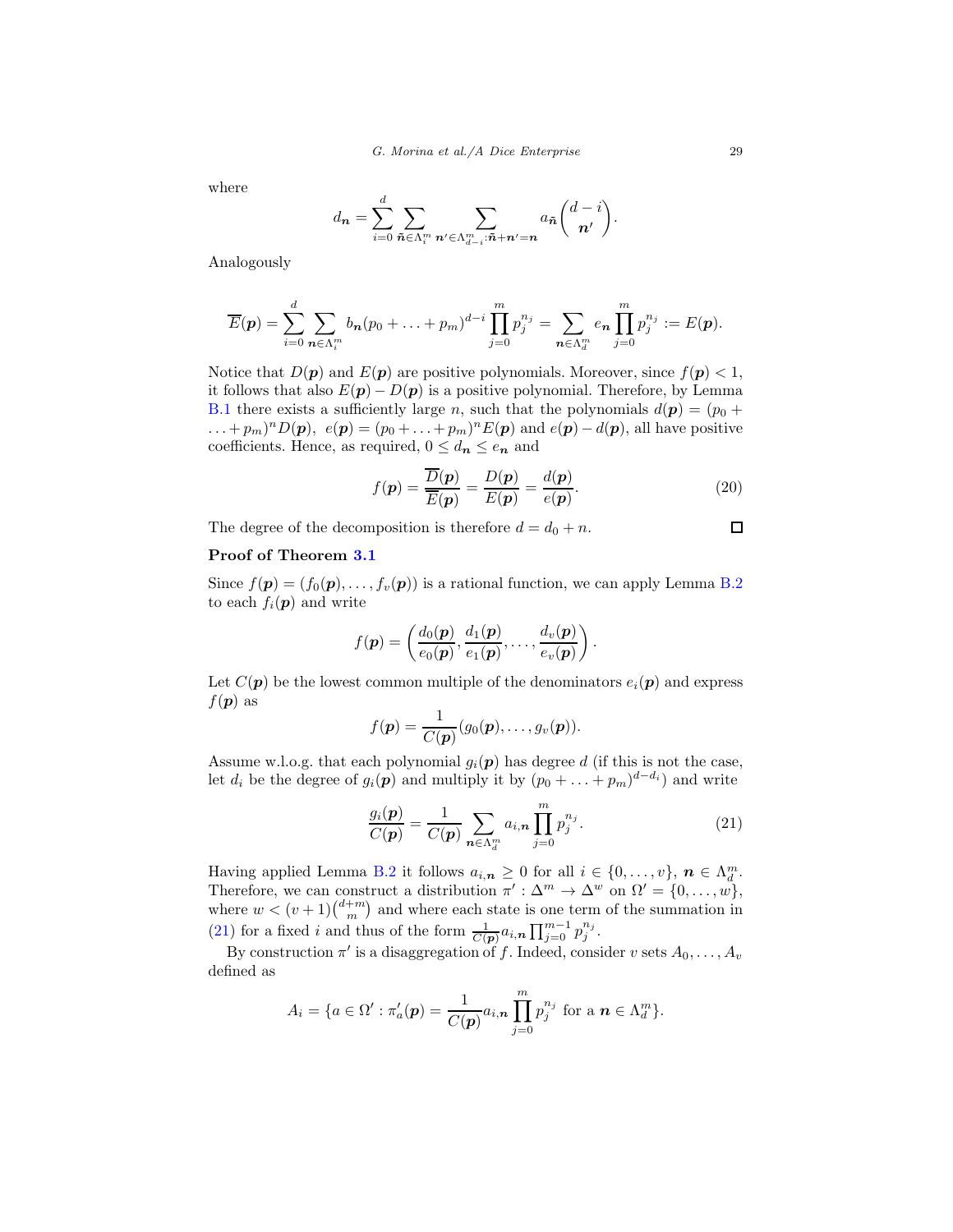It then follows

$$
f_i(\mathbf{p}) = \frac{g_i(\mathbf{p})}{C(\mathbf{p})} = \sum_{h \in A_i} \pi'_h(\mathbf{p}) = \frac{1}{C(\mathbf{p})} \sum_{\mathbf{n} \in \Lambda_d^m} a_{i,\mathbf{n}} \prod_{j=0}^m p_j^{n_j}.
$$

By discarding any null term in  $\pi'(\mathbf{p})$ , it follows that  $\pi'$  is a multivariate ladder. Finally, via Proposition [2.8](#page-6-0) we construct a fine and connected multivariate ladder  $\pi : \Delta^m \to \Delta^k$  where  $k < \min\{(w+1)(m+1)^d, \binom{2d+m}{m}\}$ , such that sampling from each  $f, \pi'$  and  $\pi$  is equivalent.

## Proof of Proposition [3.4](#page-10-1)

We shall prove the result by showing that  $P$  is a stochastic matrix and that the detailed balance condition is satisfied for all  $p \in \Delta^m$ . Recall that the offdiagonal elements of P are given by the off-diagonal elements of  $V \circ W$  where  $\circ$ denotes the entrywise product,  $W$  is defined in equation  $(8)$  and  $V$  is the output of Algorithm [1.](#page-10-0) We first prove that

$$
\sum_{j \in \mathcal{N}_b(i)} V_{i,j} \le 1, \quad \forall b \in \{0, \dots, m\}, i \in \Omega.
$$

 $\sum_{j \in \mathcal{N}_b(i)} V_{i,j} = \mathcal{W}_b(i).$ Notice that by how the weights  $W_b(i)$  are defined within the algorithm, we have

Having fixed i and b, assume that one of the  $V_{i,j}$ , where  $j \in \mathcal{N}_b(i)$ , is obtained in line [6](#page-10-0) of the algorithm. Denote by  $\mathcal{W}_b^*(i)$  the new value of  $\mathcal{W}_b(i)$  after it has been updated for all  $j \in \mathcal{N}_b(i)$ . It follows

$$
\mathcal{W}_b^{\star}(i) = \mathcal{W}_b(i) + \sum_{j \in \mathcal{N}_b(i)} \frac{R_j}{\mathcal{S}_b(i)} = \mathcal{W}_b(i) + \sum_{j \in \mathcal{N}_b(i)} \frac{R_j}{\sum_{h \in \mathcal{N}_b(i)} R_h} (1 - \mathcal{W}_b(i)) = 1,
$$

where the value of  $S_b(i)$  is given in line 9 of the algorithm. At this point the algorithm has assigned a value to  $V_{i,j}$  for all  $j \in \mathcal{N}_b(i)$  and thus  $\sum_{j \in \mathcal{N}_b(i)} V_{i,j} =$  $\mathcal{W}_b^{\star}(i) = 1.$ 

Assume now that all the  $V_{i,j}$  for  $j \in \mathcal{N}_b(i)$  have been assigned in line [8](#page-10-0) of the algorithm. For fixed i, we then have that  $j \in \mathcal{N}_b(i)$  and let  $d \in \{0, \ldots, m\}$  such that  $i \in \mathcal{N}_d(j)$ . Then  $V_{j,i}$  is assigned in line [6](#page-10-0) of the algorithm. Denote the new value of  $\mathcal{W}_b(i)$  assigned in line [8](#page-10-0) of the algorithm as  $\mathcal{W}_b^{\star}(i)$ . It follows

$$
\mathcal{W}_b^{\star}(i) = \mathcal{W}_b(i) + \frac{R_j}{\mathcal{S}_d(j)} \le \mathcal{W}_b(i) + \frac{R_j}{\mathcal{S}_b(i)} \le \mathcal{W}_b(i) + \sum_{j \in \mathcal{N}_b(i)} \frac{R_j}{\mathcal{S}_b(i)} = 1,
$$

where the fact that  $S_d(j) \geq S_b(i)$  follows from the fact that b and i are chosen in line [4](#page-10-0) of the algorithm to maximise  $S_b(i)$ . The value of  $W_b(i)$  will then always be less or equal than 1, so that  $\sum_{j \in \mathcal{N}_b(i)} V_{i,j} = \mathcal{W}_b(i) \leq 1$ .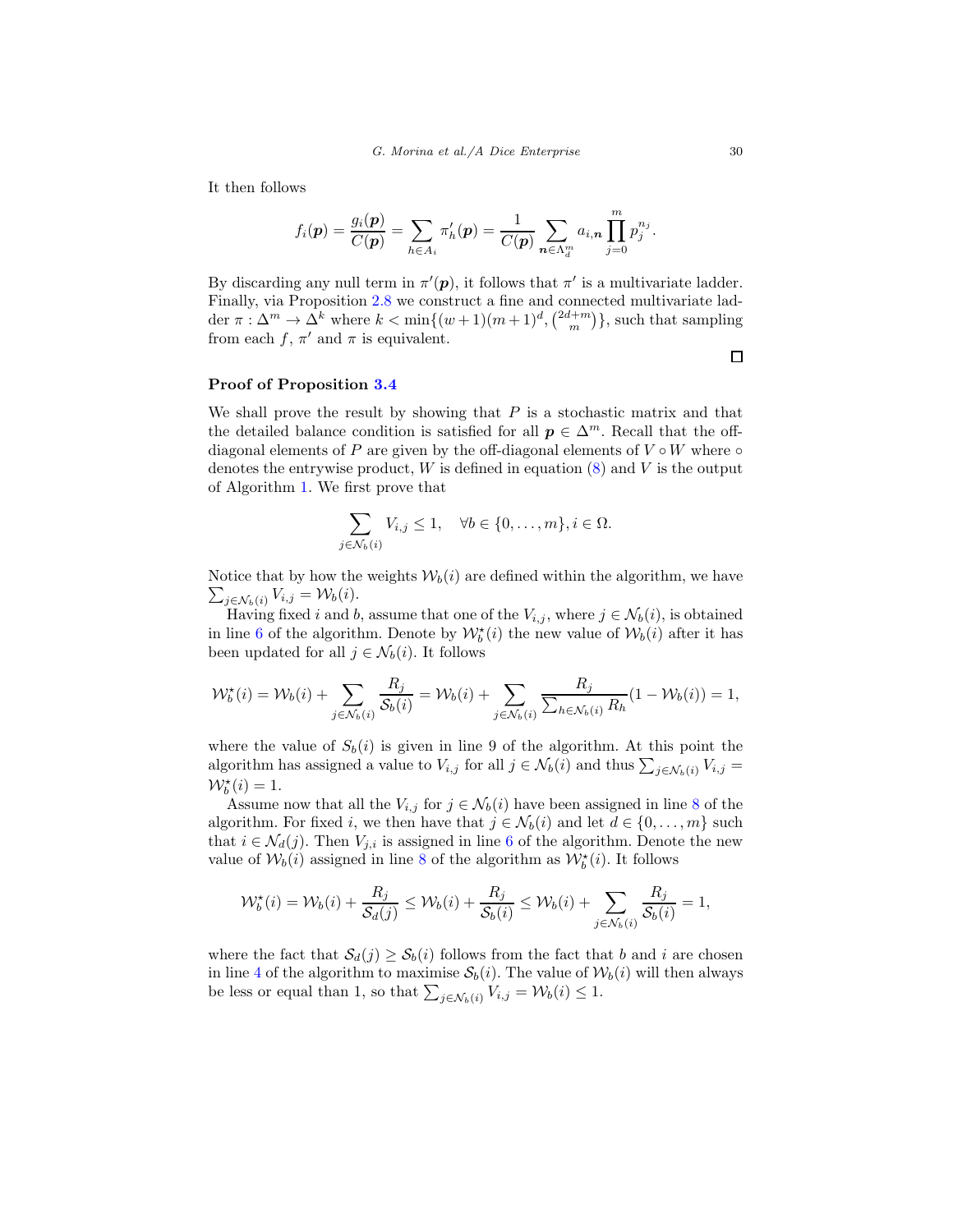We then have

$$
\sum_{\substack{j=0 \ j \neq i}}^k P_{i,j} = \sum_{b=0}^m \sum_{j \in \mathcal{N}_b(i)} V_{i,j} p_b \le \sum_{b=0}^m p_b = 1,
$$

as required. It is now enough to prove that  $\pi(\mathbf{p})$  satisfies the detailed balance condition for all  $p \in \Delta^m$ . If  $j \notin \mathcal{N}(i)$ , then  $P_{i,j} = P_{j,i} = 0$  and the balance condition is trivially satisfied. For  $j \in \mathcal{N}(i)$  we have

$$
\frac{\pi_j(\mathbf{p})}{\pi_i(\mathbf{p})} = \frac{R_j \prod_{h=0}^m p_h^{n_{j,h}}}{R_i \prod_{h=0}^m p_h^{n_{i,h}}} = \frac{R_j p_b}{R_i p_c},
$$

and by equation [\(8\)](#page-9-2),  $W_{i,j}/W_{j,i} = p_b/p_c$ . The fact that  $V_{i,j}/V_{j,i} = R_j/R_i$  follows directly from how these values are assigned in the algorithm for the pair  $i, j$ in lines [6](#page-10-0) and [8.](#page-10-0) Given the connectedness condition,  $\pi(\mathbf{p})$  is also the unique limiting distribution. п

## Proof of Proposition [3.5](#page-10-2)

By contradiction, assume that there exists a different reversible Markov chain with transition matrix Q that has the same adjacency structure and stationary distribution as the P-chain, and such that  $Q \succeq_{P} P$ . It follows that also Q has a similar decomposition as in equation  $(5)$  and the off-diagonal elements of  $Q$  will be the same as the entries of  $\tilde{V} \circ W$ , where  $\circ$  denotes the entrywise product and with W as in equation [\(8\)](#page-9-2), while  $\tilde{V}$  is a matrix of real numbers. Since  $Q \succeq_{P} P$ and  $Q \neq P$ , there must exist indices i, j such that  $\tilde{V}_{i,j} > V_{i,j}$ . We distinguish two cases:

• The value of  $V_{i,j}$  is assigned in line [6](#page-10-0) of Algorithm [1.](#page-10-0) Then, let  $b \in$  $\{0, \ldots, m\}$  such that  $j \in \mathcal{N}_b(i)$  and notice that by how the algorithm is designed we have  $\sum_{j \in \mathcal{N}_b(i)} V_{i,j} = 1$  (cf. proof of Proposition [3.4\)](#page-10-1). Therefore  $\sum_{j \in \mathcal{N}_b(i)} \tilde{V}_{i,j} > 1$ . We reach a contradiction by observing

$$
\sum_{\substack{j=0 \ j \neq i}}^{k-1} Q_{i,j} = \sum_{c=0}^m \sum_{j \in \mathcal{N}_c(i)} \tilde{V}_{i,j} p_c \xrightarrow{p_b \to 1} \sum_{j \in \mathcal{N}_b(i)} \tilde{V}_{i,j} > 1.
$$

• The value of  $V_{i,j}$  is assigned in line [8](#page-10-0) of Algorithm [1.](#page-10-0) Since the Q-chain is reversible, it follows that also  $\tilde{V}_{j,i} > V_{j,i}$ . However, the value of  $V_{j,i}$  is assigned in line [6](#page-10-0) of the algorithm and we reach the same contradiction as before.

### Proof of Proposition [3.6](#page-12-0)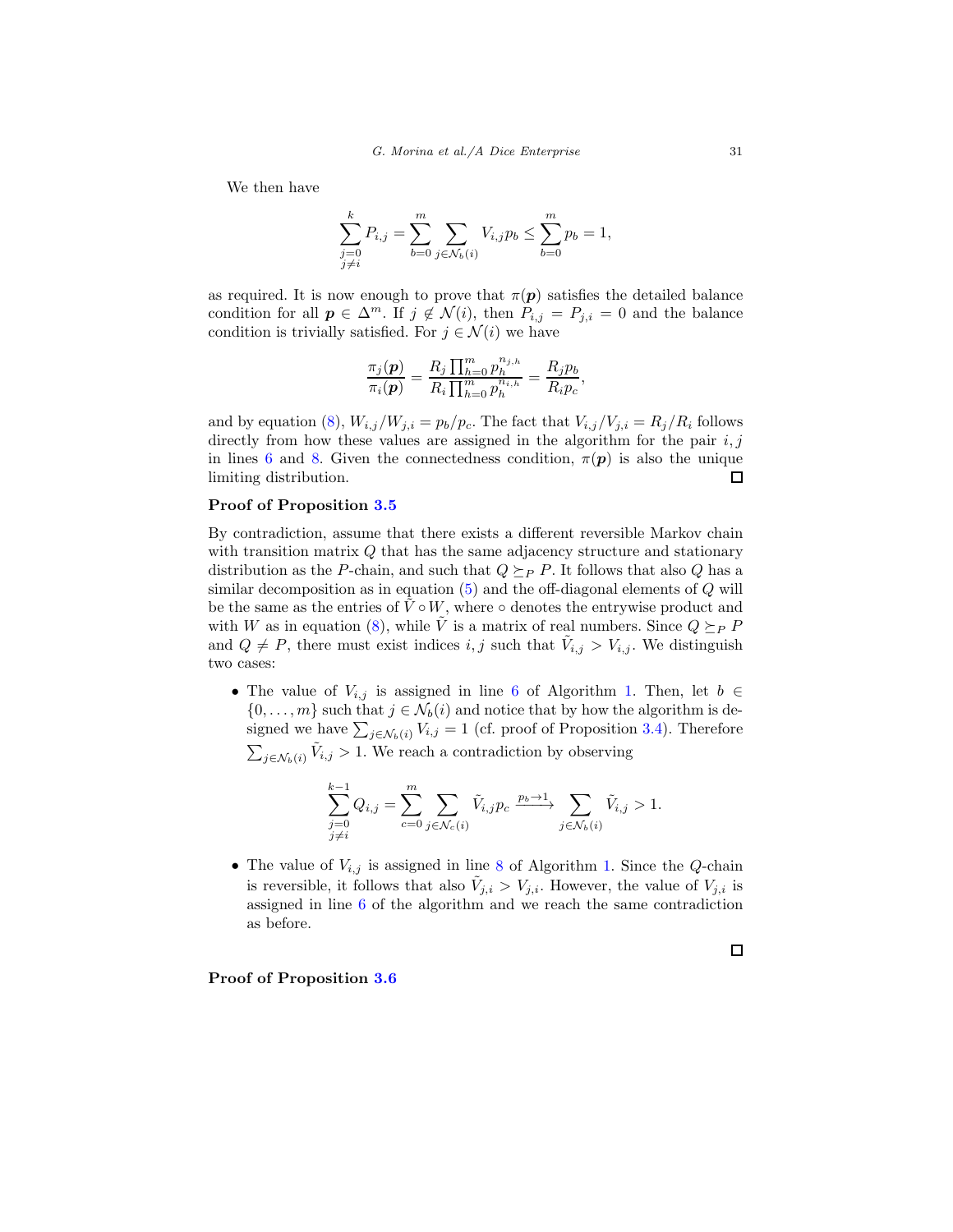Fix a state  $i \in \Omega$  and notice that if  $j \notin \mathcal{N}(i)$ , then  $\mathbb{P}(\phi(i, B, U) = j) = P_{i,j} = 0$ . For any outcome  $b \in \{0, \ldots, m\}$  on the die, recall  $\mathcal{N}_b(i) = \{j_0, \ldots, j_w\}$ , is the set of states accessible from i. It follows for any  $j_l \in \mathcal{N}_b(i)$  that

$$
\mathbb{P}(\phi(i, B, U) = j_l) = \mathbb{P}\left(B = b, \sum_{h=0}^{l-1} V_{i,j_h} < U \le \sum_{h=0}^{l} V_{i,j_h}\right) \\
= p_b \mathbb{P}(U \le V_{i,j_l}) = P_{i,j_l}.
$$

Hence,  $\phi$  is an update function for the Markov chain  $(X_t)_{t\in\mathbb{N}}$ .

 $\Box$ 

# Proof of Corollary [3.7](#page-13-0)

Given a fine and connected ladder  $\pi$  :  $(0,1) \rightarrow \Delta^k$  as in equation [\(4\)](#page-7-1), for  $1 \leq i \leq k-1$ , we have

$$
\mathcal{N}_0(i) = \{i-1\}, \qquad \mathcal{N}_1(i) = \{i+1\}, \qquad \mathcal{N}(i) = \{i-1, i+1\},
$$
  
\n $\mathcal{S}_0(i) = R_{i-1}, \qquad \mathcal{S}_1(i) = R_{i+1}.$ 

Then, the matrix  $W$  defined in equation  $(8)$  and the off-diagonal entries of the matrix  $V$  output by Algorithm [1](#page-10-0) are given by

$$
W_{i,j} = \begin{cases} p & \text{if } j = i+1 \\ (1-p) & \text{if } j = i-1 \\ 0 & \text{otherwise} \end{cases}, \qquad V_{i,j} = \begin{cases} \frac{R_{i+1}}{R_i \vee R_{i+1}} & \text{if } j = i+1 \\ \frac{R_{i-1}}{R_{i-1} \vee R_i} & \text{if } j = i-1 \\ 0 & \text{otherwise} \end{cases}
$$

Therefore, the transition matrix  $P$  defined in [\(5\)](#page-8-2) is equivalent to [\(11\)](#page-13-2) and the update function defined in  $(10)$  is the same as  $(12)$ .

To see why  $\phi$  is a monotonic update function, consider  $i \leq j$ . It is trivial to check that  $\phi(i, B, U) \leq \phi(j, B, U)$  if  $j \neq i + 1$ . If  $j = i + 1$ , the monotonic condition would not be satisfied only if  $\phi(i, B, U) = i + 1$  and  $\phi(i + 1, B, U) = i$ . However, this can not happen as it would require  $B$  to be equal to 0 and 1  $\Box$ simultaneously.

### Proof of Theorem [3.9](#page-14-0)

*Proof.* Let  $w_0, \ldots, w_{n_0}$  be the probabilities of W on  $\Omega = \{0, \ldots, n_0\}$ . We shall consider generating function  $P(x) = \sum_{i=0}^{n_0} w_i x^i$ . This function is a product of linear and quadratic functions, that is

$$
P(x) = c \prod_{j=1}^{k_0} ((x - a_j)^2 + b_j^2) \prod_{l=1}^{l_0} (x + c_l),
$$

where  $b_i \neq 0$  and  $c_i > 0$  (the latter follows from the fact that a polynomial with positive coefficients cannot have positive roots). Now, it suffices to show that for big  $n$  the sequences of coefficients generated by

$$
Q_n(x) = ((x-a)^2 + b^2)(1+x)^n, \quad L_n(x) = (x+c)(1+x)^n, \text{ where } b \neq 0, c > 0,
$$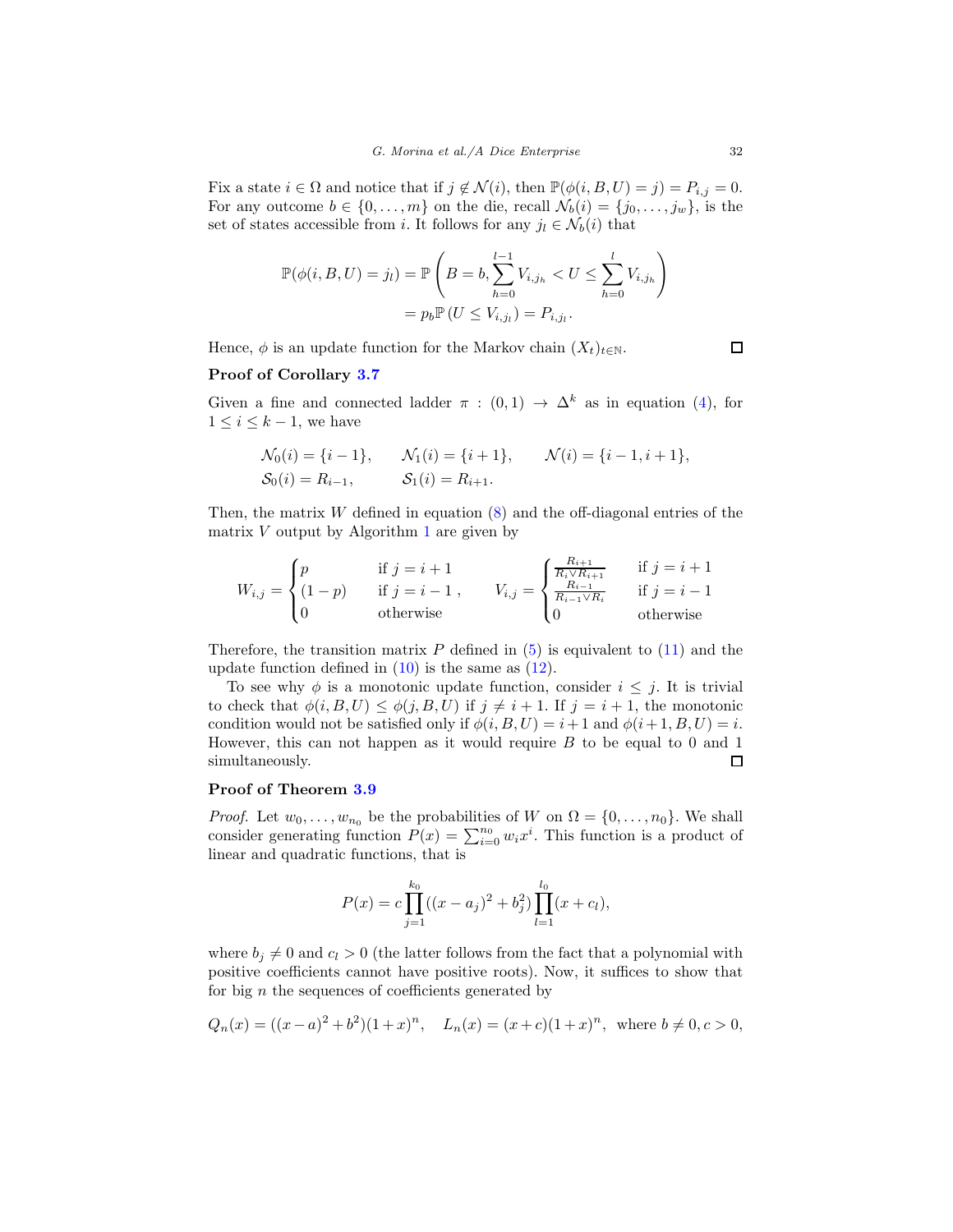is positive and log concave. Indeed, since convolution preserves positivity and log-concavity, and corresponds to summing random variables, we can find suitable binomial  $B(n, 1/2)$  (whose generating function is precisely  $\frac{1}{2^n}(1+x)^n$ ) for each factor of P separately. Note that we ignore normalizing constants, as positivity and log-concavity are not affected.

The rest is just an attempt to verify this. In case of  $L_n$  there is nothing to prove since the sequence generated by  $x + c$  with  $c > 0$  is  $(c, 1, 0, ...)$  and it is positive and log-concave itself. Since  $(x - a)^2 + b^2 = x^2 - 2ax + a^2 + b^2$ , the sequence generated by  $Q_n$  is

$$
a_k = (a^2 + b^2) \binom{n}{k} - 2a \binom{n}{k-1} + \binom{n}{k-2}, \qquad k \ge 0.
$$

Here we adapt the notation  $\binom{n}{k} = 0$  for  $k < 0$  and  $k > n$ . We first show that for big *n* this sequence is non-negative. The inequality  $a_k \geq 0$  is equivalent to

$$
(a2 + b2)(n - k + 1)(n - k + 2) - 2ak(n - k + 2) + k(k - 1) \ge 0.
$$

Let us treat the left hand side as a polynomial in  $k$ . This is

$$
k^2(a^2+2a+b^2+1)+k((-2n-3)(a^2+b^2)-2an-4a-1)+((n+1)(n+2)(a^2+b^2).
$$

Since the coefficient in front of  $k^2$  is positive, we can hope to find n such that this polynomial is positive for all real k. For this the  $\Delta$  of this quadratic form should be negative. We have

$$
\Delta = ((-2n-3) (a^{2} + b^{2}) - 2an - 4a - 1)^{2}
$$
  
\n
$$
- 4(n + 1)(n + 2) (a^{2} + b^{2}) (a^{2} + 2a + b^{2} + 1)
$$
  
\n
$$
= -4b^{2}n^{2} + 4(a + 2a^{2} + a^{3} - 2b^{2} + ab^{2})n
$$
  
\n
$$
+ (1 + 8a + 14a^{2} + 8a^{3} + a^{4} - 2b^{2} + 8ab^{2} + 2a^{2}b^{2} + b^{4}).
$$

As we can see the leading term is  $-4b^2n^2$  and so for big n we get  $\Delta < 0$ .

We now show that for big n the sequence  $a_k$  is strictly log-concave; i.e.,  $a_k^2 > a_{k+1}a_{k-1}$ . This is trivially true for  $k = 0$  and  $k = n + 2$ , but it is also easily verified for  $k \in \{1, n-1, n, n+1\}$  by just substituting the value of k and letting  $n \to \infty$ .

To prove the result for  $k \in \{2, ..., n-2\}$ , rewrite the coefficients  $a_k$  as:

$$
a_k = {n \choose k-1} \left[ \frac{n-k+1}{k} (a^2 + b^2) + \frac{k-1}{n-k+2} - 2a \right].
$$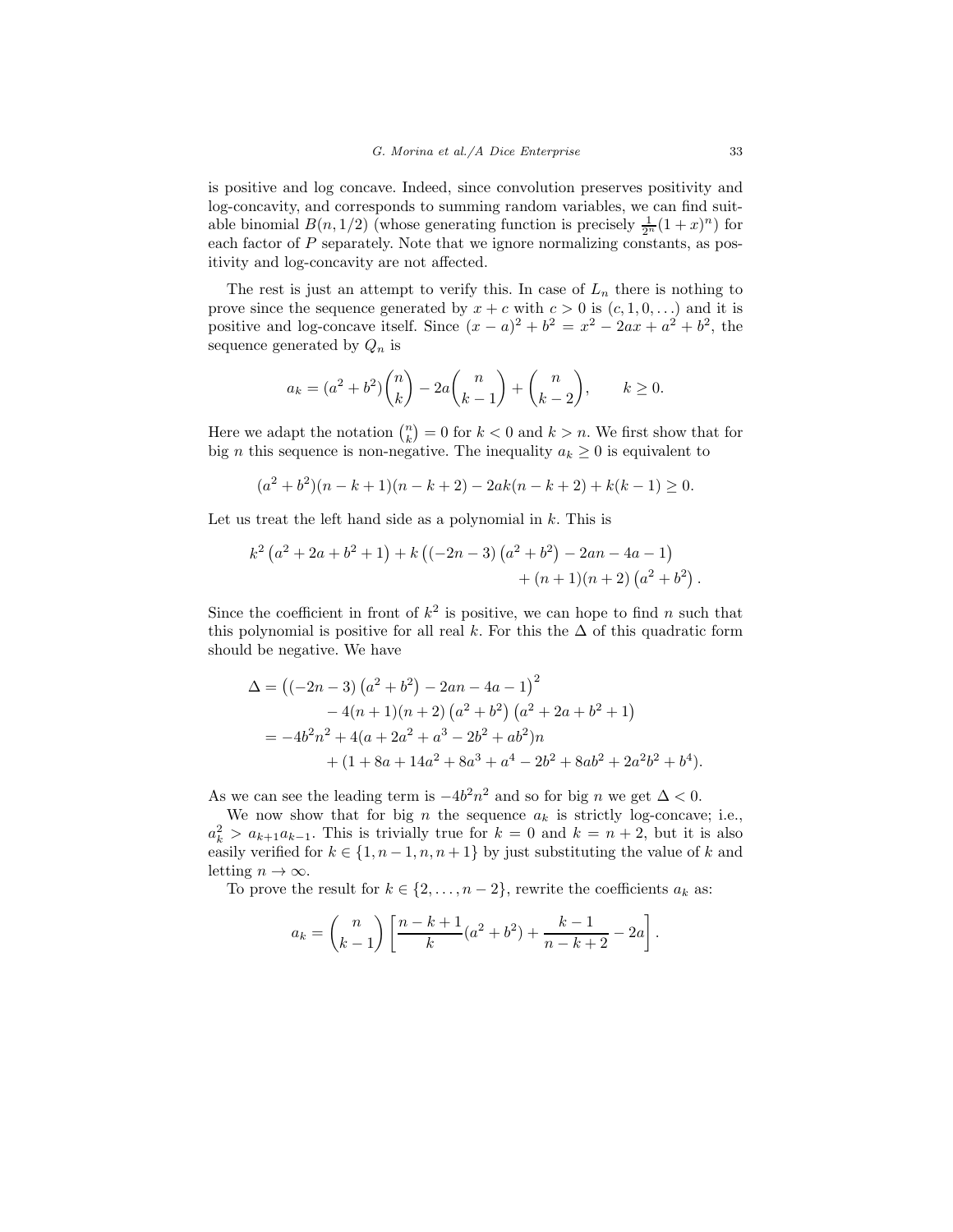The inequality  $a_k^2 > a_{k+1}a_{k-1}$  reduces to

$$
\binom{n}{k-1}^2 \left[ \frac{n-k+1}{k} (a^2 + b^2) + \frac{k-1}{n-k+2} - 2a \right]^2
$$
  
> 
$$
\binom{n}{k} \left[ \frac{n-k}{k+1} (a^2 + b^2) + \frac{k}{n-k+1} - 2a \right]
$$
  
> 
$$
\binom{n}{k-2} \left[ \frac{n-k+2}{k-1} (a^2 + b^2) + \frac{k-2}{n-k+3} - 2a \right],
$$

This is

$$
\frac{k}{k-1} \cdot \frac{n-k+2}{n-k+1} \left[ \frac{n-k+1}{k} (a^2 + b^2) + \frac{k-1}{n-k+2} - 2a \right]^2
$$

$$
> \left[ \frac{n-k}{k+1} (a^2 + b^2) + \frac{k}{n-k+1} - 2a \right]
$$

$$
\times \left[ \frac{n-k+2}{k-1} (a^2 + b^2) + \frac{k-2}{n-k+3} - 2a \right].
$$

To deal with it we rewrite it slightly.

$$
\left[\frac{n-k+1}{k}(a^2+b^2) + \frac{k-1}{n-k+2} - 2a\right]^2
$$
  
> 
$$
\left[\frac{(n-k)}{(k+1)}(a^2+b^2) + \frac{k}{n-k+1} - 2a\right]
$$
  
> 
$$
\left[\frac{n-k+1}{k}(a^2+b^2) + \frac{(k-2)(k-1)(n-k+1)}{(n-k+3)(n-k+2)k}\right]
$$
  
-2a $\frac{(k-1)(n-k+1)}{(n-k+2)k}$ .

For big  $n$  and fixed  $a, b$ , the right hand side is a product of two positive factors. We shall take the square root of both sides and use the inequality  $2\sqrt{xy} \leq x+y$ to bound the right hand side. Then, it is enough to verify:

$$
2\left[\frac{n-k+1}{k}(a^2+b^2) + \frac{k-1}{n-k+2} - 2a\right]
$$
  
> 
$$
\left[\frac{(n-k)}{(k+1)}(a^2+b^2) + \frac{k}{n-k+1} - 2a\right]
$$
  
+ 
$$
\left[\frac{n-k+1}{k}(a^2+b^2) + \frac{(k-2)(k-1)(n-k+1)}{(n-k+3)(n-k+2)k}\right]
$$
  
-2a $\frac{(k-1)(n-k+1)}{(n-k+2)k}$ .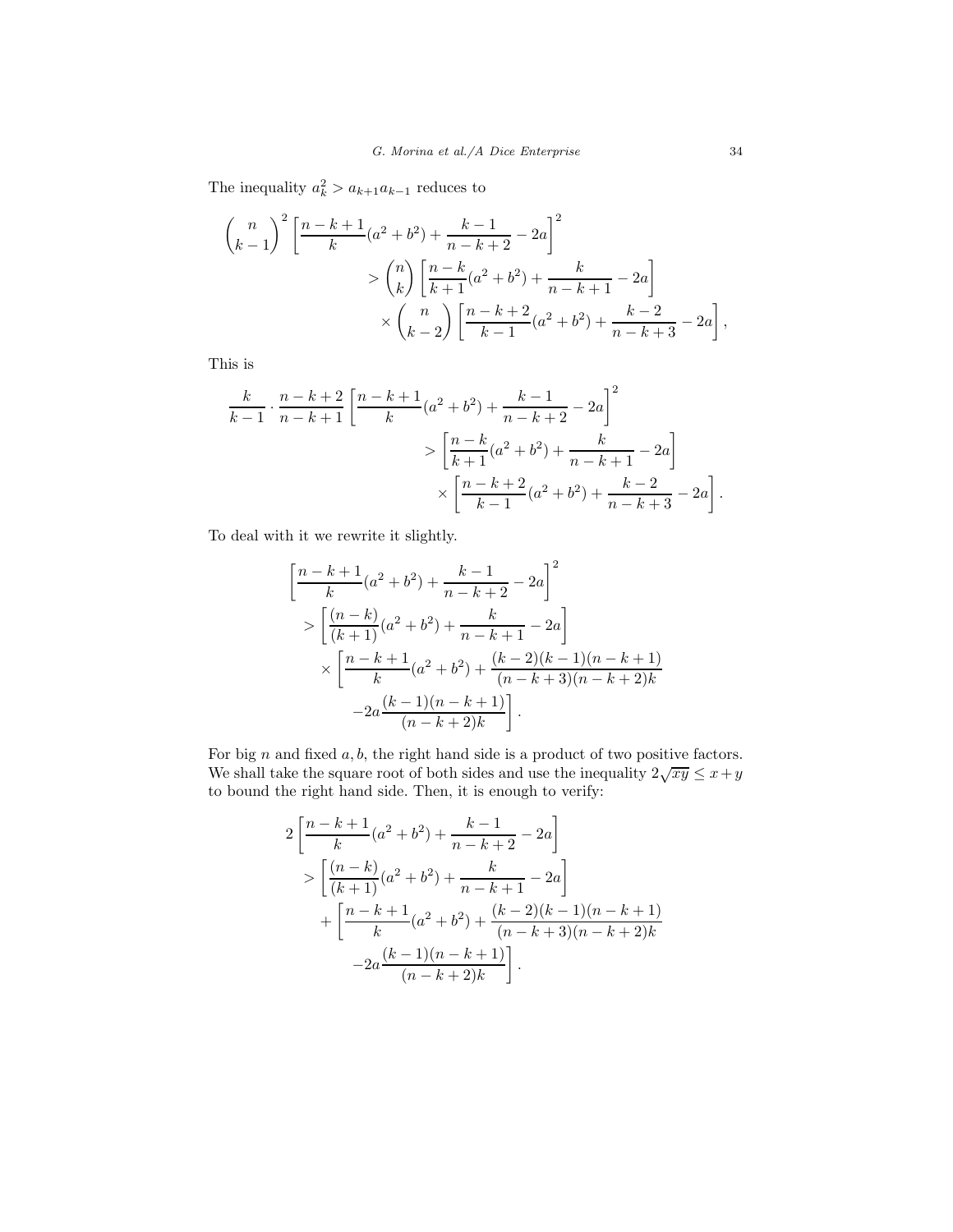Rewrite it by taking the RHS to the LHS and collecting common factors.

$$
\left[\frac{(n-k+1)}{k} - \frac{n-k}{k+1}\right](a^2 + b^2) + \frac{2(k-1)}{n-k+2} - \frac{k}{n-k+1}
$$

$$
-\frac{(k-2)(k-1)(n-k+1)}{(n-k+3)(n-k+2)k} - \left[1 - \frac{(k-1)(n-k+1)}{(n-k+2)k}\right]2a > 0.
$$

Notice:

• 
$$
\frac{(n-k+1)}{k} - \frac{n-k}{k+1} = \frac{n+1}{k(k+1)},
$$
  
\n• 
$$
\frac{2(k-1)}{n-k+2} - \frac{k}{n-k+1} - \frac{(k-2)(k-1)(n-k+1)}{(n-k+3)(n-k+2)k} =
$$
  
\n
$$
-\frac{(1+k+(k-1)^2+n-(k-1)n)(n+1)}{(n-k+1)(n-k+2)(n-k+3)k},
$$
  
\n• 
$$
1 - \frac{(k-1)(n-k+1)}{(n-k+2)k} = \frac{n+1}{(n-k+2)k}.
$$

Thus, by taking the common denominator, it is enough to verify  $P_{a,b}(k,n)$ 0, where

$$
P_{a,b}(k,n) = (a2 + b2)(n - k + 3)(n - k + 2)(n - k + 1)
$$
  
-(1 + k + (k - 1)<sup>2</sup> + n - (k - 1)n)(k + 1)  
- 2a(k + 1)(n - k + 3)(n - k + 1).

This is a polynomial of degree three in  $k$ . The discriminant of a cubic polynomial  $Ak^{3} + Bk^{2} + Ck + D$  is given by

$$
\Delta = B^2 C^2 - 4AC^3 - 4B^3 D - 27A^2 D^2 + 18ABCD,
$$

and is negative if there are two conjugate complex and one real roots.

In our case the discriminant of  $k \to P_{a,b}(k,n)$  is

$$
\Delta(n, a, b) = -4b^2n^6 + O(n^5),
$$

and so for big n it is negative (recall that  $b \neq 0$ ). We conclude that there is only one real root. Notice that

$$
P_{a,b}(2,n) = (a^2 + b^2)n^3 + O(n^2),
$$
  
\n
$$
P_{a,b}(n-2,n) = n^2 + O(n),
$$

so that for *n* big enough,  $P_{a,b}(k, n) > 0$  for all  $k \in [2, n-2]$  as desired.

Proof of Proposition [3.10](#page-14-1)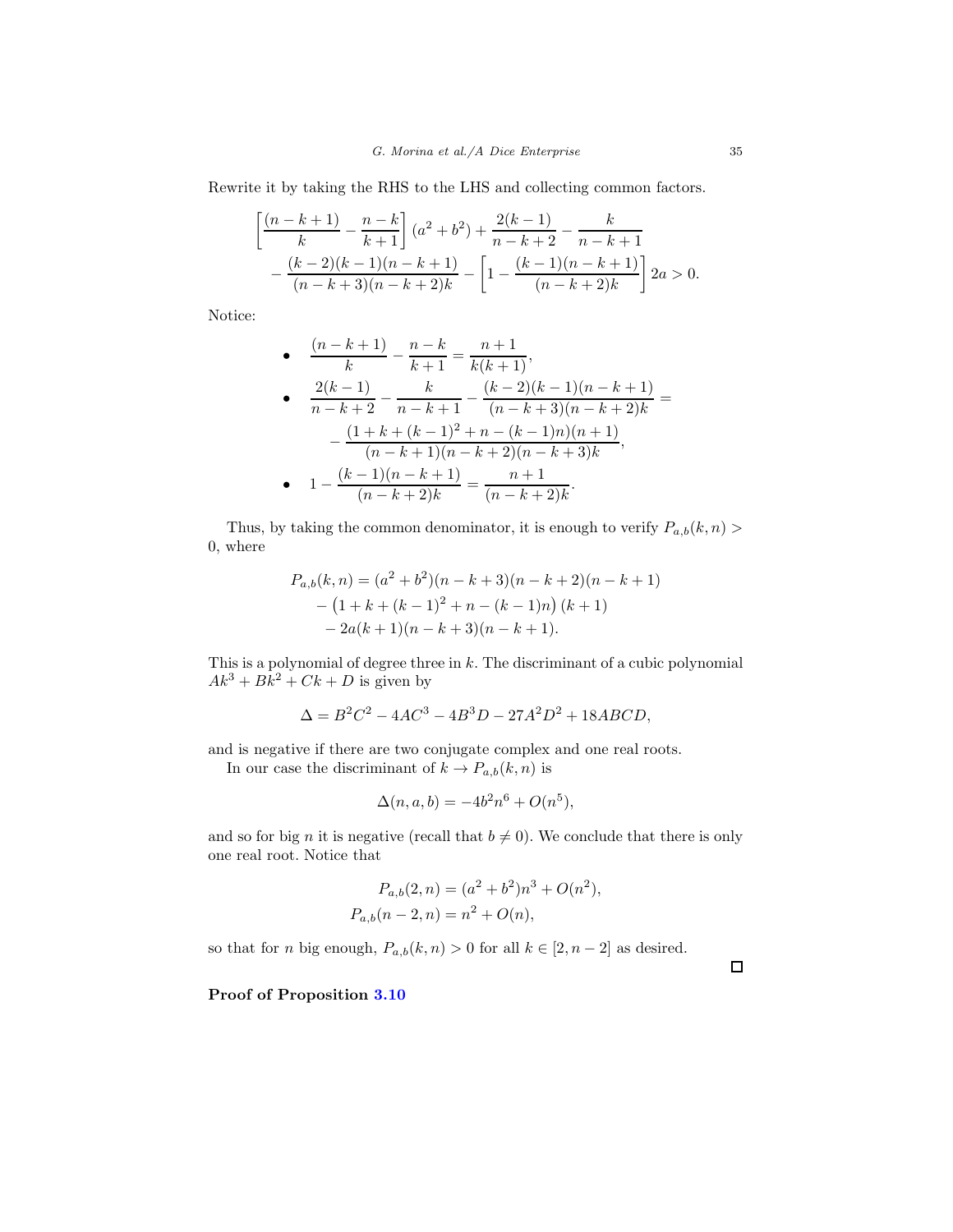Proof. Augment the ladder d times to construct a new ladder  $\pi': \Delta^m \to \Delta^w$ , where  $w < \min\{(k+1)(m+1)^d, \binom{2d+m}{m}\}$ . We showed in Proposition [2.8](#page-6-0) that  $\pi'$  is a fine and connected ladder and that we can define sets  $A_0, \ldots, A_k$  as in equation [\(19\)](#page-26-2). We now show that for any state  $a \in \Omega'$ , it is always possible to move to a different state if  $b \in E$  is rolled (except from the state proportional to  $p_b^{2d}/C(p)$ ). Fix a state  $a \in \Omega'$  in the set  $A_i$ , therefore of the form

$$
C_a\pi_i(\boldsymbol{p})\binom{d}{\boldsymbol{n}}\boldsymbol{p}^{\boldsymbol{n}},\quad\text{for some }\boldsymbol{n}\in\Lambda_d^m.
$$

If  $p^n \neq p_b^d$ , then there exists another state  $a' \in A_i$  connected to a and such that  $n'_{a',b} = n'_{a,b} + 1$  and the chain may move to it. We showed in the proof of Proposition [2.8](#page-6-0) that  $A_i \cap A_j \neq \emptyset, \forall j \neq i$ . Therefore, if  $p^n = p_b^d$  there exists a connected state  $a'$  in  $A_j \neq A_i$  such that  $n'_{a',b} = n'_{a,b}+1$ , unless  $\pi_i(\mathbf{p}) \propto p_b^{2d}/C(\mathbf{p})$ .

Now, consider applying CFTP on the ladder  $\pi'$  using the transition matrix of Proposition [3.4](#page-10-1) and the update function of Proposition [3.6.](#page-12-0) We prove the bound by considering sets of moves that, regardless of the starting point, end up in a singleton. Let  $a$  be the minimum of the entries of the matrix  $V$ , as produced by Algorithm [1.](#page-10-0) This choice of  $\alpha$  allows us to conclude that whenever we draw  $U < a$  in the CFTP algorithm and  $B \in E$ , then all the tracked particles move, except the particles in the state proportional to  $p_b^{2d}/C(p)$ . Therefore if such event happens on 2d consecutive iterations, then the algorithm necessarily ends as all the particles must have coalesced in the state proportional to  $p_b^{2d}/C(\mathbf{p})$ . That is, if  $u_1 \leq a, \ldots, u_{2d} \leq a$  we can write

$$
\phi_{2d}(i, (b, ..., b), (u_1, ..., u_{2d})) = \{a\}, \quad \forall i \in \{0, ..., w\},\
$$

where  $a \in \Omega'$  is the state of the ladder proportional to  $p_b^{2d}/C(\boldsymbol{p})$ . Let  $\tau_b$  be the number of iterations required for this event to happen for the first time. The probability generating function of  $\tau_b$  is given by

$$
f_{\tau_b}(x) = \sum_{j=0}^{\infty} (ap_b)^{2d} x^{2d} \left[ (1 - ap_b)x + \dots + (ap_b)^{2d-1} (1 - ap_b)x^{2d} \right]^j
$$
  
= 
$$
\frac{x^{2d}(ap_b)^{2d}(ap_bx - 1)}{ap_bx(ap_bx)^{2d} - x(ap_bx)^{2d} + x - 1},
$$

so that

$$
\mathbb{E}[\tau_b] = f'_{\tau_b}(1) = \frac{(ap_b)^{-2d} - 1}{1 - ap_b}
$$

Since the number of required rolls N equals the number of iterations of the algorithm, it follows that  $N \leq \tau_b$ . The same reasoning holds for all  $b \in E$ , so that we conclude:

$$
\mathbb{E}[N] \le \min_{b \in E} \mathbb{E}[\tau_b] = \min_{b \in E} \frac{(ap_b)^{-2d} - 1}{1 - ap_b}.
$$

.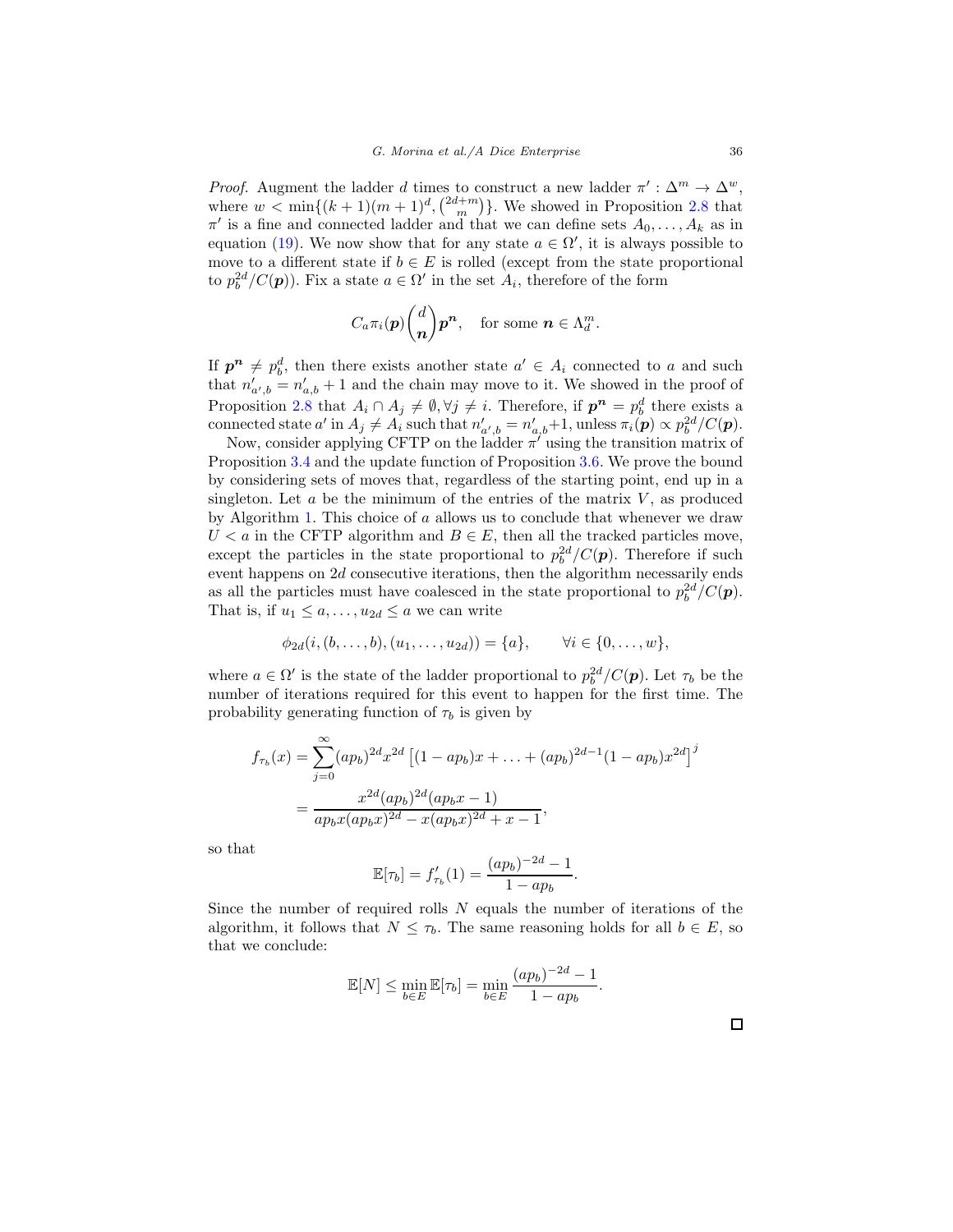### Proof of Corollary [3.11](#page-14-2)

*Proof.* Follows by Proposition [3.10](#page-14-1) by noticing that in the case  $m = 1$ , we necessarily have  $E = \{0, 1\}.$  $\Box$ 

#### Proof of Proposition [3.12](#page-15-2)

*Proof.* Requiring  $\pi$  to be strictly log-concave is equivalent to have  $R_i^2 > R_{i-1}R_{i+1}$ for all  $i \in \{1, \ldots, k-1\}$  by equation [\(4\)](#page-7-1). In turn, this implies

<span id="page-36-0"></span>
$$
\frac{R_i}{R_{i-1} \vee R_i} \ge \frac{R_{i+1}}{R_i \vee R_{i+1}}, \quad \frac{R_i}{R_i \vee R_{i+1}} \ge \frac{R_{i-1}}{R_{i-1} \vee R_i},\tag{22}
$$

so that  $\rho \leq 1$  since  $P_{i,i+1} \geq P_{i+1,i+2}$  and  $P_{i+1,i} \geq P_{i,i-1}$ . However, given  $p \in (0,1)$ , it cannot be that  $\rho = 1$ . Indeed, this could happen only if  $P_{i,i+1} =$  $P_{i+1,i+2}$  and  $P_{i+1,i} = P_{i,i-1}$ . However, this would imply either  $R_i^2 = R_{i-1}R_{i+1}$ or  $R_{i+1}^2 = R_i R_{i+2}$  thus contradicting strict log-concavity. We then conclude that  $\rho \in (0,1)$  for all  $p \in (0,1)$ .

Denote by  $X_t^i$  the chain at time t given that it started in state i. Monotonic CFTP (cf. Algorithm [6\)](#page-26-1) tracks backwards in time the trajectories of the coupled chains  $X_t^0$  and  $X_t^k$  and stops when the two coalesce. Following the notation of [\[36\]](#page-39-9), let  $T_{\star}$  be the time this happens and, to ease the analysis, define  $T^{\star}$  as the smallest time such that  $X_t^0 = X_t^k$ , where the chains are now tracked forwards in time. Notice that  $T_{\star}$  and  $T^{\star}$  have the same distribution and that the number of tosses N required by the algorithm equals  $T_{\star}$ .

Define  $D_t^{i,j} = |X_t^i - X_t^j|$  as the distance between two coupled particles started at states i and j after t steps. In particular, focus on the distance  $D_t^{i,i+1}$  between two particles started at consecutive states. At each step a p-coin is tossed and a uniform random variable is drawn so that the trajectories of the two chains can be tracked in a coupled fashion. In particular, given equation [\(22\)](#page-36-0), we have that the two particles started at states i and  $(i+1)$  can in one step either stay still, coalesce in state i or state  $(i + 1)$ , move to states  $(i + 1)$  and  $(i + 2)$  or move to states  $(i - 1)$  and i respectively. Therefore, after one step the distance between the two coupled and consecutive particles can either decrease by 1 or remain the same:

$$
D_1^{i,i+1} = \begin{cases} 0 & \text{with probability } (P_{i,i+1} - P_{i+1,i+2}) + (P_{i+1,i} - P_{i,i-1})\\ 1 & \text{with probability } 1 - (P_{i,i+1} - P_{i+1,i+2}) - (P_{i+1,i} - P_{i,i-1}) \end{cases}
$$

where the transition probabilities  $P_{i,j}$  are given in equation [\(11\)](#page-13-2). Denote by

$$
\rho_{i,i+1} = 1 - (P_{i,i+1} - P_{i+1,i+2}) - (P_{i+1,i} - P_{i,i-1}),
$$

so that  $\mathbb{E}[D_1^{i,i+1}] = \rho_{i,i+1}$ . Let  $\rho = \max_i \rho_{i,i+1}$  and notice that by conditioning on how the particles move on the first step and by the Markov property, it follows

$$
\mathbb{E}[D_t^{i,i+1}] = P_{i+1,i+2} \mathbb{E}[D_{t-1}^{i+1,i+2}] + P_{i,i-1} \mathbb{E}[D_{t-1}^{i-1,i}] + (1 - P_{i,i+1} - P_{i+1,i}) \mathbb{E}[D_{t-1}^{i,i+1}] \n\leq (\mathbb{E}[D_{t-1}^{i-1,i}] \vee \mathbb{E}[D_{t-1}^{i,i+1}] \vee \mathbb{E}[D_{t-1}^{i+1,i+2}])\rho_{i,i+1} \n\leq \rho^t,
$$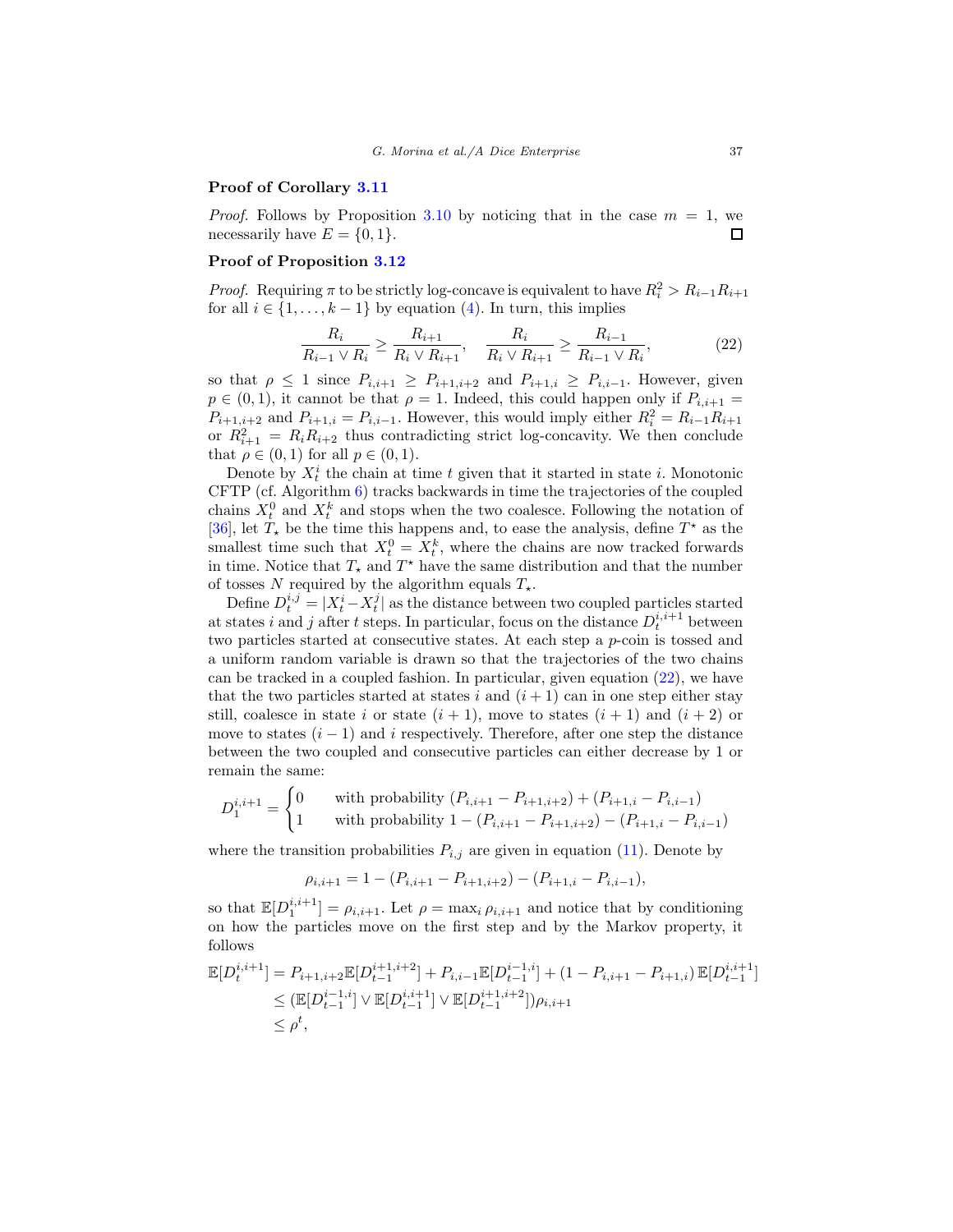where ∨ denotes the maximum between two numbers.

To conclude, notice that  $\mathbb{P}(T^* \geq t) = \mathbb{P}(D_t^{0,k} \geq 1)$ . It then follows by Markov's inequality and the result above that

$$
\mathbb{P}(T^* \ge t) = \mathbb{P}(D_t^{0,k} \ge 1) \le \mathbb{E}[D_t^{0,k}] = \sum_{i=0}^{k-2} \mathbb{E}[D_t^{i,i+1}] \le (k-1)\rho^t,
$$

as desired.

#### Proof of Lemma [3.14](#page-15-0)

*Proof.* Note that a univariate ladder is log-concave if its coefficients  $R_i$  define a log-concave sequence. Then, let R be a random variable on  $\{0, \ldots, k\}$  having p.m.f. proportional to the coefficients  $R_i$  of the ladder  $\pi$ , that is such that  $\mathbb{P}(R =$  $i) \propto R_i$ . Moreover, let n be such that  $Z = R + B_n$  is strictly log-concave, as stated in Theorem [3.9.](#page-14-0) Consider  $\pi' : (0,1) \to \Delta^{k+n}$ , an *n*-fold augmentation of  $\pi$ . As noticed in Remark [2.7,](#page-6-1)  $Y \sim \pi'(p)$  has the same distribution as  $\pi + \text{Bin}(n, p)$ and the coefficients  $R'_i$ s of the ladder  $\pi'$  are proportional to  $\mathbb{P}(Z = i)$ . The desired result holds by noticing that multiplication by a constant preserves log- $\Box$ concavity.

## References

- <span id="page-37-0"></span>[1] ASMUSSEN, S., GLYNN, P. W. and THORISSON, H. (1992). Stationarity detection in the initial transient problem. ACM Transactions on Modeling and Computer Simulation (TOMACS) 2 130–157.
- <span id="page-37-4"></span>[2] Blanchet, J. and Meng, X. (2005). Exact sampling, regeneration and minorization conditions Technical Report, Tech. rep., Columbia University. URL http://www. columbia. edu/˜ b2814/papers/JSMsent. pdf.
- <span id="page-37-3"></span>[3] Blanchet, J. and Zhang, F. (2017). Exact Simulation for Multivariate Itô Diffusions. ArXiv e-prints.
- <span id="page-37-6"></span>[4] Bubley, R. and Dyer, M. (1997). Path coupling: A technique for proving rapid mixing in Markov chains. In Proceedings 38th Annual Symposium on Foundations of Computer Science 223-231.
- <span id="page-37-5"></span>[5] CAI, Y., OIKONOMOU, A., VELEGKAS, G. and ZHAO, M. (2019). An Efficient  $\varepsilon$ -BIC to BIC Transformation and Its Application to Black-Box Reduction in Revenue Maximization. arXiv preprint arXiv:1911.10172.
- <span id="page-37-7"></span>[6] DAGUM, P., KARP, R., LUBY, M. and ROSS, S. (2000). An optimal algorithm for Monte Carlo estimation. SIAM J. Comput. 29 1484–1496. [MR1744833](http://www.ams.org/mathscinet-getitem?mr=1744833)
- <span id="page-37-1"></span>[7] DALE, H., JENNINGS, D. and RUDOLPH, T. (2015). Provable quantum advantage in randomness processing. Nature communications 6 8203.
- <span id="page-37-2"></span>[8] Dughmi, S., Hartline, J. D., Kleinberg, R. and Niazadeh, R. (2017). Bernoulli factories and black-box reductions in mechanism design. In STOC'17—Proceedings of the 49th Annual ACM SIGACT Symposium on Theory of Computing 158–169. ACM, New York. [MR3678179](http://www.ams.org/mathscinet-getitem?mr=3678179)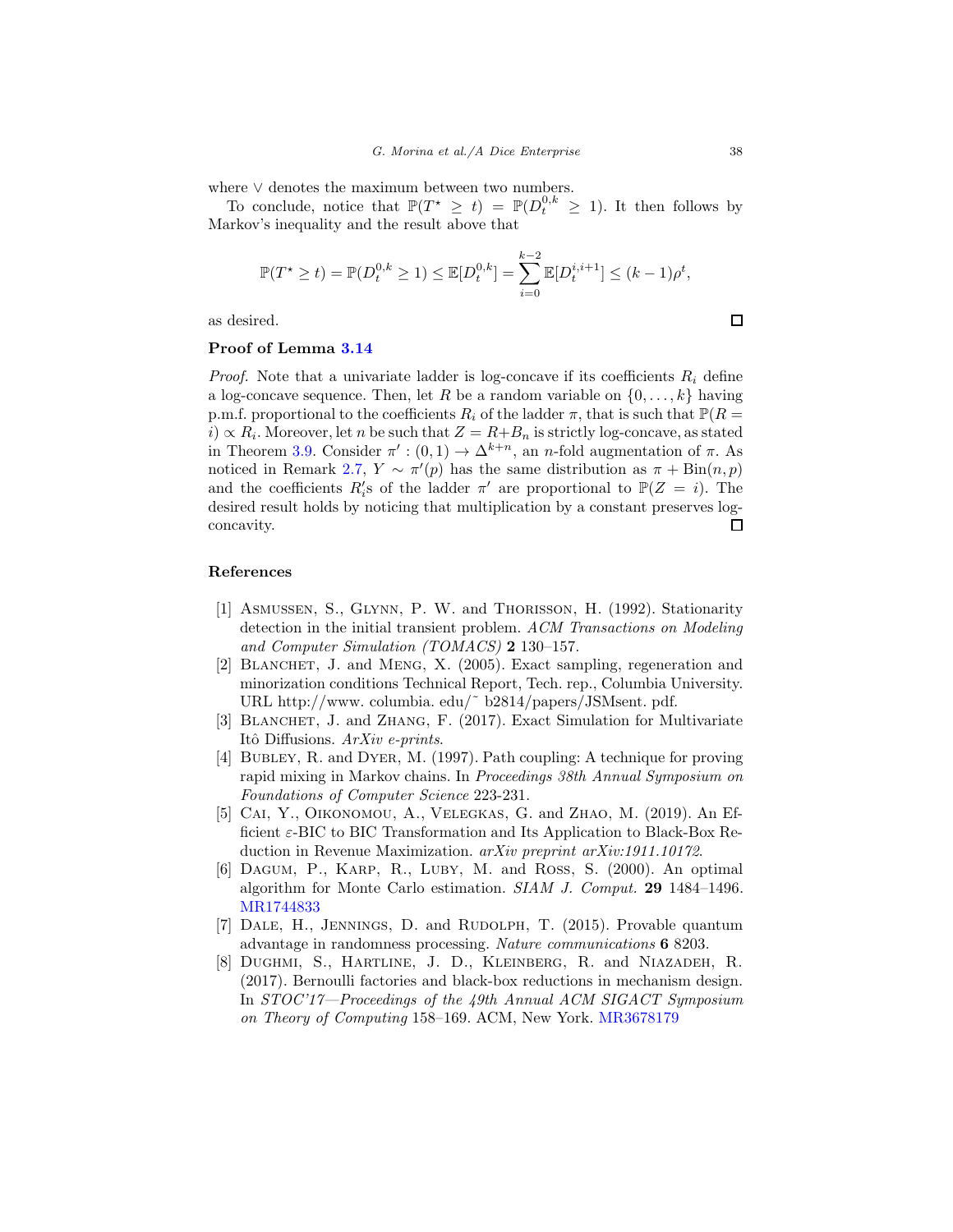- <span id="page-38-14"></span>[9] Fill, J. A. (1998). An interruptible algorithm for perfect sampling via Markov chains. Ann. Appl. Probab. 8 131–162. [MR1620346](http://www.ams.org/mathscinet-getitem?mr=1620346)
- <span id="page-38-7"></span>[10] Flajolet, P., Pelletier, M. and Soria, M. (2011). On Buffon machines and numbers. In Proceedings of the twenty-second annual ACM-SIAM symposium on Discrete algorithms 172–183. Society for Industrial and Applied Mathematics.
- <span id="page-38-8"></span>[11] Flegal, J. M. and Herbei, R. (2012). Exact sampling for intractable probability distributions via a Bernoulli factory. Electron. J. Stat. 6 10–37. [MR2879671](http://www.ams.org/mathscinet-getitem?mr=2879671)
- <span id="page-38-10"></span>[12] GONCALVES, F. B., LATUSZYŃSKI, K. G. and ROBERTS, G. O.  $(2017)$ . Exact Monte Carlo likelihood-based inference for jump-diffusion processes. ArXiv e-prints.
- <span id="page-38-11"></span>[13] GONÇALVES, F. B., LATUSZYŃSKI, K. and ROBERTS, G. O. (2017). Barker's algorithm for Bayesian inference with intractable likelihoods. Braz. J. Probab. Stat. 31 732–745. [MR3738176](http://www.ams.org/mathscinet-getitem?mr=3738176)
- <span id="page-38-13"></span>[14] GOYAL, V. and SIGMAN, K. (2012). On simulating a class of Bernstein polynomials. ACM Trans. Model. Comput. Simul. 22 Art. 12, 5. [MR2958668](http://www.ams.org/mathscinet-getitem?mr=2958668)
- <span id="page-38-1"></span>[15] HENDERSON, S. G. and GLYNN, P. W. (2003). Nonexistence of a class of variate generation schemes. Oper. Res. Lett. 31 83–89. [MR1957197](http://www.ams.org/mathscinet-getitem?mr=1957197)
- <span id="page-38-12"></span>[16] Herbei, R. and Berliner, L. M. (2014). Estimating ocean circulation: an MCMC approach with approximated likelihoods via the Bernoulli factory. J. Amer. Statist. Assoc. 109 944–954. [MR3265667](http://www.ams.org/mathscinet-getitem?mr=3265667)
- <span id="page-38-15"></span>[17] Hoggar, S. G. (1974). Chromatic polynomials and logarithmic concavity. J. Combinatorial Theory Ser. B 16 248–254. [MR0342424](http://www.ams.org/mathscinet-getitem?mr=0342424)
- <span id="page-38-2"></span>[18] HOLTZ, O., NAZAROV, F. and PERES, Y. (2011). New coins from old, smoothly. Constr. Approx. 33 331–363. [MR2784483](http://www.ams.org/mathscinet-getitem?mr=2784483)
- <span id="page-38-3"></span>[19] HUBER, M. (2016). Nearly optimal Bernoulli factories for linear functions. Combin. Probab. Comput. 25 577–591. [MR3506427](http://www.ams.org/mathscinet-getitem?mr=3506427)
- <span id="page-38-4"></span>[20] HUBER, M. (2017). Optimal linear Bernoulli factories for small mean problems. Methodol. Comput. Appl. Probab. 19 631–645. [MR3649562](http://www.ams.org/mathscinet-getitem?mr=3649562)
- <span id="page-38-17"></span>[21] Huber, M. L. (2016). Perfect simulation. Monographs on Statistics and Applied Probability 148. CRC Press, Boca Raton, FL. [MR3443710](http://www.ams.org/mathscinet-getitem?mr=3443710)
- <span id="page-38-6"></span>[22] JACOB, P. E. and THIERY, A. H. (2015). On nonnegative unbiased estimators. Ann. Statist. 43 769–784. [MR3319143](http://www.ams.org/mathscinet-getitem?mr=3319143)
- <span id="page-38-16"></span>[23] JOHNSON, O. and GOLDSCHMIDT, C. (2006). Preservation of log-concavity on summation. ESAIM Probab. Stat. 10 206–215. [MR2219340](http://www.ams.org/mathscinet-getitem?mr=2219340)
- <span id="page-38-0"></span>[24] KEANE, M. and O'BRIEN, G. L. (1994). A Bernoulli factory. ACM Transactions on Modeling and Computer Simulation (TOMACS) 4 213–219.
- <span id="page-38-5"></span>[25] LATUSZYŃSKI, K., KOSMIDIS, I., PAPASPILIOPOULOS, O. and ROBERTS, G. O. (2011). Simulating events of unknown probabilities via reverse time martingales. Random Structures Algorithms 38 441–452. [MR2829311](http://www.ams.org/mathscinet-getitem?mr=2829311)
- <span id="page-38-9"></span>[26] LEE, A., DOUCET, A. and LATUSZYŃSKI, K.  $(2014)$ . Perfect simulation using atomic regeneration with application to Sequential Monte Carlo. ArXiv e-prints.